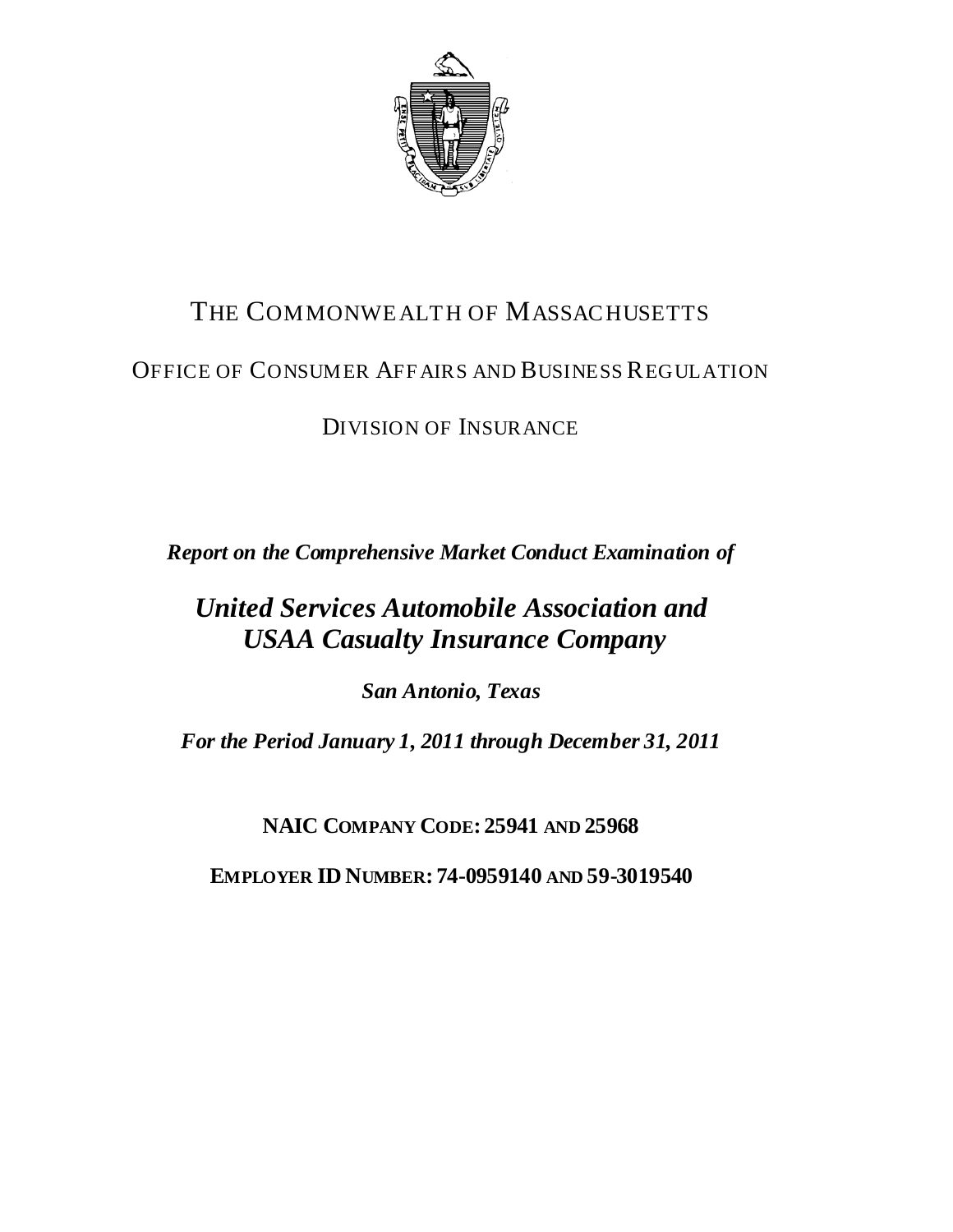## **TABLE OF CONTENTS**

| ×<br>., |
|---------|
|---------|

| <b>SALUTATION</b>                    | 3  |
|--------------------------------------|----|
| <b>SCOPE OF EXAMINATION</b>          | 4  |
| <b>EXAMINATION APPROACH</b>          | 4  |
| <b>EXECUTIVE SUMMARY</b>             | 5  |
| <b>COMPANY BACKGROUND</b>            | 9  |
| <b>COMPANY OPERATIONS/MANAGEMENT</b> | 10 |
| <b>COMPLAINT HANDLING</b>            | 22 |
| <b>MARKETING AND SALES</b>           | 25 |
| <b>PRODUCER LICENSING</b>            | 28 |
| <b>POLICYHOLDER SERVICE</b>          | 32 |
| <b>UNDERWRITING AND RATING</b>       | 38 |
| <b>CLAIMS</b>                        | 53 |
| <b>SUMMARY</b>                       | 64 |
| <b>ACKNOWLEDGMENT</b>                | 65 |

**APPENDIX A – PROPERTY CASUALTY EXAMINATION STANDARDS AND MASSACHUSETTS AUTHORITIES**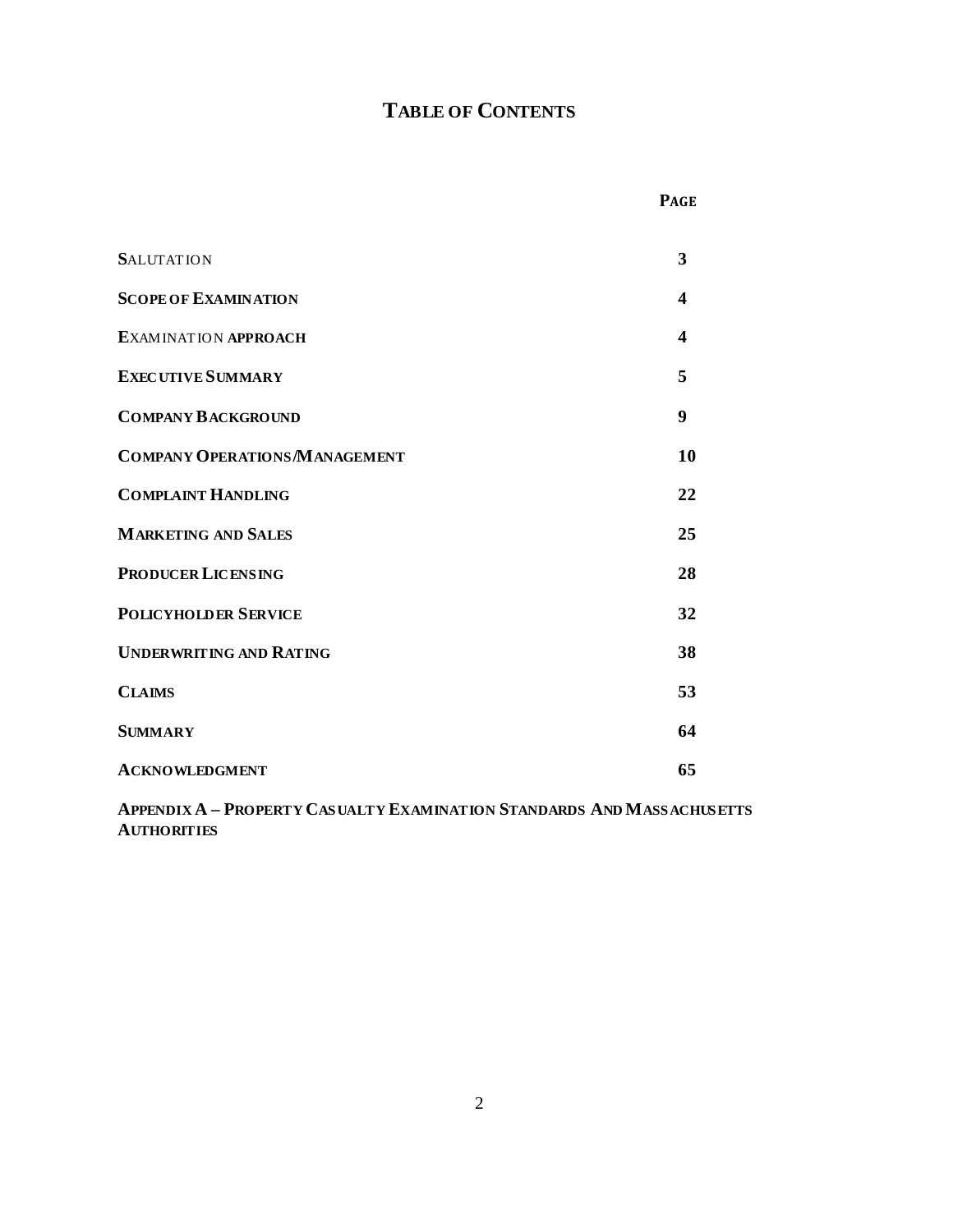

## **COMMONWEALTH OF MASSACHUSETTS Office of Consumer Affairs and Business Regulation DIVISION OF INSURANCE**

1000 Washington Street, Suite 810 • Boston, MA 02118-6200 (617) 521-7794 • http://www.mass.gov/doi

**DEVAL L. PATRICK** GOVERNOR

**GREGORY BIALECKI**

SECRETARY OF HOUSING AND ECONOMIC DEVELOPMENT

**BARBARA ANTHONY** UNDERSECRETARY OF CONSUMER AFFAIRS AND BUSINESS REGULATION

> **JOSEPH G. MURPHY** COMMISSIONER OF INSURANCE

January 8, 2014

Honorable Joseph G. Murphy Commissioner of Insurance Commonwealth of Massachusetts Division of Insurance 1000 Washington Street, Suite 810 Boston, Massachusetts 02118-6200

Dear Commissioner Murphy:

Pursuant to your instructions and in accordance with Massachusetts General Laws, Chapter 175, § 4, a comprehensive examination has been made of the market conduct affairs of

## **UNITED SERVICES AUTOMOBILE ASSOCIATION AND USAA CAS UALTY INS URANCE COMPANY**

at their home offices located at:

9800 Fredericksburg Road San Antonio, Texas 78288

The following report thereon is respectfully submitted.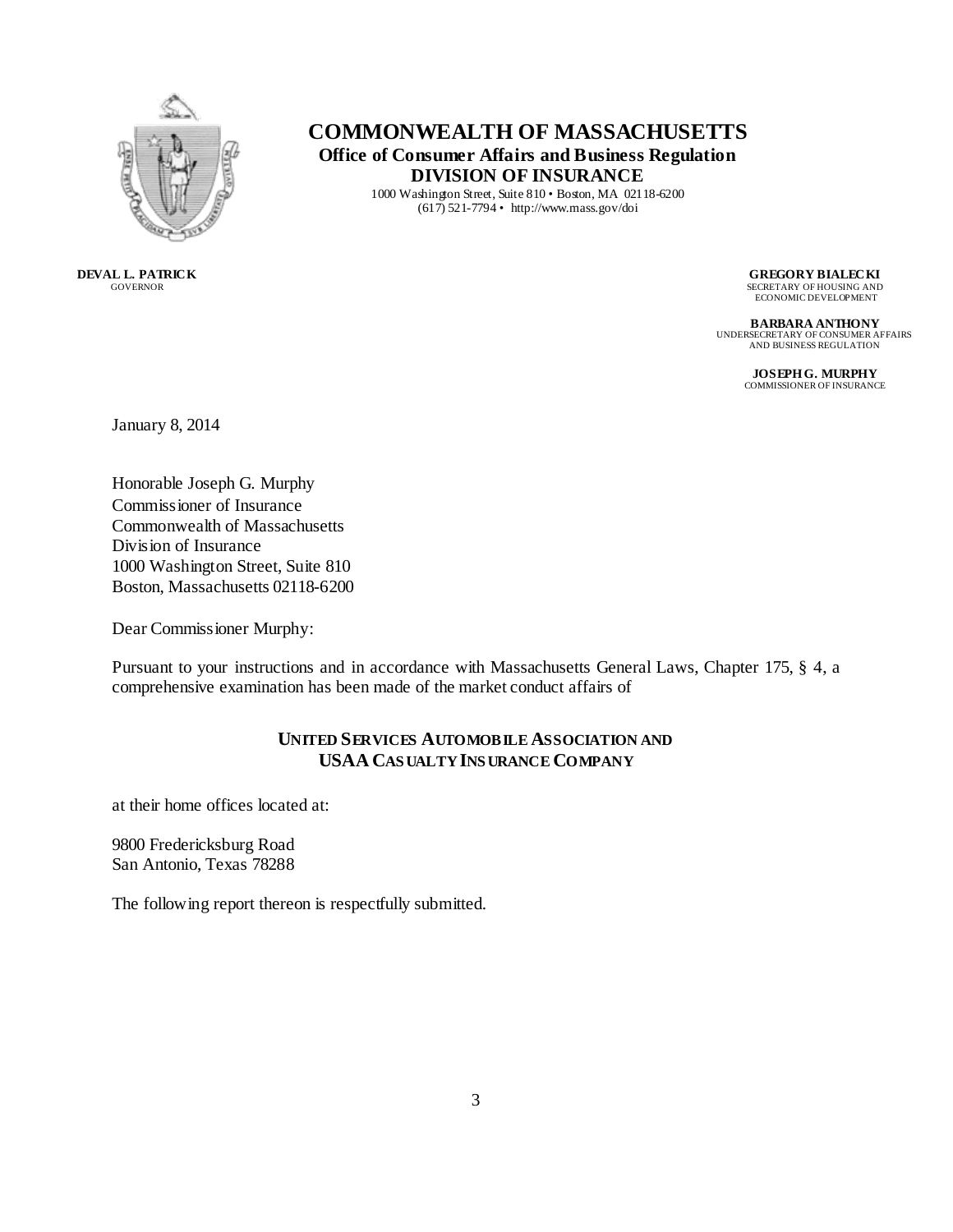#### **SCOPE OF EXAMINATION**

The Massachusetts Division of Insurance (the "Division") conducted a comprehensive market conduct examination ("examination") of United Services Automobile Association ("USAA") and USAA Casualty Insurance Company (collectively, the "Company") for the period January 1, 2011 to December 31, 2011. The examination was called pursuant to authority in Massachusetts General Laws Chapter ("M.G.L. c.") 175, § 4. The examination also evaluated the Company's compliance with requirements from previous Regulatory Settlement Agreements between the Company and the Division. The examination was conducted under the direction, management and control of the market conduct examination staff of the Division. Representatives from the firm of Rudmose & Noller Advisors, LLC ("RNA") were engaged to complete the examination.

#### **EXAMINATION APPROACH**

A tailored examination approach was developed using the guidance and standards of the *2011 NAIC Market Regulation Handbook,* ("the Handbook") the examination standards of the Division, the Commonwealth of Massachusetts' insurance laws, regulations and bulletins, and selected Federal laws and regulations. All procedures were performed under the supervision of the market conduct examination staff of the Division, including procedures more efficiently addressed in the domiciliary regulator's financial examination of the Company. For those objectives, RNA and the market conduct examination staff relied on procedures performed by the domiciliary regulator's financial examination staff to the extent deemed appropriate to ensure that the market conduct objective was adequately addressed. The operational areas that were reviewed under this examination include company operations/management, complaint handling, marketing and sales, producer licensing, policyholder service, underwriting and rating and claims. This examination report describes the procedures performed in these operational areas and the results of those procedures.

In addition to the processes and procedures guidance in the Handbook, the examination included an assessment of the Company's related internal controls. While the Handbook approach is designed to detect incidents of deficiency through transaction testing, the internal control assessment provides an understanding of the key controls that the Company's management uses to operate their business and to meet key business objectives, including complying with applicable laws and regulations related to market conduct activities.

The internal control assessment is comprised of three significant steps: (a) identifying controls; (b) determining whether the control has been reasonably designed to accomplish its intended purpose in mitigating the risk; and (c) verifying that the control is functioning as intended (i.e., review or testing of the controls). The effectiveness of the internal controls was considered when determining sample sizes for transaction testing. The form of this examination report is "Report by Test," as described in Chapter 15, Section A of the Handbook.

The Division considers a "finding" to be a violation of Massachusetts insurance laws, regulations or bulletins. An "observation" along with a recommendation is considered a departure from an industry best practice. The Division recommends that Company management evaluate any "finding" or "observation" for applicability to other jurisdictions. All unacceptable or non-compliant practices may not have been discovered or noted in this report. Failure to identify unacceptable or non-compliant business practices does not constitute acceptance of such practices. When applicable, corrective actions should be taken in all jurisdictions. The Company shall report to the Division any such corrective actions taken.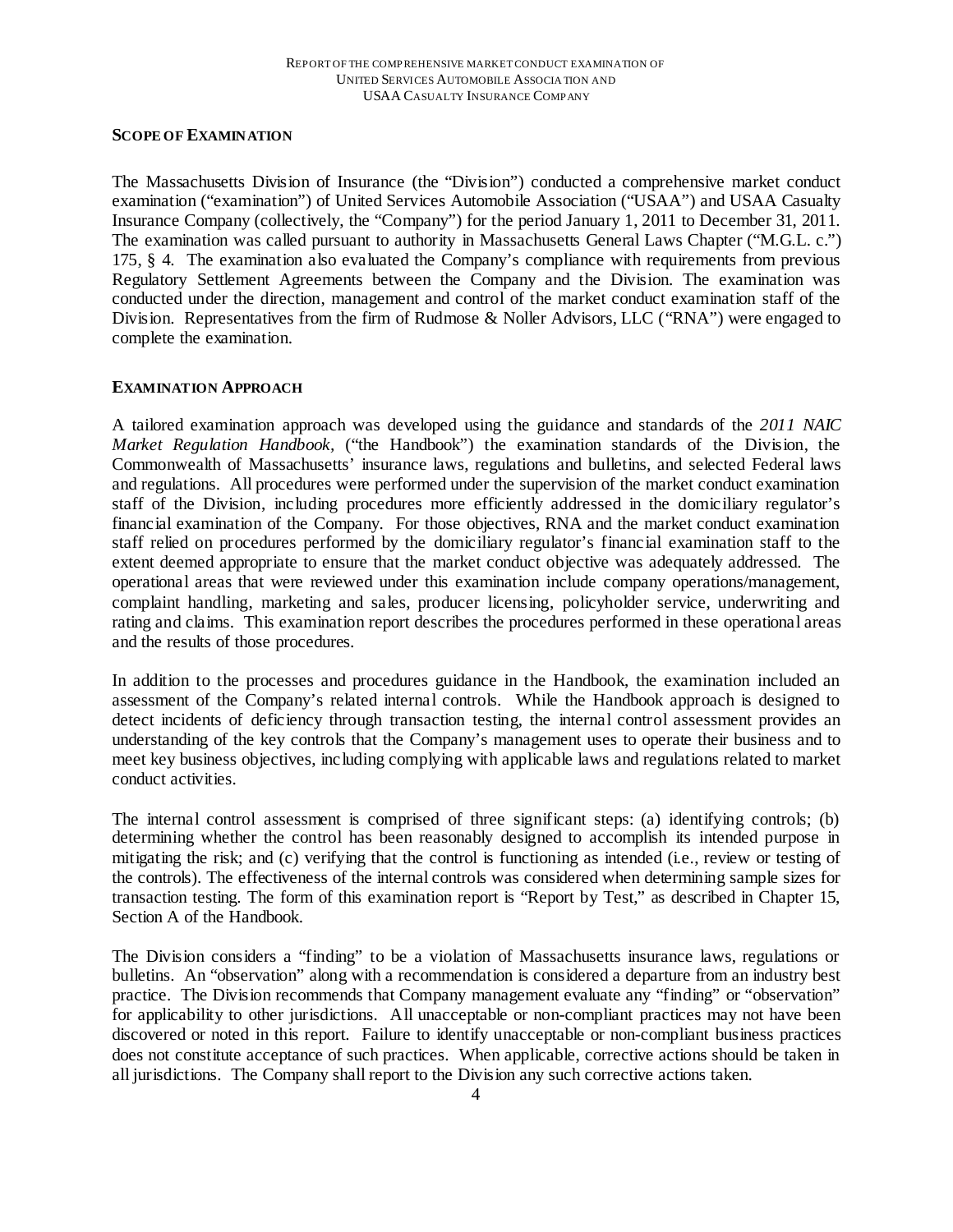#### **EXECUTIVE SUMMARY**

This summary of the examination of the Company is intended to provide a high-level overview of the examination results highlighting where recommendations were made or required actions were noted. The body of the report provides details of the scope of the examination, the examination approach, internal controls for each standard, review and test procedures conducted, findings and observations, recommendations and required actions, and if applicable, subsequent Company actions. The body of the report also discusses the Company's compliance with requirements from previous Regulatory Settlement Agreements between the Company and the Division. Company managerial and supervisory personnel from each operational area should review the examination report for results relating to their specific area.

The following is a summary of all findings and observations, along with related recommendations and required actions and, if applicable, subsequent Company actions noted in this examination report. All Massachusetts laws, regulations and bulletins cited in this report may be viewed on the Division's website at www.mass.gov/doi.

The examination resulted in no recommendations or required actions with regard to complaint handling, marketing and sales, or policyholder service. The examination indicated that the Company is in compliance with all tested Company policies, procedures and statutory requirements addressed in the examination. Further, the tested Company practices appear to meet industry best practices in these areas.

#### **SECTION I-COMPANY OPERATIONS/MANAGEMENT**

## STANDARD I-18

## *Findings*:None.

*Observations*: Based upon RNA's review of the Company's underwriting and claims processing and the 2011 homeowners underwriting and claims data, no unusual results and concerns were noted, and the statutorily-required data reported to the Division appears to be reasonably complete and accurate. RNA's review of the Company's 2011 MCAS Massachusetts data indicated no unusual underwriting or claims data, although the number of private passenger automobile and homeowner non-renewals and companyinitiated cancellations were overstated due to improperly classified transactions. The review of company cancellations and non-renewals for compliance with statutory and regulatory requirements is noted in Standard VI-8.

*Recommendations*: The Company should adopt new procedures for the independent review of MCAS filings prior to filing with the NAIC to ensure that the data is accurate, complete and properly reconciled to underlying data contained in the Company's underwriting system. The Company should conduct independent monitoring by internal audit, compliance or quality assurance testing staff to ensure that the new procedures have been properly implemented, with the audit report provided to the Division by June 30, 2014, or another agreed upon date. Additionally, as part of the above required actions, the Company should provide training for appropriate personnel, regarding its procedures to ensure that all transactions are properly coded for management and regulatory reporting.

*Subsequent Company Actions*: The Company has established a team consisting of members from Compliance, Information Technology and the business unit that meets on a recurring basis to evaluate MCAS requirements, data programming and data accuracy. The team will continue to meet according to the needs of the program and address concerns appropriately.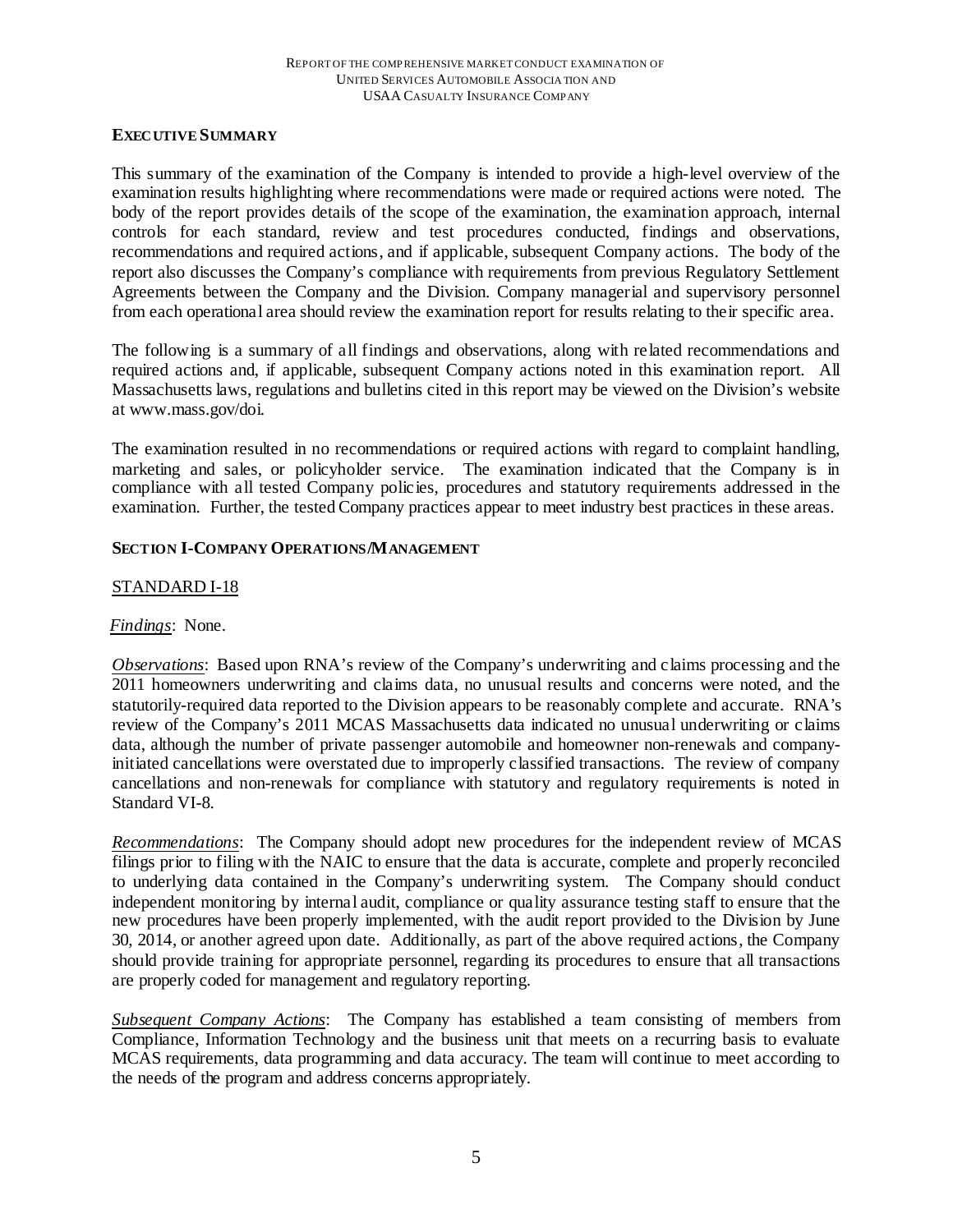#### **SECTION IV-PRODUCER LICENSING**

#### STANDARD IV-1

#### *Findings*:None.

*Observations*: Based upon testing, the Company's customer service representatives involved in the tested sales were licensed as producers in their resident state, but most did not have a non-resident Massachusetts producer license or appointment. Company policy is to appoint its supervisors involved in Massachusetts sales as a non-resident producer based upon M.G.L. c.175, § 162, which states that a solicitation or negotiation "may be done by an employee insofar as such solicitation or negotiation is under the immediate direction and general supervision of a duly licensed broker or agent." The Company's supervisors of customer service representatives were included in the Division's OPRA system.

*Recommendations*: The Company should obtain non-resident licenses for customer service representatives that solicit Massachusetts business and ensure that such individuals are licensed to sell private passenger automobile and homeowners coverage. Also, the Company should adopt new control procedures to ensure that all producers selling business to Massachusetts consumers are licensed in Massachusetts.

*Subsequent Company Actions*: The Company states that it immediately licensed customer service representatives assigned to Massachusetts business. Also, the Company notes that it is in the process of licensing additional representatives, as part of a larger licensing strategy, and anticipates this project to conclude within 90 days. Finally, the Company states that its procedures and call routing have been modified to further improve controls over producer licensing. .

#### **SECTION VI-UNDERWRITING AND RATING**

#### STANDARD VI-1

*Findings*: RNA testing indicated that vacated surcharges by the Board of Appeal for two consumers were not timely reversed in accordance with Division Bulletin 2010-11.

*Observations*: Based upon testing, the Company generally appears to calculate policy premiums, discounts, and at-fault accident surcharges in compliance with its policies, procedures, and statutory requirements, and in compliance with rates filed with the Division. RNA testing of motorcycle rates indicated two small premium overcharges and one small premium undercharge; however, the errors were identified in 2011 by the Company and were corrected at that time. The Company completed extensive testing of motorcycle policy premiums back to April 2007. As a result, the Company identified premium rate errors in motorcycle policies including small overcharges for uninsured motorist bodily injury coverage and small undercharge errors in optional bodily injury coverage. Policyholders were not charged retroactively for undercharge errors. The results of the Company's testing indicated 207 premium refunds were due consumers totaling \$5,891 including 6% annual interest. The refunds and interest have been paid.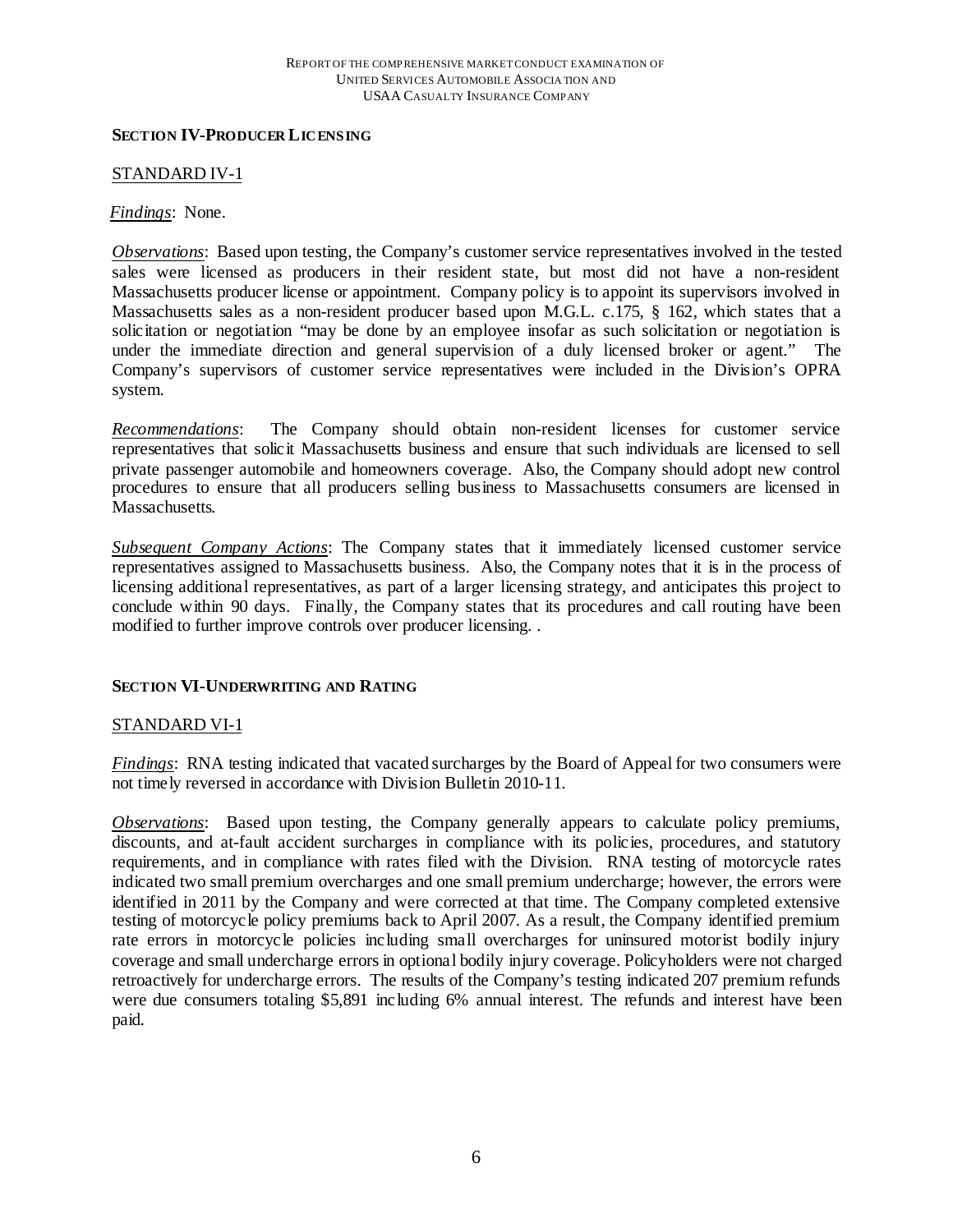In addition, except as noted above testing of vacated surcharges indicated that vacated surcharges by the Board of Appeal were properly and timely reversed, as applicable. Finally, when the Board of Appeal vacates at-fault accident surcharges, the Company's reporting to CLUE of changes in the at-fault indicators was timely.

*Required Actions*: The Company shall adopt new procedures to ensure that premium refunds for vacated surcharges by the Board of Appeal are timely and properly processed. Additionally, the Company shall provide training or guidance to staff about these new procedures. The Company shall complete an independent assessment of the effectiveness of the new vacated surcharge reversal procedures by March 31, 2014, or another agreed upon date, and report the results of the assessment to the Division. Finally, the Company shall adopt a new procedure to complete an annual review and comparison of its vacated surcharge data with data directly obtained from the Board of Appeal. The review shall include testing to obtain reasonable assurance that the vacated surcharges were accurately and timely reversed with the proper premium credit applied.

*Subsequent Company Actions*: The Company provided premium refunds plus 6% interest to the two above identified consumers. Further, the Company is adopting new procedures to ensure that premium refunds are timely processed for vacated surcharges and is providing guidance to staff about the new procedures. Finally, the Company states it will complete the required assessments and report the results to the Division as noted in the required actions.

## STANDARD VI-7

## *Findings*:None.

*Observations*: Based upon testing, none of the tested private passenger automobile and homeowners declination transactions selected for testing were actual declinations as the applicant terminated the application process before receiving a quote after the employee agent verbally explained that the risk did not meet the Company's underwriting guidelines.

*Recommendations*: The Company should adopt new procedures to ensure that declinations are properly defined by the Company and accurately coded for management and regulatory reporting purposes. Additionally, the Company should conduct training to ensure that all transactions are properly coded for management and regulatory reporting.

*Subsequent Company Actions*: The Company states that it provided information that it thought was responsive to the request, and now better understands the Division's definition of a declination. The Company is planning to conduct a review of all underwriting transaction codes in 2014, including those relating to declinations, for consideration of possible definitional changes.

## STANDARD VI-8

*Findings*: One private passenger automobile policy was non-renewed without providing notice in violation of M.G.L. c. 175, § 113F and 211 CMR 97.00; and one private passenger automobile policy was non-renewed without notice of a specific reason for the action in violation of 211 CMR 97.00. One homeowners policy was cancelled without providing notice in violation of M.G.L. c. 175, § 99.

*Observations*:Except as noted above, the Company generally provided timely and adequate notice to the policyholders for company-initiated cancellations and non-renewals with the specific reasons properly disclosed. The specific reasons were reasonable and in compliance with statutory requirements.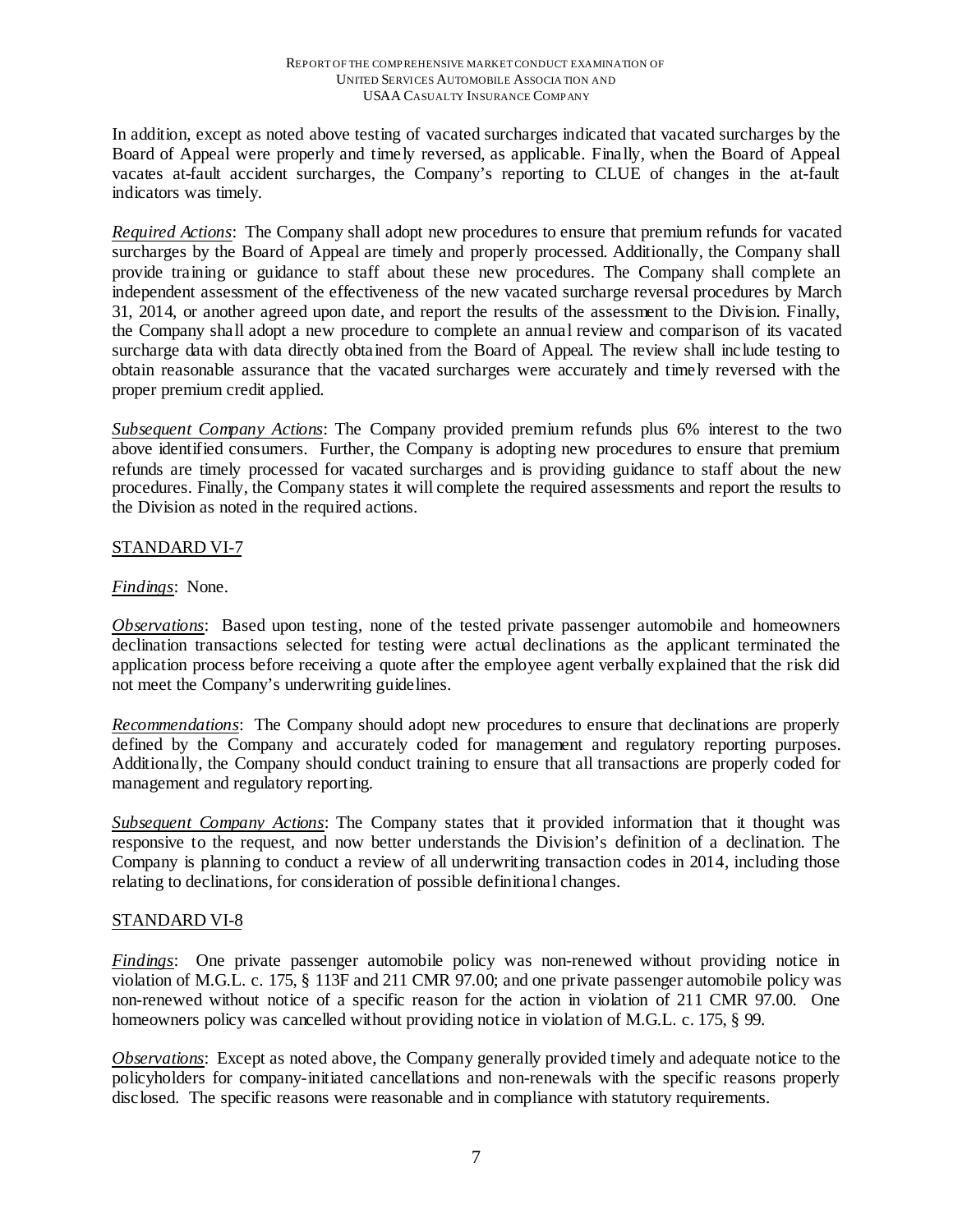*Required Actions*: The Company shall adopt new control procedures and provide training or guidance to appropriate personnel to ensure all policyholders whose policies are cancelled or non-renewed receive timely and proper notice with specific reasons disclosed in accordance with statutory requirements. The Company shall conduct independent monitoring by internal audit, compliance or quality assurance testing staff to ensure that the new control procedures are effective. Finally, the Company shall report the results of these actions to the Division by June 30, 2014, or another agreed upon date.

*Subsequent Company Actions*: The Company states that it has developed the following action plans:

- Annual audits of underwriters and customer service representatives on issuance of proper and timely cancellation and non-renewal notices.
	- o An initial underwriting audit was completed in November 2013, and results were satisfactory. A subsequent audit will be performed with the results communicated to the Division by June 30, 2014, or the agreed upon date.
	- o A customer service representative audit is currently underway.
- Training for the customer service representatives on cancellation codes and termination notices is scheduled to begin in second quarter of 2014.
- A 2014 project is in the planning stage for the refinement of automobile cancellation codes and a high level review of property codes, previously refined in 2010, to determine if additional refinements are necessary.
- A review of related reference material will be completed to determine if opportunities exist for greater clarification.

## **SECTION VII-CLAIMS**

## STANDARD VII-6

*Findings*: Testing indicated that nine tested homeowners claims over \$1,000 were not properly and timely reported to local building and health authorities to disclose a dangerous condition in according with M.G.L. c. 139, § 3B. Also, for one homeowners claim, the required Department of Revenue check was not completed in violation of M.G.L. c. 175, § 24D, 24E and 24F.

*Observations*: RNA noted each of the tested claims was handled according to the Company's policies and procedures except as noted above. Based upon testing, it appears that the Company's processes for handling claims are generally functioning in accordance with its policies, procedures and statutory requirements. Finally, upon evaluation of 11 claims-related complaints, the related claims appeared to be properly handled.

*Required Actions*: The Company shall adopt new policies and control procedures to address the requirements of M.G.L. c. 139, § 3B and M.G.L. c. 175, § 24D, 24E and 24F and provide training or guidance to claims adjustors on proper and timely implementation of these policies and procedures. The new procedures shall be tested by internal audit or compliance to ensure that they are effectively implemented with the results of the independent testing completed and reported to the Division by June 30, 2014, or another agreed upon date.

*Subsequent Actions:* The Company has adopted new procedures for compliance with M.G.L. c.139, § 3B. The procedures have been communicated to the claims staff and state that upon receipt of a first notice of loss for property damage that is expected to exceed \$1,000, the staff is to notify local municipal officials of the claim using the Company-designed letter template.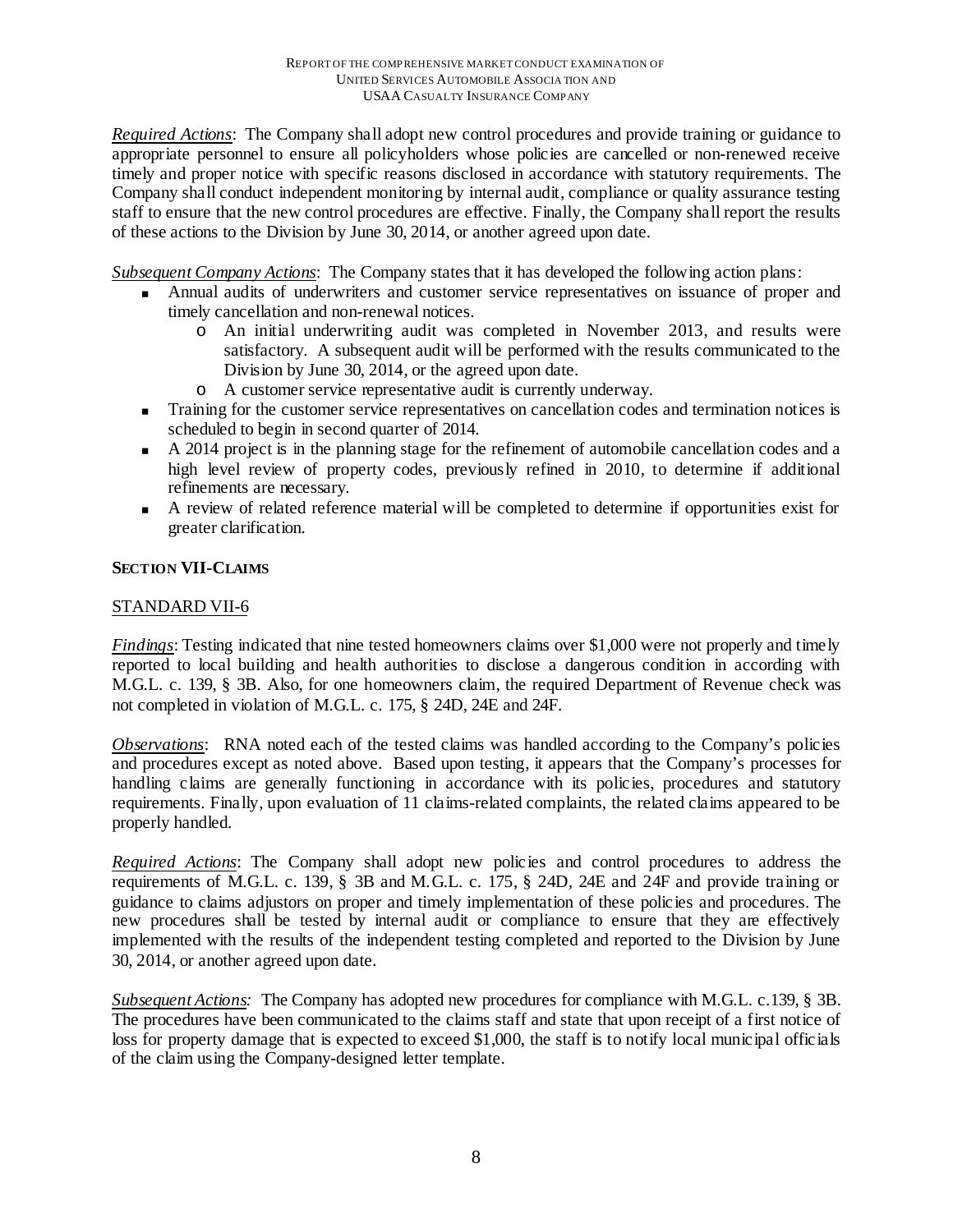#### **COMPANY BACKGROUND**

USAA is a diversified financial services group of companies and is among the leading providers of financial planning, insurance, investment and banking products to members of the U.S. military and their families. The Company's sales force is entirely Company employees, who are licensed producers and appointed as the Company's agents to sell private passenger automobile and homeowners coverage to Massachusetts consumers over the phone and through the internet. Massachusetts personal lines business is serviced by home office teams, field employees and contracted resources, all specifically trained to be knowledgeable regarding Massachusetts specific requirements.

The Company maintains a financial strength rating of A++ (Superior) from A.M. Best. The following financial information is as of, or for the year ended December 31, 2011:

#### United Services Automobile Association

| Admitted assets<br>Statutory surplus<br>Direct written premium<br>Massachusetts business - direct written premium | \$23.9 billion<br>\$16.9 billion<br>\$6.0 billion<br>\$77.8 million |
|-------------------------------------------------------------------------------------------------------------------|---------------------------------------------------------------------|
| <b>USAA Casualty Insurance Company</b>                                                                            |                                                                     |
| Admitted assets                                                                                                   | \$7.3 billion                                                       |
| Statutory surplus                                                                                                 | \$3.6 billion                                                       |
| Direct written premium                                                                                            | \$4.0 billion                                                       |

The key objectives of this examination were determined by the Division with emphasis on the following areas.

Massachusetts business - direct written premium \$80.1 million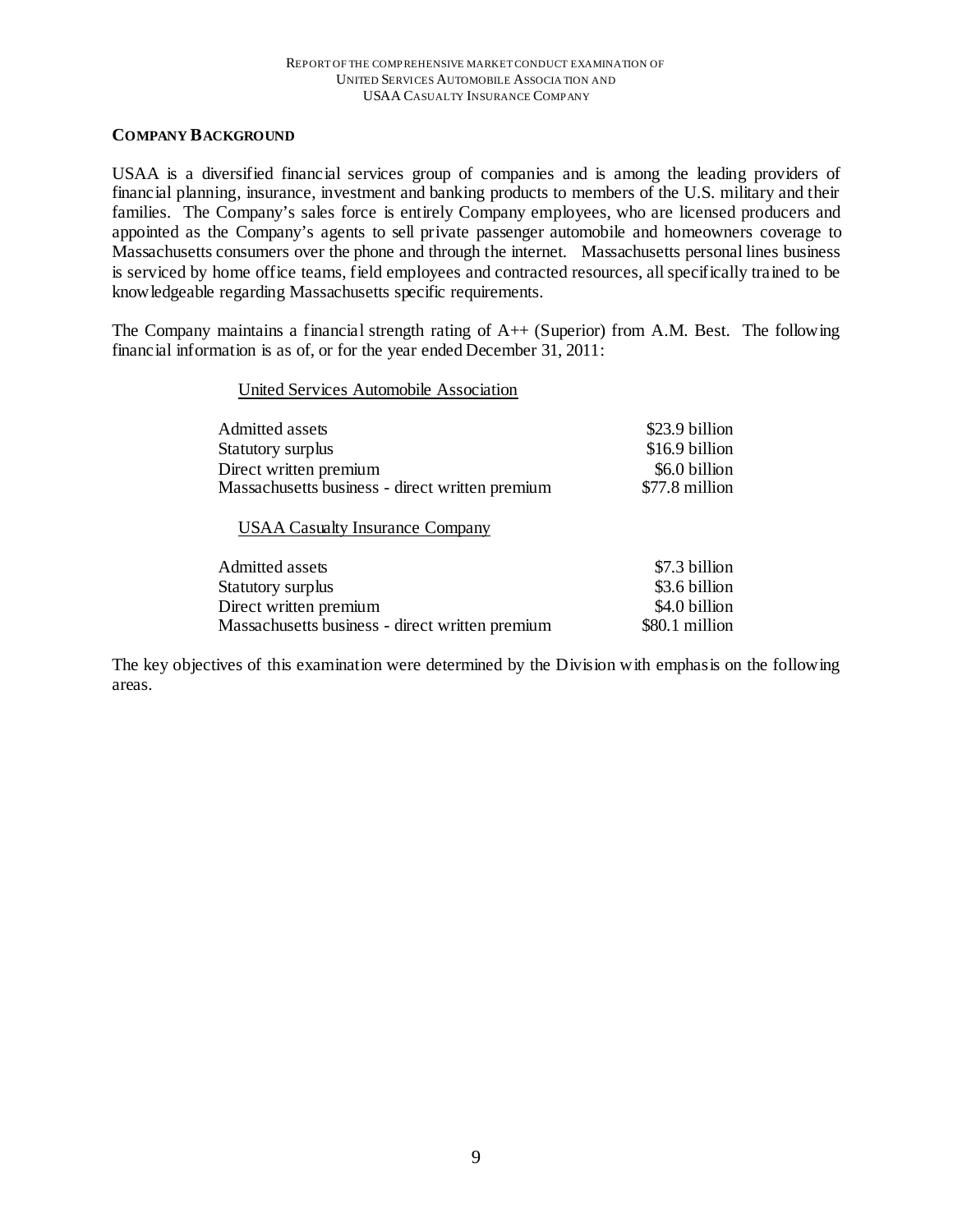## **I. COMPANY OPERATIONS/MANAGEMENT**

Evaluation of the Standards in this business area is based on (a) an assessment of the Company's internal control environment, policies and procedures, (b) the Company's response to various information requests, and (c) a review of several types of files at the Company.

## **Standard I-1. The regulated entity has an up-to-date, valid internal, or external, audit program.**

*Objective*: This Standard addresses the audit function and its responsibilities. See Appendix A for applicable statutes, regulations and bulletins.

*Controls Assessment*: The following controls were noted in review of this Standard:

- The Company's statutory financial statements are audited annually by an independent auditor.
- USAA's Board of Directors is composed of 14 directors, including USAA's Chief Executive Officer and 13 independent directors. The Board of Directors is ultimately responsible for compliance matters. The requirements for independent directors and other reporting in compliance with 211 CMR 26.00 are satisfied by USAA's Board of Directors and its Audit Committee. The Audit Committee of the Board of Directors is primarily focused on financial matters and enterprise risk management and is assisted by the internal audit function. The Chief Audit Executive reports directly to USAA's Audit Committee with dotted line reporting to the Chief Executive Officer. Most of the resources of the internal audit function are focused on business processes, internal controls, financial impacts and controls, information technology matters and emerging issues. All internal audit reports are provided to the Chief Executive Officer and are made available to the Audit Committee of the Board of Directors. In addition, at each of the Audit Committee meetings, the Chief Audit Executive summarizes the progress on the internal audit plan's execution, internal audit reports issued since the last meeting, areas rated less than satisfactory, related recommendations and subsequent management actions.
- To assist the Board of Directors with compliance matters, USAA has appointed a Chief Compliance Officer, who reports to the Chief Executive Officer with dotted line reporting to the General Counsel. In addition, USAA has an enterprise risk management function that is led by the Chief Risk Officer. Both the Chief Compliance Officer and the Chief Risk Officer report periodically to USAA's Board of Director's committees that have oversight for compliance and risk management.
- The Company has quality assurance programs in its underwriting and claims departments. The Company's underwriting audit team conducts monthly quality assurance testing, which includes five files per underwriter to ensure that the Company's underwriting standards and statutory requirements are met. Additionally, supervisors and managers monitor phone calls by customer service representatives for training and compliance with Company policies and procedures. The Company has also established a quality assurance program for claims operational management through monthly reviews of closed claim files by claims managers. The claims audits include a sample of claims for each adjustor to assess adherence to Company policies and procedures. The claims audit results are documented and reported for each adjustor for use by claims management as part of the employee training and performance evaluation process.
- The Company is subject to periodic premium and loss data audits by Commonwealth Automobile Reinsurers ("CAR") for compliance with statutes and CAR Rules of Operation. CAR is the industry-operated residual market and statistical agent for automobile insurance in Massachusetts. Participation in CAR is mandatory for all insurers writing automobile insurance in Massachusetts.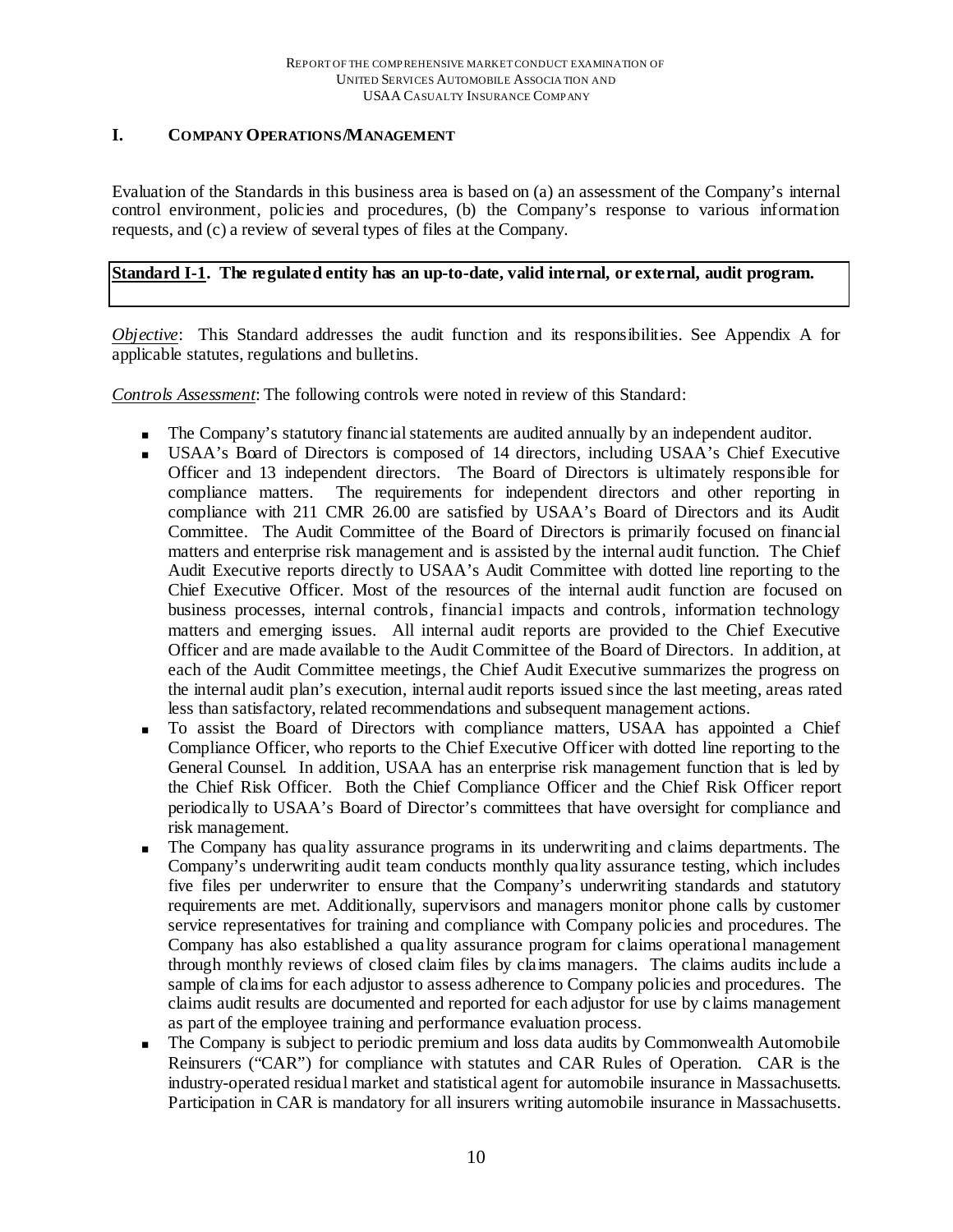*Controls Reliance*: Controls tested via documentation inspection, procedure observation and/or corroborating inquiry appear to be sufficiently reliable to be considered in determining the extent of transaction testing procedures.

*Transaction Testing Procedure*: RNA interviewed Company personnel with responsibility for corporate governance, internal audit, compliance risk assessment and quality assurance audit processes. RNA reviewed the internal audit plan, several internal audit reports, minutes of Board of Directors meetings, underwriting and claim quality assurance results and recent CAR audits.

#### *Transaction Testing Results*:

*Findings*:None.

*Observations*:The Company appears to have adopted policies and procedures to ensure that appropriate audits or reviews are conducted timely. Audit findings are monitored, and follow up audits are completed to ensure that findings are properly remediated.

*Recommendations*: None.

Standard I-2. The regulated entity has appropriate controls, safeguards and procedures for **protecting the integrity of computer information.**

No work performed. All required activity for this Standard is included in the scope of the domiciliary state's financial examination of the Company.

**Standard I-3. The regulated entity has antifraud initiatives in place that are reasonably calculated to detect, prosecute, and prevent fraudulent insurance acts.**

*Objective*: This Standard addresses the effectiveness of the Company's antifraud plan. See Appendix A for applicable statutes, regulations and bulletins.

*Controls Assessment*: The following controls were noted in review of this Standard:

- The Company has a fraud awareness training program for its employees.
- The Company's Special Investigative Unit ("SIU") has adopted antifraud claims and underwriting procedures, which require management and employees to take reasonable precautions to prevent, detect and thoroughly investigate potential insurance fraud, and to report potential fraud to the Massachusetts Insurance Fraud Bureau.
- The Company screens automobile and property loss data for potential fraud claims based on preset criteria and has also developed criteria for adjusters' use to evaluate claims to be considered for referral to SIU.
- Company policy is to comply with CAR's SIU performance standards. All auto thefts are reported to the National Insurance Crime Bureau ("NICB").
- The Company conducts background checks on all prospective employees which include, but are not limited to criminal, education, drug and employment history. New employees affirm their understanding and compliance with the Company's Code of Conduct when they begin employment with the Company. All executive management employees are required to certify annually that they understand and comply with the company's Code of Conduct.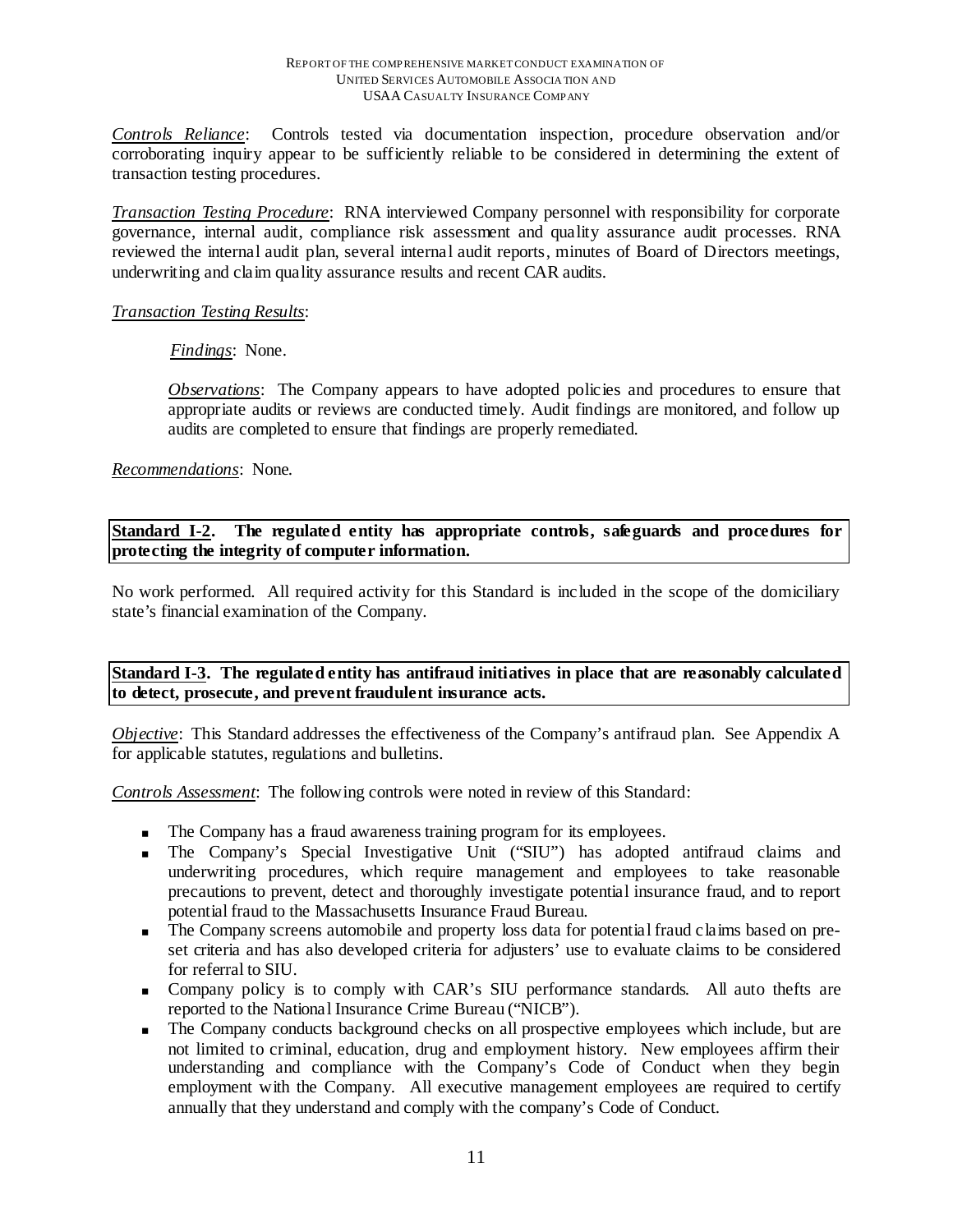The Company has implemented Office of Foreign Asset Control compliance initiatives including searches of the Specially Designated Nationals ("SDN") database for any policyholders, claimants, or vendors that might be included in the SDN database.

*Controls Reliance*: Controls tested via documentation inspection, procedure observation and/or corroborating inquiry appear to be sufficiently reliable to be considered in determining the extent of transaction testing procedures.

*Transaction Testing Procedure*: RNA reviewed Company policies and procedures to address antifraud initiatives as part of claims and underwriting testing and supporting documentation.

## *Transaction Testing Results*:

*Findings*:None.

*Observations*: Based upon underwriting and claims testing, it appears that the Company has antifraud initiatives in place that are reasonably designed to detect, prevent and fully investigate fraudulent insurance acts.

*Recommendations*: None.

#### **Standard I-4. The regulated entity has a valid disaster recovery plan.**

No work performed. All required activity for this Standard is included in the scope of the domiciliary state's statutory financial examination of the Company.

**Standard I-5. Contracts between the regulated entity and entities assuming a business function or acting on behalf of the regulated entity, such as, but not limited to, MGAs, GAs, TPAs and management agreements must comply with applicable licensing requirements, statutes, rules and regulations.** 

*Objective*: This Standard addresses the Company's contracts with entities assuming a business function and compliance with licensing and regulatory requirements. See Appendix A for applicable statutes, regulations and bulletins.

*Controls Assessment*: The following controls were noted in review of this Standard and Standard I-6:

- Certain claims litigation defense duties are outsourced to various law firms and attorneys.
- The Company monitors the performance of the law firms and attorneys conducting litigation defense duties.
- The Company outsources all policy administration and claim processing related to its residual market assigned risk private passenger automobile business to an unaffiliated Massachusetts domestic insurer.

*Controls Reliance*: Controls tested via documentation inspection, procedure observation and/or corroborating inquiry appear to be sufficiently reliable to be considered in determining the extent of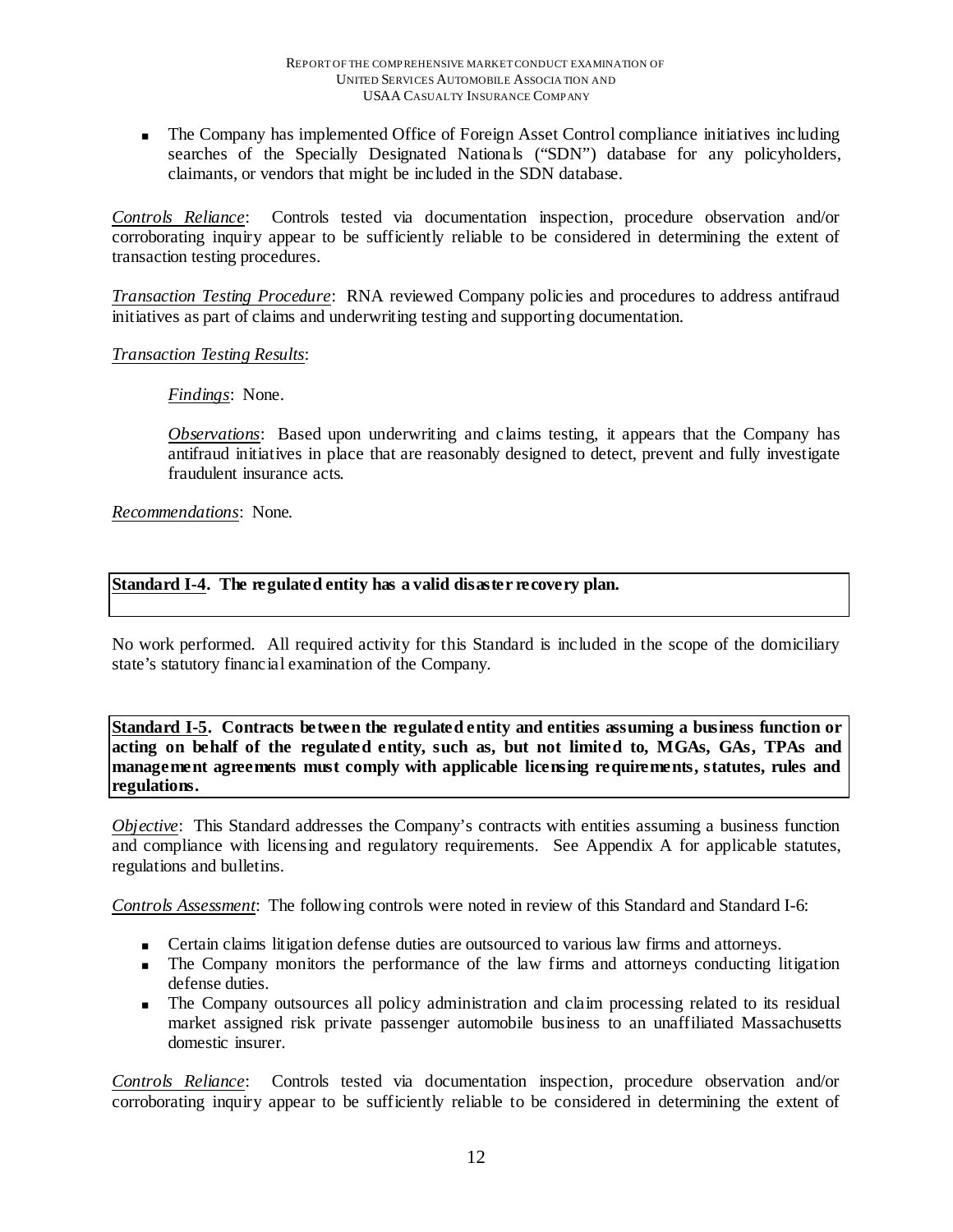transaction testing procedures.

*Transaction Testing Procedure*:RNA interviewed management about its use of third parties to perform Company functions, and the monitoring procedures conducted over these third parties. Further, RNA reviewed such documentation, as applicable, in connection with new and renewal business testing and claims testing.

#### *Transaction Testing Results*:

*Findings*:None.

*Observations*: Based upon review and testing, it appears that the Company's contracts with entities assuming a business function on its behalf comply with statutory and regulatory requirements.

*Recommendations*: None.

**Standard I-6. The regulated entity is adequately monitoring the activities of any entity that contractually assumes a business function or is acting on behalf of the regulated entity.**

*Objective*: This Standard addresses the Company's efforts to adequately monitor the activities of the contracted entities that perform business functions on its behalf. See Appendix A for applicable statutes, regulations and bulletins.

*Controls Assessment*: See Standard I-5.

*Controls Reliance*: See Standard I-5.

*Transaction Testing Procedure*: RNA interviewed management about its monitoring of third parties that perform Company functions. RNA reviewed the work of outsourced business functions, as applicable, in connection with new and renewal business testing and claims testing.

#### *Transaction Testing Results*:

*Findings*:None.

*Observations*: Based upon testing, it appears that the Company is adequately monitoring the activities of third parties assuming a business function on the Company's behalf, in compliance with statutory and regulatory requirements.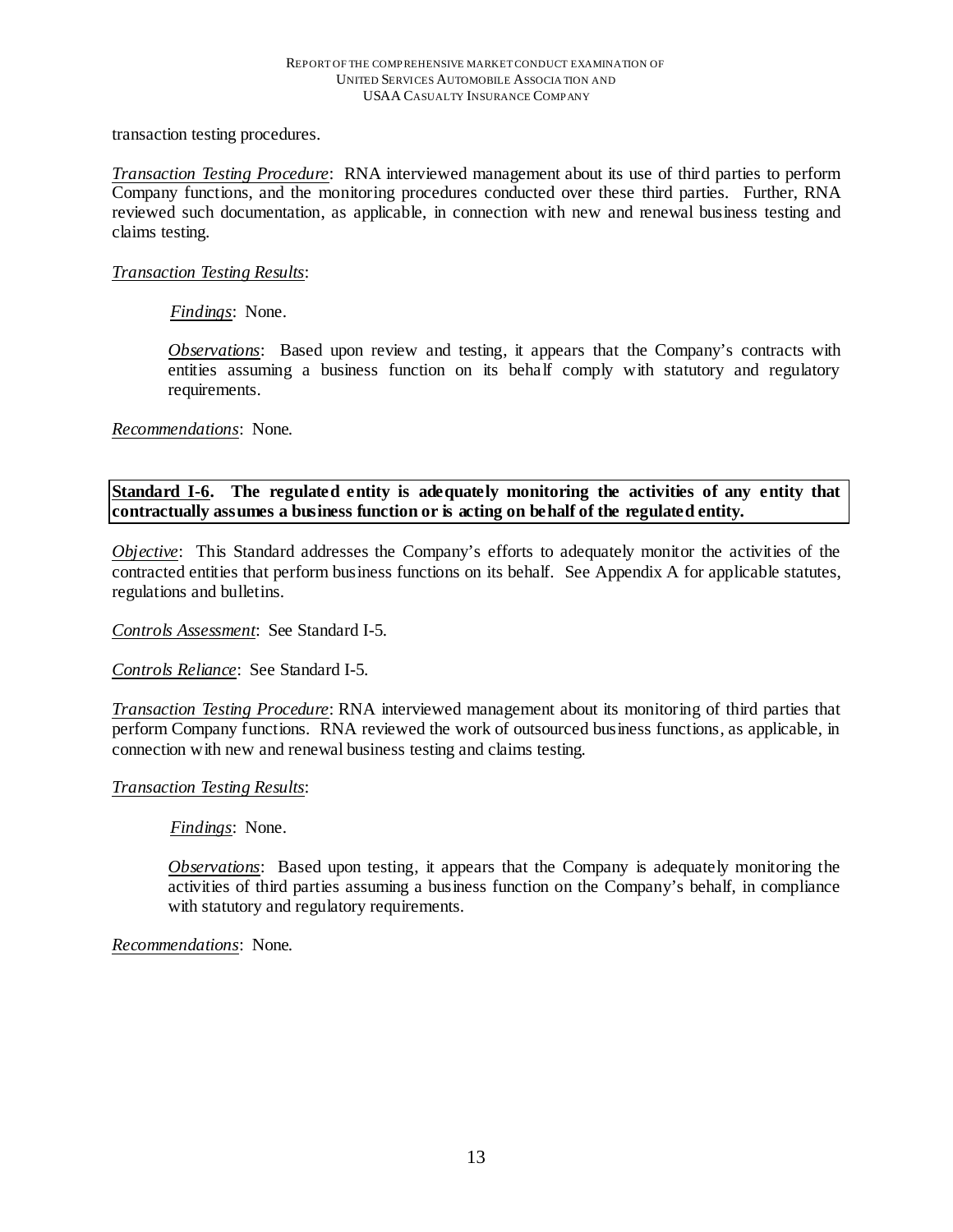**Standard I-7. Records are adequate, accessible, consistent and orderly and comply with record retention requirements.** 

*Objective*: This Standard addresses the adequacy and accessibility of the Company's records. See Appendix A for applicable statutes, regulations and bulletins.

*Controls Assessment*: The following controls were noted in review of this Standard:

- The Company has adopted record retention requirements for various documents and records.
- The record retention requirements include guidelines for management, maintenance and disposal of records, and the length of time specific documents must be retained.

*Controls Reliance*: Controls tested via documentation inspection, procedure observation and/or corroborating inquiry appear to be sufficiently reliable to be considered in determining the extent of transaction testing procedures.

*Transaction Testing Procedure*: RNA inquired about the Company's record retention policies and evaluated them for reasonableness.

#### *Transaction Testing Results*:

*Findings*:None.

*Observations*: The Company's record retention policies appear reasonable. Testing results relating to documentation evidence are also noted in the various examination standards.

*Recommendations*: None.

## **Standard I-8. The regulated entity is licensed for the lines of business that are being written.**

*Objective*: This Standard addresses whether the lines of business written by the Company are in accordance with the lines of business authorized by the Division. See Appendix A for applicable statutes, regulations and bulletins.

*Controls Assessment*: Due to the nature of this Standard, no controls assessment was performed.

*Controls Reliance*: Not applicable.

*Transaction Testing Procedure*: RNA reviewed the Company's certificate of authority, and compared it to the lines of business which the Company writes in the Commonwealth.

*Transaction Testing Results*:

*Findings*:None.

*Observations*:The Company is licensed for the lines of business being written.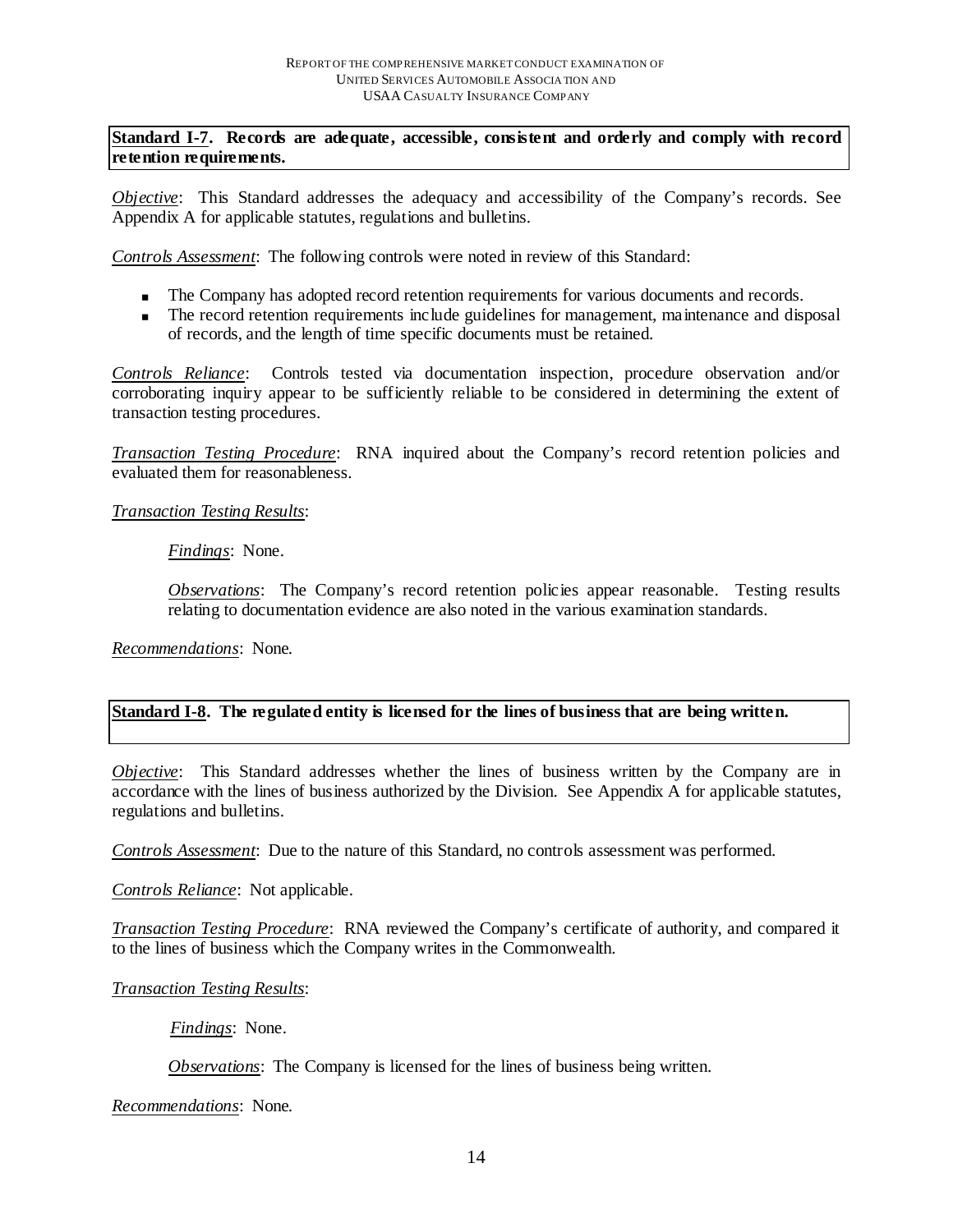**Standard I-9. The regulated entity cooperates on a timely basis with examiners performing the examinations.** 

*Objective*: This Standard is concerned with the Company's cooperation during the course of the examination. See Appendix A for applicable statutes, regulations and bulletins.

*Controls Assessment*: Due to the nature of this Standard, no controls assessment was performed.

*Controls Reliance*: Not applicable.

*Transaction Testing Procedure*: The Company's level of cooperation and responsiveness to examiner requests was assessed throughout the examination.

#### *Transaction Testing Results*:

*Findings*: None.

*Observations*:The Company's level of cooperation and responsiveness to examiner requests was very good.

#### *Recommendations*: None.

**Standard I-10***.* **The regulated entity has procedures for the collection, use and disclosure of information gathered in connection with insurance transactions to minimize any improper intrusion into the privacy of applicants and policyholders.** 

*Objective*: This Standard is concerned with the Company's policies and procedures to ensure it minimizes improper intrusion into the privacy of individuals. See Appendix A for applicable statutes, regulations and bulletins.

*Controls Assessment*: The following controls were noted in conjunction with the review of this Standard and Standards I-11 through I-16:

- Company policy requires that consumer privacy notice be provided to applicants when a new personal lines policy is issued. The consumer privacy notice is also annually provided to customers with personal lines renewal notices. Finally, the Company also provides the consumer privacy notice and the internet privacy policy on its website.
- The Company does not sell or share information with any non-affiliate for marketing purposes; the Company does not share information with affiliates if the insured has opted out of inter-company marketing.
- Company policy allows for the sharing of personal financial information with affiliates; Company policy also allows for sharing information with non-affiliates, which provide services to the Company, to the extent necessary to perform the services. Company policy is to disclose information as required or permitted by law to regulators, law enforcement agencies, antifraud organizations, and third parties who assist the Company in processing business transactions for its customers.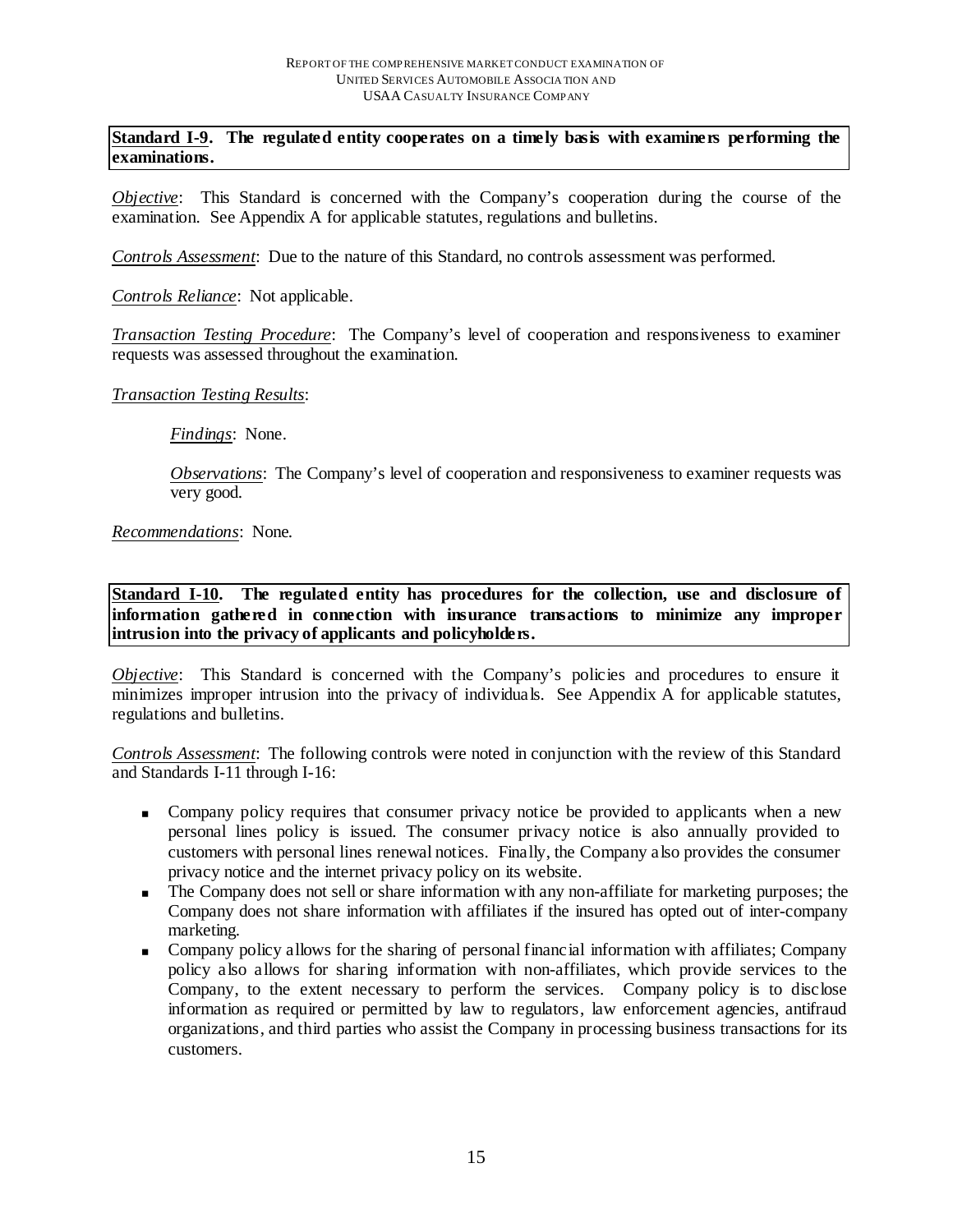*Controls Reliance*: Controls tested via documentation inspection, procedure observation and/or corroborating inquiry appear to be sufficiently reliable to be considered in determining the extent of transaction testing procedures.

*Transaction Testing Procedure*: RNA interviewed Company personnel with responsibility for privacy and information security compliance, reviewed documentation supporting its privacy and information security policies and procedures, and sought any evidence of improper privacy practices as part of personal lines underwriting and claims testing.

#### *Transaction Testing Results*:

*Findings*:None.

*Observations*: Based upon review and completion of underwriting and claims testing, the Company's privacy and information security practices appear to minimize any improper intrusion into individuals' privacy in accordance with the Company's policies and procedures.

*Recommendations*: None.

#### **Standard I-11. The regulated entity has developed and implemented written policies, standards and procedures for the management of insurance information.**

*Objective*: This Standard addresses whether the Company has developed and implemented written standards for the management of insurance information. This standard relates to privacy matters and is evaluated elsewhere in this section. See Appendix A for applicable statutes, regulations and bulletins.

**Standard I-12. The regulated entity has policies and procedures to protect the privacy of nonpublic personal information relating to its customers, former customers and consumers that are not customers.**

*Objective*: This Standard addresses policies and procedures to ensure privacy of nonpublic personal information. See Appendix A for applicable statutes, regulations and bulletins.

*Controls Assessment*: See Standard I-10.

*Controls Reliance*: See Standard I-10.

*Transaction Testing Procedure*: RNA interviewed Company personnel with responsibility for privacy compliance, and reviewed documentation supporting its privacy policies and procedures. As part of underwriting and claims testing, RNA reviewed underwriting documentation for any evidence that the Company improperly provided personal information to inappropriate parties.

#### *Transaction Testing Results*:

*Findings*:None.

*Observations*: Based upon RNA's review, the Company's policies and procedures adequately protect consumers' nonpublic personal information. RNA noted no instances where the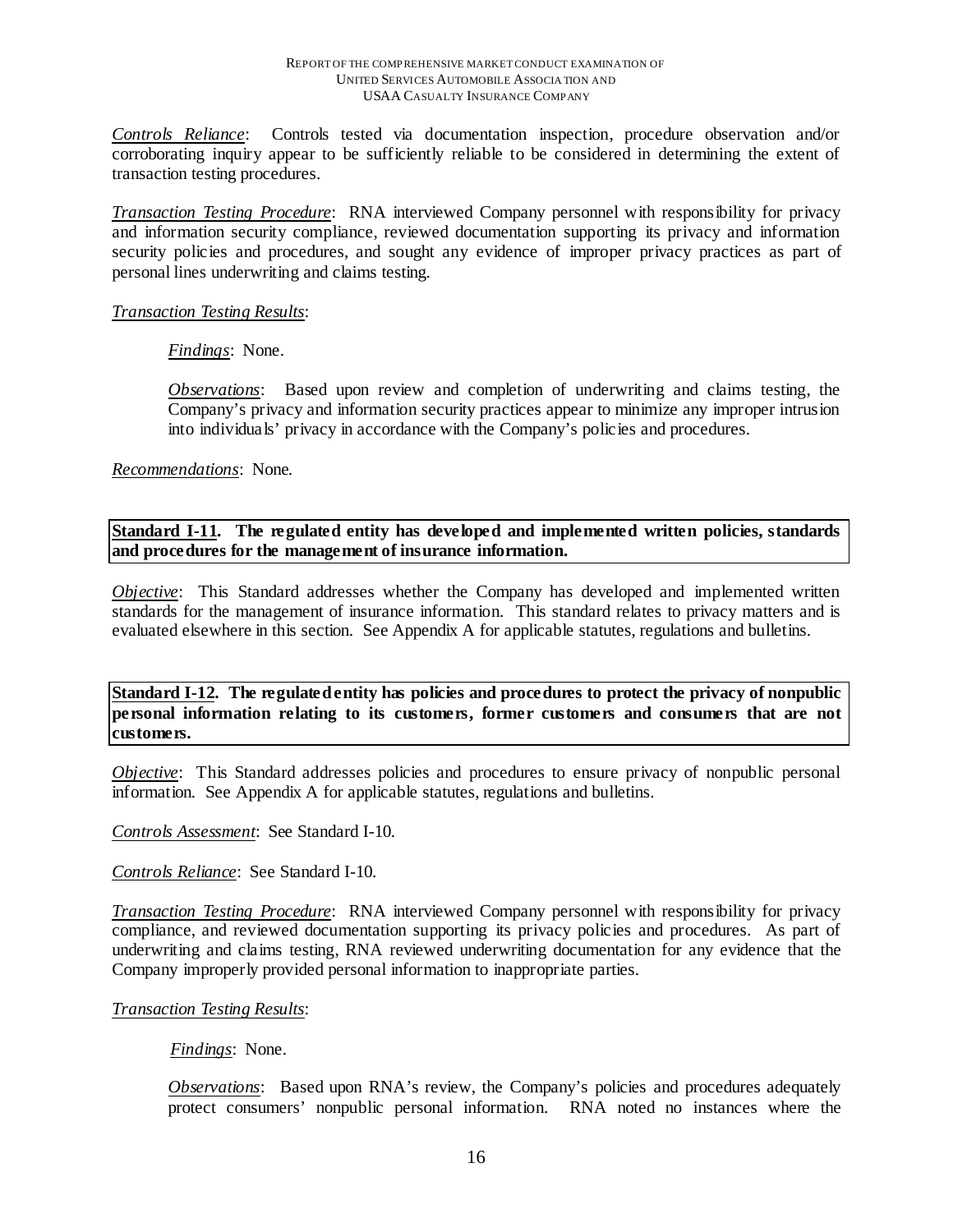Company improperly provided personal information to inappropriate parties in conjunction with underwriting and claims testing.

*Recommendations*: None.

**Standard I-13. The regulated entity provides privacy notices to its customers and, if applicable, to its consumers who are not customers regarding treatment of nonpublic personal financial information.**

*Objective*: This Standard addresses the Company's practice of providing privacy notices to customers and consumers. See Appendix A for applicable statutes, regulations and bulletins.

*Controls Assessment*: See Standard I-10.

*Controls Reliance*: See Standard I-10.

*Transaction Testing Procedure*: RNA interviewed Company personnel with responsibility for privacy compliance, reviewed documentation supporting privacy policies and procedures, and examined whether the privacy notice provided sufficient information and disclosures. RNA selected 25 private passenger automobile and 25 homeowners policies issued and renewed during the examination period, to test whether a consumer privacy notice was provided.

*Transaction Testing Results*:

*Findings*:None.

*Observations*: Based upon review and testing, the Company provides a sufficient consumer privacy notice to customers that discloses its treatment of non-public personal financial information.

*Recommendations*: None.

**Standard I-14. If the regulated entity discloses information subject to an opt out right, the company has policies and procedures in place so that nonpublic personal financial information will not be disclosed when a consumer who is not a customer has opted out, and the company provides opt out notices to its customers and other affected consumers.**

*Objective*: This Standard addresses policies and procedures with regard to opt out rights. See Appendix A for applicable statutes, regulations and bulletins.

*Controls Assessment*: See Standard I-10.

*Controls Reliance*: See Standard I-10.

*Transaction Testing Procedure*: RNA interviewed Company personnel with responsibility for privacy compliance, and reviewed documentation supporting its privacy policies and procedures including those for the use of opt out notices.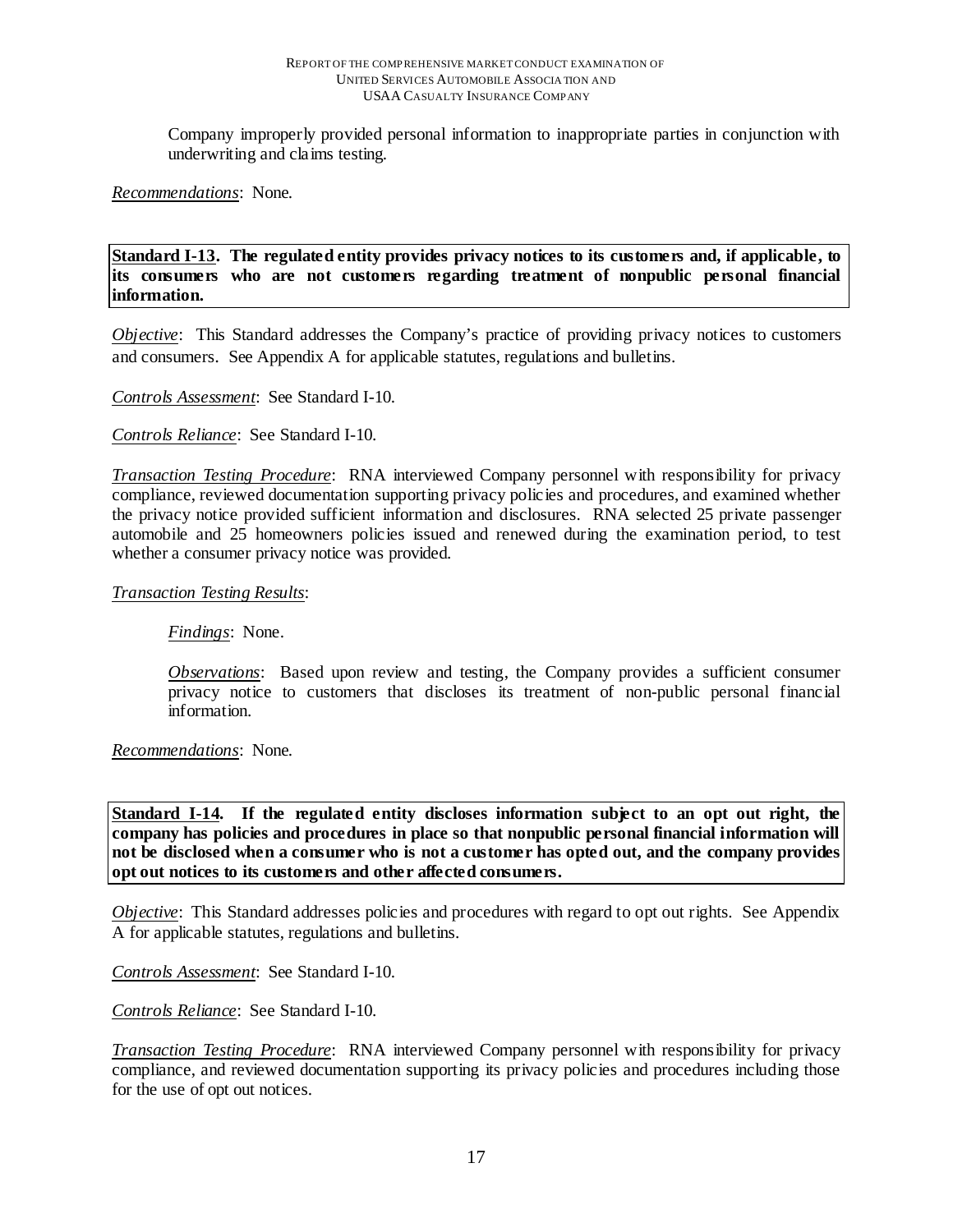## *Transaction Testing Results*:

*Findings*:None.

*Observations*:The Company does not share nonpublic personal financial information with any non-affiliate for marketing purposes. Also, the Company does not share information with affiliates if the insured has opted out of inter-company marketing.

*Recommendations*: None.

## **Standard I-15. The regulated entity's collection, use and disclosure of nonpublic personal financial information are in compliance with applicable statutes, rules and regulations.**

*Objective*: This Standard is concerned with the Company's collection and use of nonpublic personal financial information. See Appendix A for applicable statutes, regulations and bulletins.

*Controls Assessment*: See Standard I-10.

*Controls Reliance*: See Standard I-10.

*Transaction Testing Procedure*: RNA interviewed Company personnel with responsibility for privacy compliance, and reviewed documentation supporting its privacy policies and procedures. RNA also reviewed underwriting and claims documentation for any evidence that the Company improperly collected, used or disclosed nonpublic personal financial information in conjunction with testing of underwriting and claims.

#### *Transaction Testing Results*:

*Findings*:None.

*Observations*: Based upon RNA's review and testing in conjunction with underwriting and claims, the Company's policies and procedures provide reasonable assurance that the Company properly collects, uses and discloses nonpublic personal financial information.

*Recommendations*: None.

**Standard I-16. In states promulgating the health information provisions of the NAIC model regulation, or providing equivalent protection through other substantially similar laws under the jurisdiction of the insurance department, the regulated entity has policies and procedures in place so that nonpublic personal health information will not be disclosed except as permitted by law, unless a customer or a consumer who is not a customer has authorized the disclosure.** 

*Objective*: This Standard addresses efforts to maintain privacy of nonpublic personal health information. See Appendix A for applicable statutes, regulations and bulletins.

*Controls Assessment*: See Standard I-10.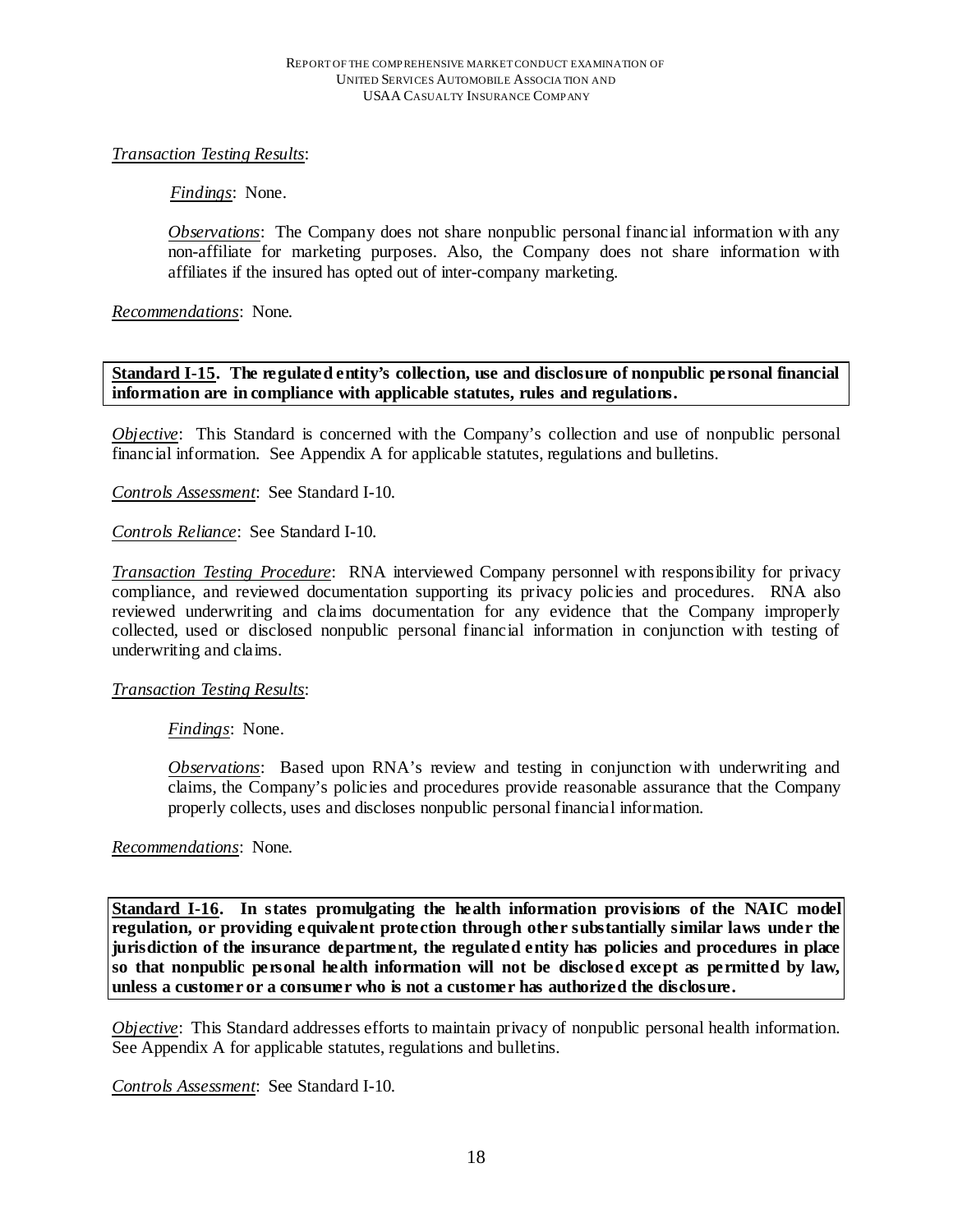### *Controls Reliance*: See Standard I-10.

*Transaction Testing Procedure*: RNA interviewed Company personnel with responsibility for privacy compliance, and reviewed supporting documentation. RNA also sought any evidence that the Company improperly disclosed nonpublic personal health information in conjunction with testing of underwriting and claims.

## *Transaction Testing Results*:

## *Findings*:None.

*Observations*:Based upon testing, RNA noted no instances where the Company improperly disclosed nonpublic personal health information in conjunction with testing of underwriting and claims.

*Recommendations*: None.

**Standard I-17. Each licensee shall implement a comprehensive written information security program for the protection of nonpublic customer information.**

*Objective*: This Standard is concerned with the Company's information security efforts to ensure that nonpublic consumer information is protected. See Appendix A for applicable statutes, regulations and bulletins.

*Controls Assessment*: The following controls were noted in review of this Standard:

- The Company has developed and implemented information technology security policies and practices to safeguard nonpublic personal and health information. The Company annually conducts information systems risk assessments to consider, document and review information security threats and controls, and to continually improve information systems security.
- Only individuals approved by Company management are granted access to the Company's electronic and operational areas where non-public personal financial and health information is located. Access is frequently and strictly monitored.

*Controls Reliance*: Controls tested via documentation inspection, procedure observation and/or corroborating inquiry appear to be sufficiently reliable to be considered in determining the extent of transaction testing procedures.

*Transaction Testing Procedure*: RNA interviewed Company personnel with responsibility for information security compliance, and reviewed documentation supporting its information security policies and procedures.

#### *Transaction Testing Results*:

#### *Findings*:None.

*Observations*: Based upon RNA's review of the Company's information security policies and procedures, it appears that the Company has implemented an information security program, which appears to provide reasonable assurance that its information systems protect nonpublic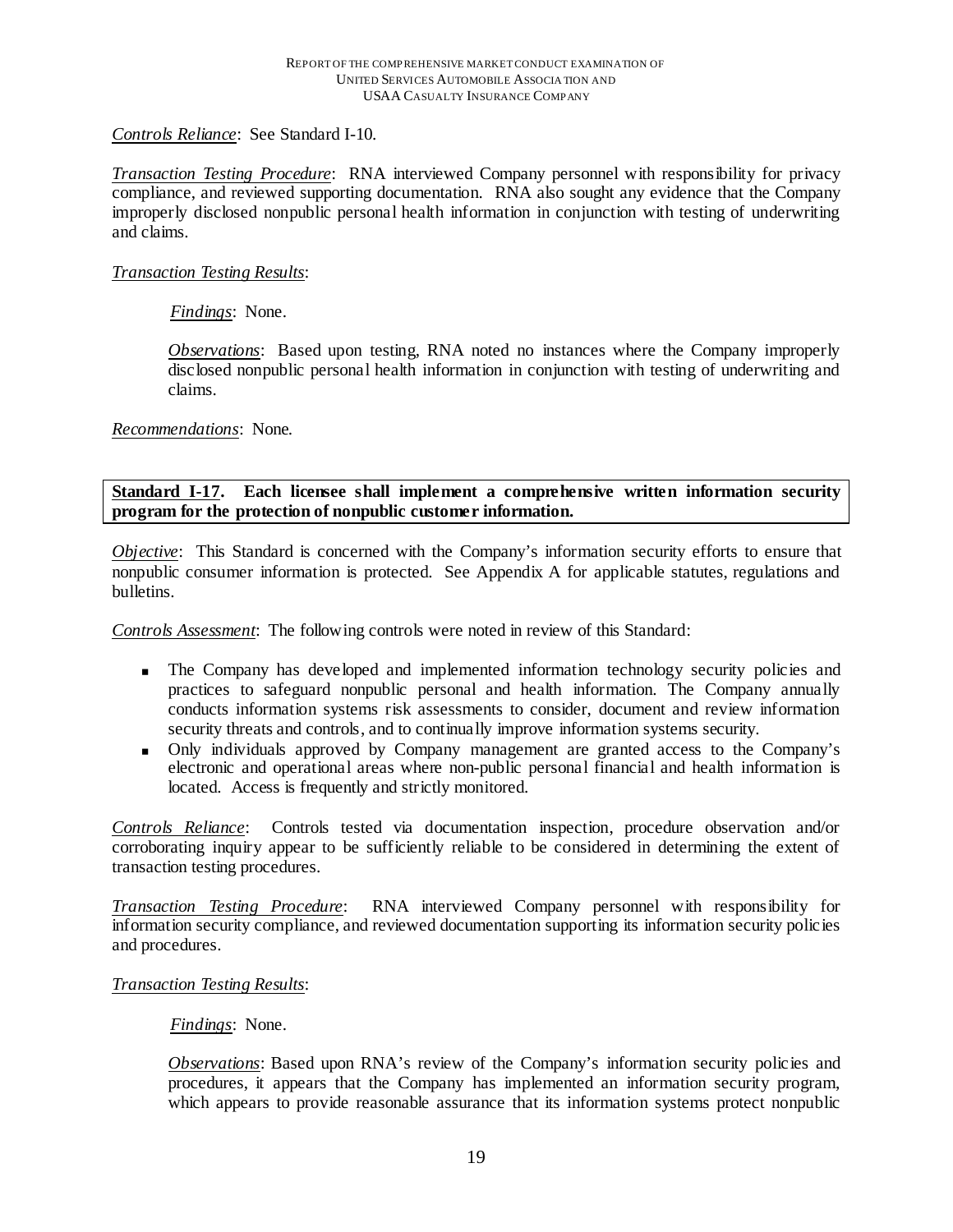customer information.

#### *Recommendations*: None.

#### **Standard I-18. All data required to be reported to departments of insurance is complete and accurate.**

*Objective*: This Standard is concerned with the Company's annual reporting of statutorily-required homeowners underwriting and claims data and the MCAS personal lines data. See Appendix A for applicable statutes, regulations and bulletins.

*Controls Assessment*: The following controls were noted in review of this Standard:

- The Company's policy administration and claims systems compile and retain homeowners underwriting and claims data for inclusion in the annual homeowners data submission to the Division.
- The Company's policy administration and claims systems compile and retain underwriting and claims data for inclusion in the MCAS.

*Controls Reliance*: Controls tested via documentation inspection, procedure observation and/or corroborating inquiry appear to be sufficiently reliable to be considered in determining the extent of transaction testing procedures.

*Transaction Testing Procedure*: RNA interviewed Company personnel with responsibility for underwriting and claims processing. RNA reviewed the 2011 homeowners underwriting and claims data statutorily-required to be submitted to the Division and also reviewed the 2011 MCAS data for unusual results and concerns.

#### *Transaction Testing Results*:

#### *Findings*:None.

*Observations*: Based upon RNA's review of the Company's underwriting and claims processing and the 2011 homeowners underwriting and claims data, no unusual results and concerns were noted, and the statutorily-required data reported to the Division appears to be reasonably complete and accurate. RNA's review of the Company's 2011 MCAS Massachusetts data indicated no unusual underwriting or claims data, although the number of private passenger automobile and homeowner non-renewals and company-initiated cancellations were overstated due to improperly classified transactions. The review of company cancellations and nonrenewals for compliance with statutory and regulatory requirements is noted in Standard VI-8.

*Recommendations*: The Company should adopt new procedures for the independent review of MCAS filings prior to filing with the NAIC to ensure that the data is accurate, complete and properly reconciled to underlying data contained in the Company's underwriting system. The Company should conduct independent monitoring by internal audit, compliance or quality assurance testing staff to ensure that the new procedures have been properly implemented, with the audit report provided to the Division by June 30, 2014, or another agreed upon date. Additionally, as part of the above required actions, the Company should provide training for appropriate personnel, regarding its procedures to ensure that all transactions are properly coded for management and regulatory reporting.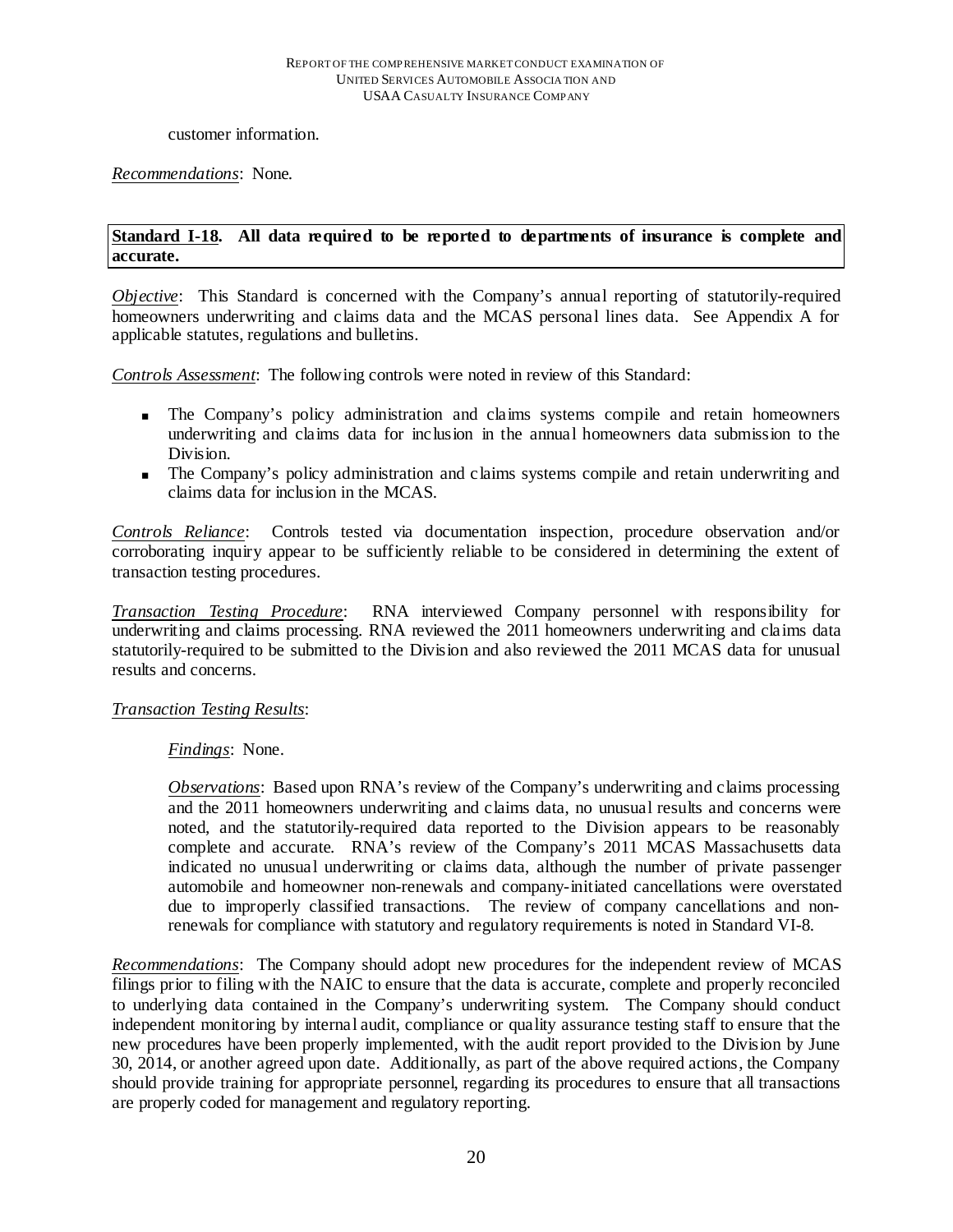*Subsequent Company Actions*: The Company has established a team consisting of members from Compliance, Information Technology and the business unit that meets on a recurring basis to evaluate MCAS requirements, data programming and data accuracy. The team will continue to meet according to the needs of the program and address concerns appropriately.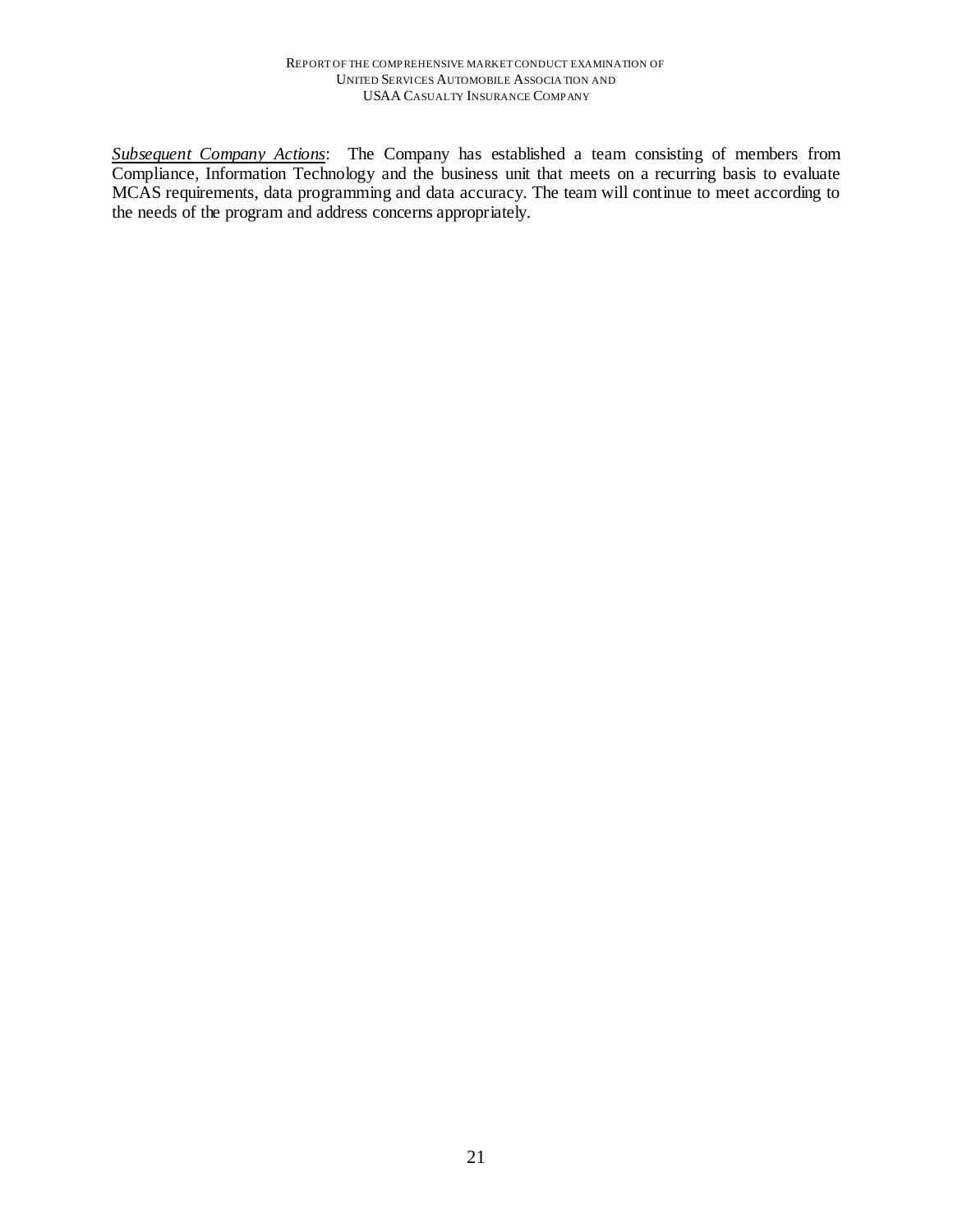## **II. COMPLAINT** HANDLING

Evaluation of the Standards in this business area is based on (a) an assessment of the Company's internal control environment, policies and procedures, (b) the Company's response to various information requests, and (c) a review of several types of files at the Company.

## **Standard II-1. All complaints are recorded in the required format on the regulated entity's complaint register.**

*Objective*: This Standard addresses whether the Company formally tracks complaints or grievances as required by statute. See Appendix A for applicable statutes, regulations and bulletins.

*Controls Assessment*: The following controls were noted in review of all complaint Standards:

- The Company defines a complaint as any unsolicited written communication expressing a grievance, including social media written grievances. Written complaint handling procedures have been developed by the Company.
- All regulatory complaints received by the Company are included on a complaint log and assigned to a Regulatory Complaint Analyst. The Regulatory Complaint Analysts solicit information from operational areas and investigate the complaints. Staff personnel from quality assurance units, legal and regulatory staff also assist as needed. As the regulatory complaint is processed, the Regulatory Complaint Analyst adds additional information to the complaint log, including an identification number, function, reason, line of business, coverage type, received date, response date, and issue summary. After the investigation is complete, the Regulatory Complaint Analyst drafts a response for delivery to the Division within 14 days. Complex or significant regulatory complaint responses are reviewed and approved by management prior to issuance. Nonregulatory, or consumer, complaints are received by the CEO/Member Relations Department for investigation and responded to in manner similar to that for regulatory complaints. The Company's policy is to respond to consumer complaints within 10 days.
- The Company provides a telephone number and address in its written responses to complaints and consumer inquiries and on its web-site.
- The Company summarizes all complaint activity for periodic review by management and for identification of any recurring, systemic or potential problems.

*Controls Reliance*: Controls tested via documentation inspection, procedure observation and/or corroborating inquiry appear to be sufficiently reliable to be considered in determining the extent of transaction testing procedures.

*Transaction Testing Procedure*: RNA interviewed management and staff responsible for complaint handling, and examined evidence of the Company's related processes and controls. RNA reviewed the Company's complaint logs for 2011and 2012 to evaluate the Company's compliance with statutory complaint requirements. RNA also reviewed the Company's complaint logs for 2011 and 2012 to determine whether they properly contained all Division complaints. Finally, RNA inquired about the Massachusetts complaint activity related to the Company's business metrics.

#### *Transaction Testing Results*:

*Findings*:None.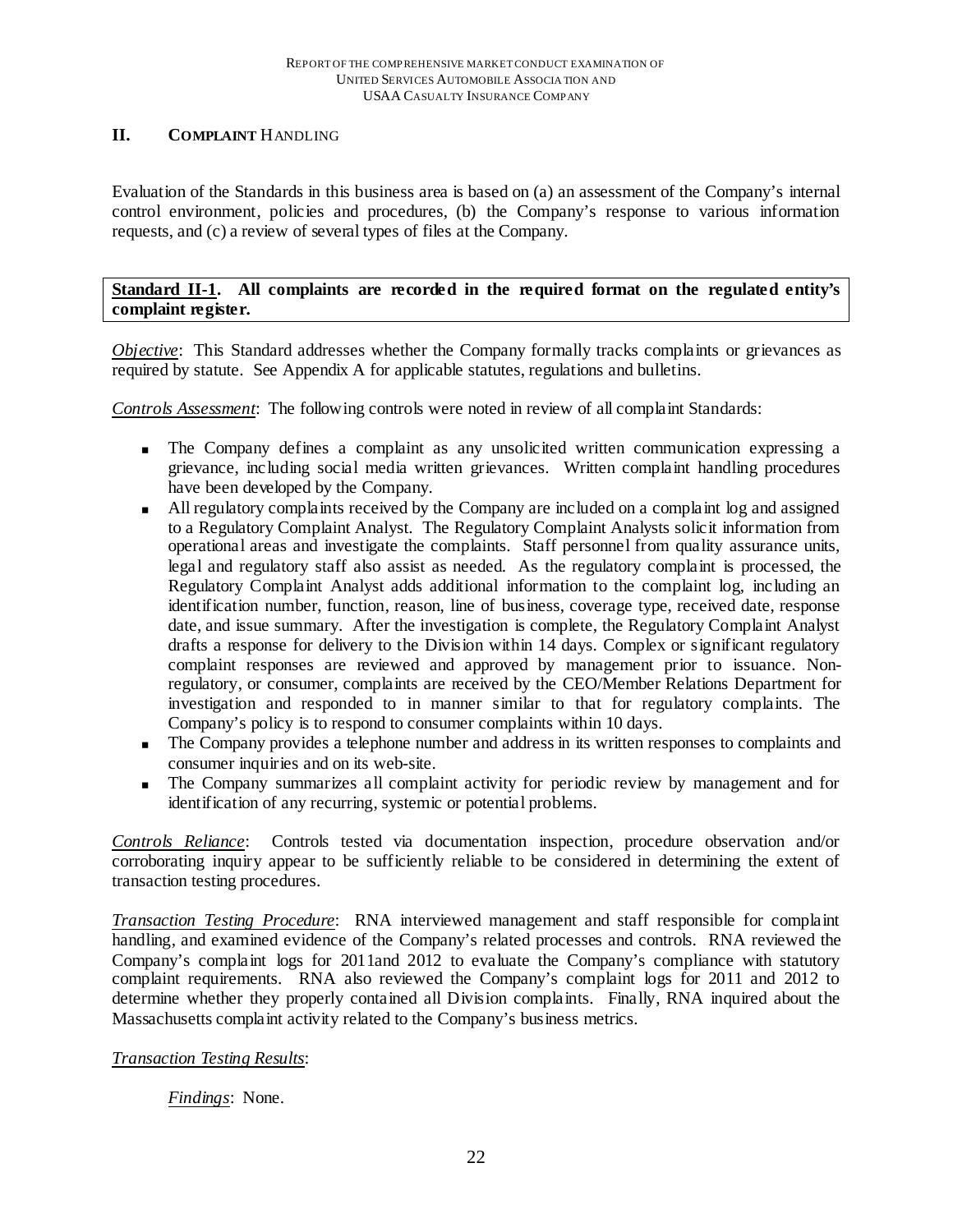*Observations*: RNA noted that the Company's complaint logs include all statutorily-required database elements and that the complaint logs were complete. Finally, the Company's complaint statistics appear reasonable and consistent.

#### *Recommendations*: None.

#### **Standard II-2. The regulated entity has adequate complaint handling procedures in place and communicates such procedures to policyholders.**

*Objective*: This Standard addresses whether the Company has adequate complaint handling procedures, and communicates those procedures to policyholders and consumers. See Appendix A for applicable statutes, regulations and bulletins.

*Controls Assessment*: See Standard II-1.

#### *Controls Reliance*: See Standard II-1.

*Transaction Testing Procedure*: RNA interviewed management and staff responsible for complaint handling, and examined evidence of the Company's related processes and controls. RNA reviewed 15 regulatory and Company-received complaints from 2011 through 2012, to evaluate the Company's compliance with statutory complaint requirements. RNA reviewed the complaint handling for these complaints, including the adequacy of documentation supporting the facts and resolution of the complaints. In addition, RNA reviewed the Company's website and communications to consumers, to determine whether the Company provides contact information for consumer inquiries.

#### *Transaction Testing Results*:

#### *Findings*:None.

*Observations*: Based upon testing, RNA noted that the Company has adequate procedures in place to address complaints, and adequately communicates such procedures to consumers.

*Recommendations*: None.

#### **Standard II-3. The regulated entity takes adequate steps to finalize and dispose of the complaint in accordance with applicable statutes, rules and regulations, and contract language.**

*Objective*: This Standard addresses whether the Company's response to the complaint fully addresses the issues raised, and whether policyholders or consumers with similar fact patterns are treated consistently and fairly. See Appendix A for applicable statutes, regulations and bulletins.

*Controls Assessment*: See Standard II-1.

*Controls Reliance*: See Standard II-1.

*Transaction Testing Procedure*: RNA interviewed management and staff responsible for complaint handling, and examined evidence of the Company's related processes and controls. RNA reviewed 15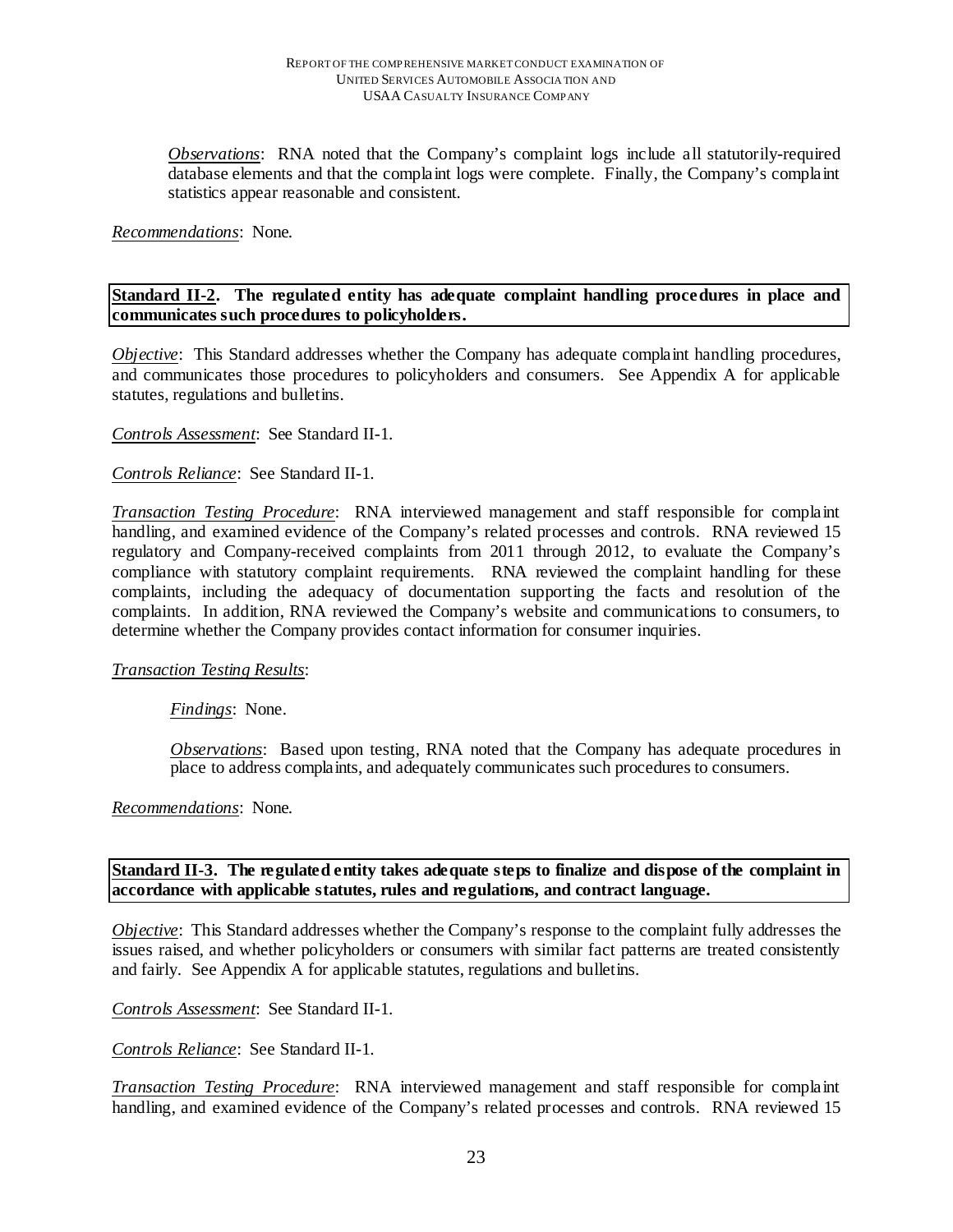regulatory and Company-received complaints from 2011 through 2012, to evaluate the Company's efforts to properly dispose of complaints.

#### *Transaction Testing Results*:

*Findings*:None.

*Observations*:RNA noted that the Company fully addressed the issues raised in the complaints tested. Documentation for the complaints appeared complete, including the original complaints and related correspondence.

*Recommendations*: None.

**Standard II-4. The time frame within which the regulated entity responds to complaints is in accordance with applicable statutes, rules and regulations.** 

*Objective*: This Standard addresses the time required for the Company to process each complaint. See Appendix A for applicable statutes, regulations and bulletins.

*Controls Assessment*: See Standard II-1.

*Controls Reliance*: See Standard II-1.

*Transaction Testing Procedure*: RNA interviewed management and staff responsible for complaint handling, and examined evidence of the Company's related processes and controls. RNA reviewed 15 regulatory and Company-received complaints from 2011 through 2012, to evaluate the Company's complaint response times.

*Transaction Testing Results*:

*Findings*:None.

*Observations*:The Company appeared to address timely the tested regulatory and Companyreceived complaints within 14 days. The Company appears to respond to complaints in a timely manner in accordance with its policies, procedures, and regulatory requirements.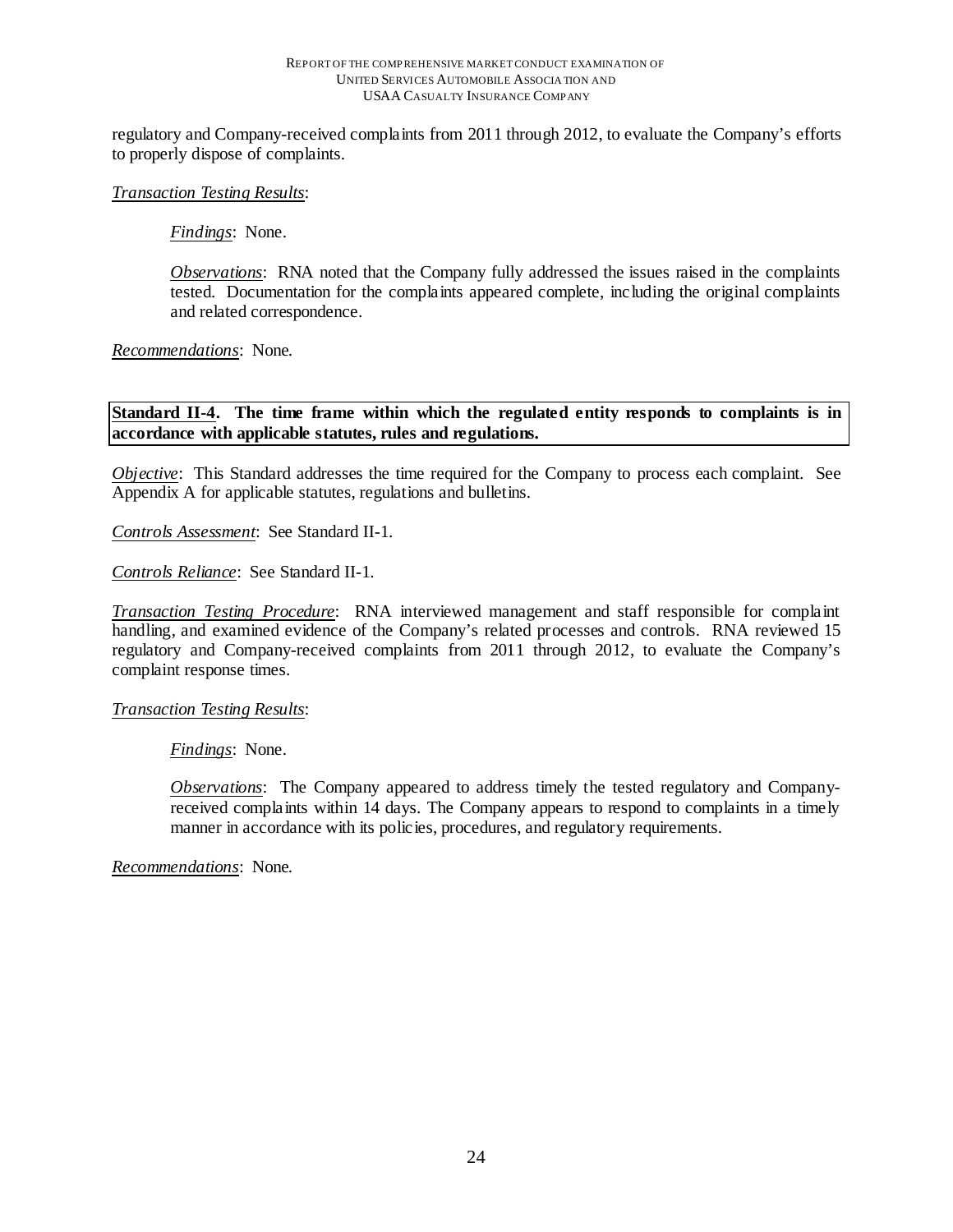## III. MARKETING AND SALES

Evaluation of the Standards in this business area is based on (a) an assessment of the Company's internal control environment, policies and procedures, (b) the Company's response to various information requests, and (c) a review of several types of files at the Company.

## **Standard III-1. All advertising and sales materials are in compliance with applicable statutes, rules and regulations.**

*Objective*: This Standard is concerned with whether the Company maintains a system of control over the content, form and method of dissemination for all advertising materials. See Appendix A for applicable statutes, regulations and bulletins.

*Controls Assessment*: The following controls were noted as part of this Standard:

- Advertising and sales materials such as television, print, radio, product brochures, and mailing inserts are developed in the home office. All sales and advertising material is approved by the marketing compliance department and is included in the Company's sales and advertising materials in-take system that logs and tracks the approved marketing pieces.
- The Company does not actively use social media for marketing purposes, but does use social media for brand identity. Use of social media is coordinated on an enterprise-wide basis by a social media department.
- The Company discloses its name and address on its website.

*Controls Reliance*: Controls tested via documentation inspection, procedure observation and/or corroborating inquiry appear to be sufficiently reliable to be considered in determining the extent of transaction testing procedures.

*Transaction Testing Procedure*: RNA interviewed Company personnel with responsibility for reviewing, approving and maintaining sales and advertising materials, and obtained supporting documentation. RNA selected eight advertising and sales materials utilized during the examination period and reviewed them for accuracy and reasonableness, and for evidence of legal and regulatory approval prior to use. Further, RNA reviewed the Company's website for disclosure of its name and address. Finally, RNA reviewed any sales and marketing materials noted as part of new and renewal business testing for any evidence of use of unapproved sales and marketing materials.

## *Transaction Testing Results*:

#### *Findings*:None.

*Observations*:RNA noted that the eight selected materials had evidence of marketing compliance department review and legal approval, when reasonably required by Company policy, prior to use. All sales materials reviewed appeared accurate and reasonable, and the Company's website disclosure complies with Division requirements. Finally, RNA noted no evidence of the use of unapproved sales materials as part of new and renewal business testing.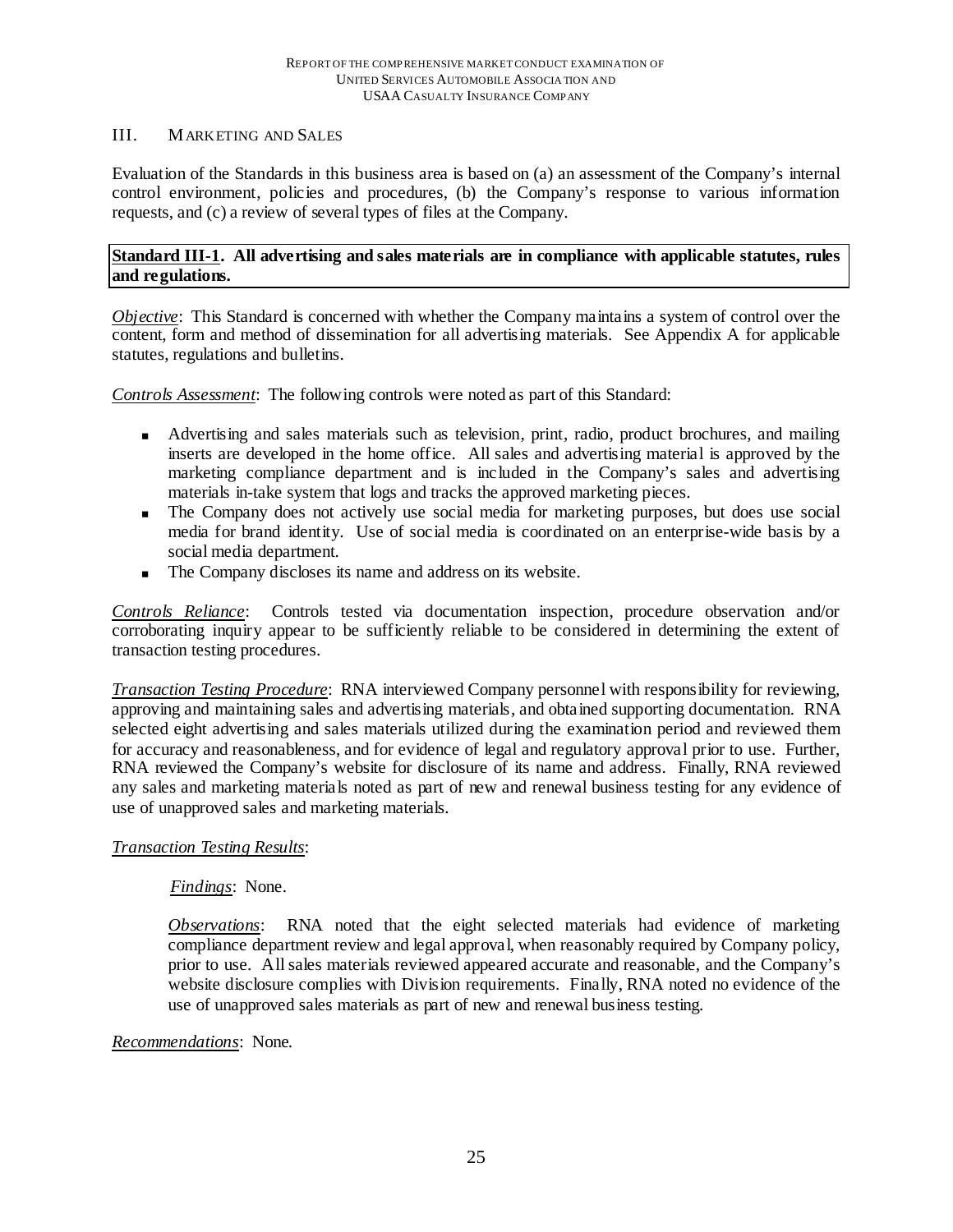## **Standard III-2. Regulated entity internal producer training materials are in compliance with applicable statutes, rules and regulations.**

*Objective*: This Standard is concerned with whether the Company's producer training materials are in compliance with state statutes, rules and regulations. See Appendix A for applicable statutes, regulations and bulletins.

*Controls Assessment*: The following controls were noted as part of this Standard and Standard III-3:

- The Company's sales force is entirely Company employees, who are licensed producers and appointed as the Company's agents to sell private passenger automobile coverage to Massachusetts consumers over the phone and through the internet.
- Customer service representatives receive periodic training regarding the Company's products and compliance matters. Continuing education compliance for customer service representatives is monitored by the Company, with the Company obtaining evidence of the agents' completed courses.
- The customer service representatives are closely supervised and monitored with frequent call monitoring for compliance and training purposes.
- The Company's quality assurance function conducts independent bi-weekly reviews of customer service representatives' calls to provide additional feedback.

*Controls Reliance*: Controls tested via documentation inspection, procedure observation and/or corroborating inquiry appear to be sufficiently reliable to be considered in determining the extent of transaction testing procedures.

*Transaction Testing Procedure*: RNA interviewed Company personnel with responsibility for developing and distributing agent training materials to understand the nature and breadth of the Company's producer training. As part of new and renewal business testing, RNA reviewed evidence for 10 private passenger automobile and homeowners policies that customer service representatives met continuing education requirements.

#### *Transaction Testing Results*:

#### *Findings*:None.

*Observations*:Based upon review, the Company's agent training processes appear adequate, and agent training materials appear accurate and reasonable. The Company appears to be properly monitoring continuing education compliance for its customer service representatives.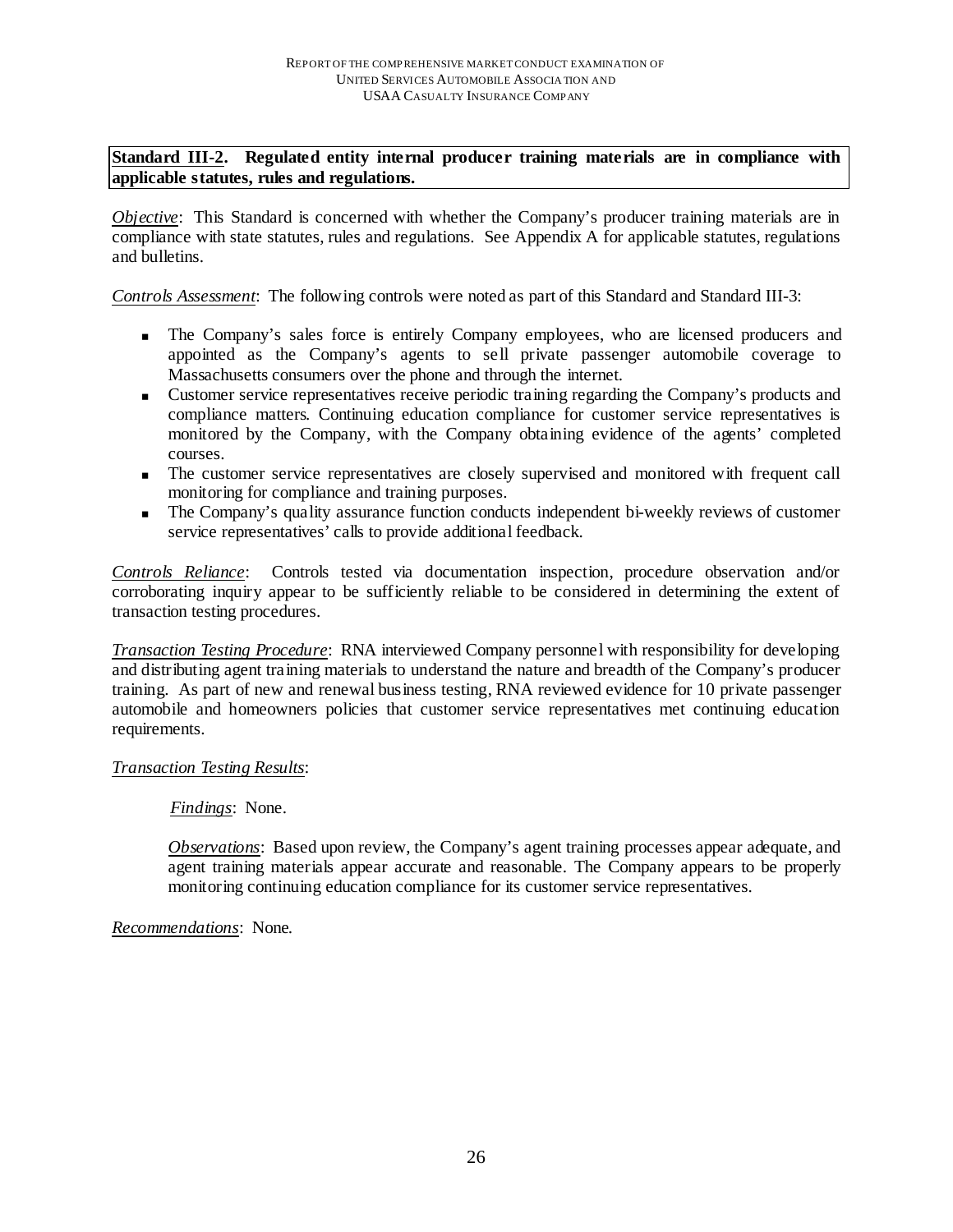## **Standard III-3. Regulated entity communications to producers are in compliance with applicable statutes, rules and regulations.**

*Objective*: This Standard is concerned with whether the written and electronic communication between the Company and its producers is in accordance with Company policies and procedures. See Appendix A for applicable statutes, regulations and bulletins.

*Controls Assessment*: See Standard III-2.

*Controls Reliance*: See Standard III-2.

*Transaction Testing Procedure*: RNA interviewed Company personnel with responsibility for developing and distributing employee agent communications to understand the nature and breadth of such communications. RNA reviewed employee agent communications as part of new and renewal business testing for reasonableness.

#### *Transaction Testing Results*:

#### *Findings*:None.

*Observations*: Based on review and testing, procedures for employee agent communications appear appropriate and reasonable. RNA noted no evidence of unreasonable employee agent communications as part of new and renewal business testing.

*Recommendations*: None.

**Standard III-4. The regulated entity's mass marketing of property/casualty insurance is in compliance with applicable statutes, rules and regulations.**

No work performed. This Standard is not covered in the scope of examination because the Company does not offer mass marketing plans in Massachusetts.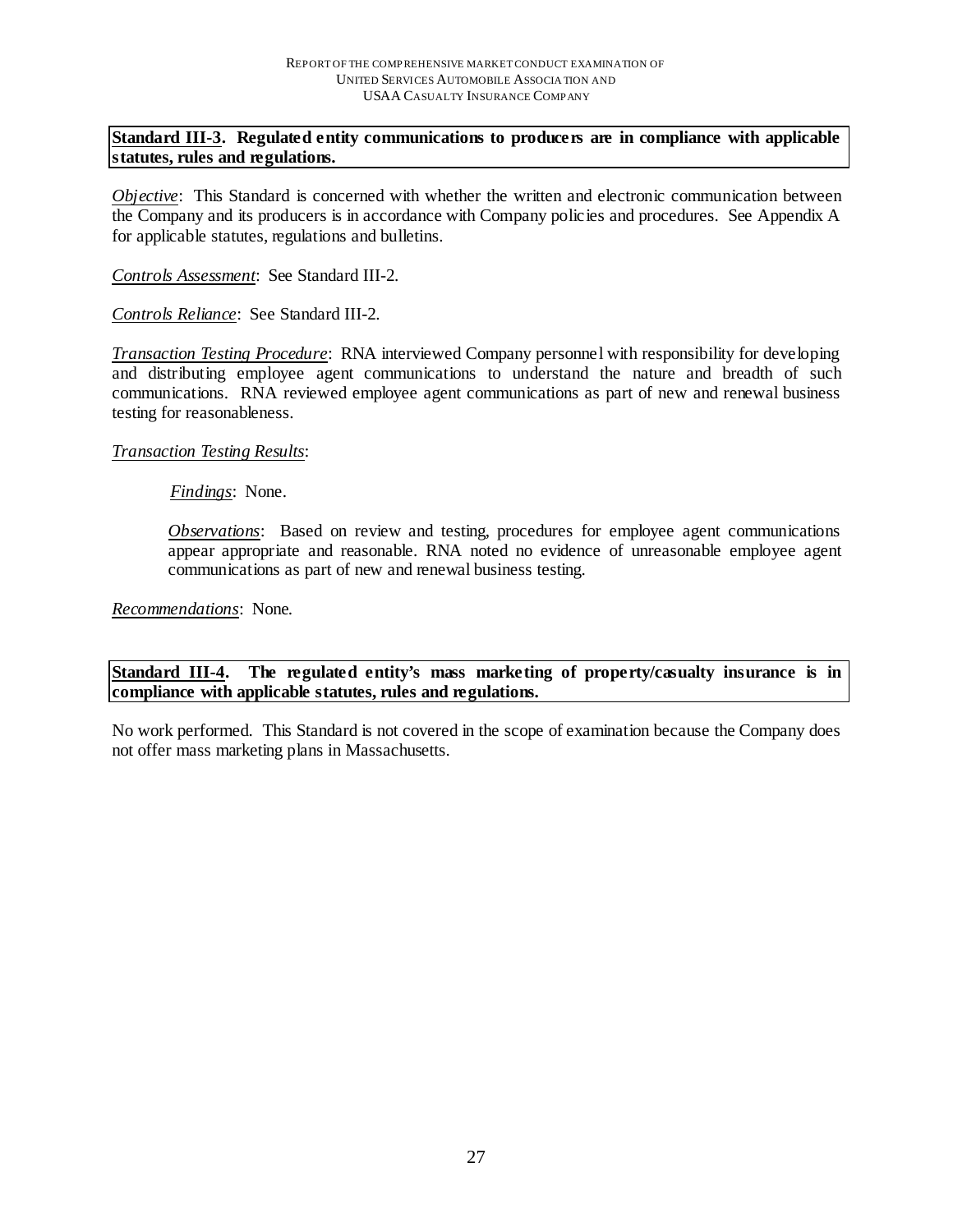#### IV. PRODUCER LIC ENSING

Evaluation of the Standards in this business area is based on (a) an assessment of the Company's internal control environment, policies and procedures, (b) the Company's response to various information requests, and (c) a review of several types of files at the Company.

**Standard IV-1. Regulated entity records of licensed and appointed (if applicable) producers and in jurisdictions where applicable, licensed company or contracted independent adjusters agree with insurance department records.**

*Objective*: The Standard addresses licensing and appointment of the Company's producers. See Appendix A for applicable statutes, regulations and bulletins.

*Controls Assessment*: The following controls were noted in review of this Standard and Standard IV-4:

- The Company's sales force is entirely Company employees, known as customer service representatives, who are licensed producers in their resident states. Supervisors of customer service representatives that sell private passenger automobile and homeowners coverage to Massachusetts consumers over the phone and through the internet are appointed as the Company's agents.
- The Company primarily recruits individuals with customer service and/or sales experience for its sales employees, but will also recruit experienced insurance producers with strong customer service skills. The Company's goal is to hire veterans or veteran's spouses for approximately 25% of its work force. Criminal, financial and education background checks are conducted on all prospective employees prior to hiring. The Company provides an initial training program on private passenger automobile insurance, personal lines insurance, Massachusetts coverage requirements and Company sales policies and procedures.
- Customer service representatives are compensated with a base salary with potential for an annual bonus based on performance.
- Supervisors of customer service representatives that sell Massachusetts business are appointed through the Division's On-Line Producer Appointment ("OPRA") System.
- The Company completes an annual reconciliation of their agent appointments with Division appointment data contained in OPRA. Any differences are investigated and addressed.

*Controls Reliance*: Controls tested via documentation inspection, procedure observation and/or corroborating inquiry appear to be sufficiently reliable to be considered in determining the extent of transaction testing procedures.

*Transaction Testing Procedure*: RNA interviewed individuals with responsibility for producer contracting and processing of agent appointments. RNA selected 25 private passenger automobile and 25 homeowners policies issued or renewed during the examination period to determine whether the customer service representatives involved in these sales were included on the Division's list of the Company's appointed agents.

## *Transaction Testing Results*:

*Findings*: None.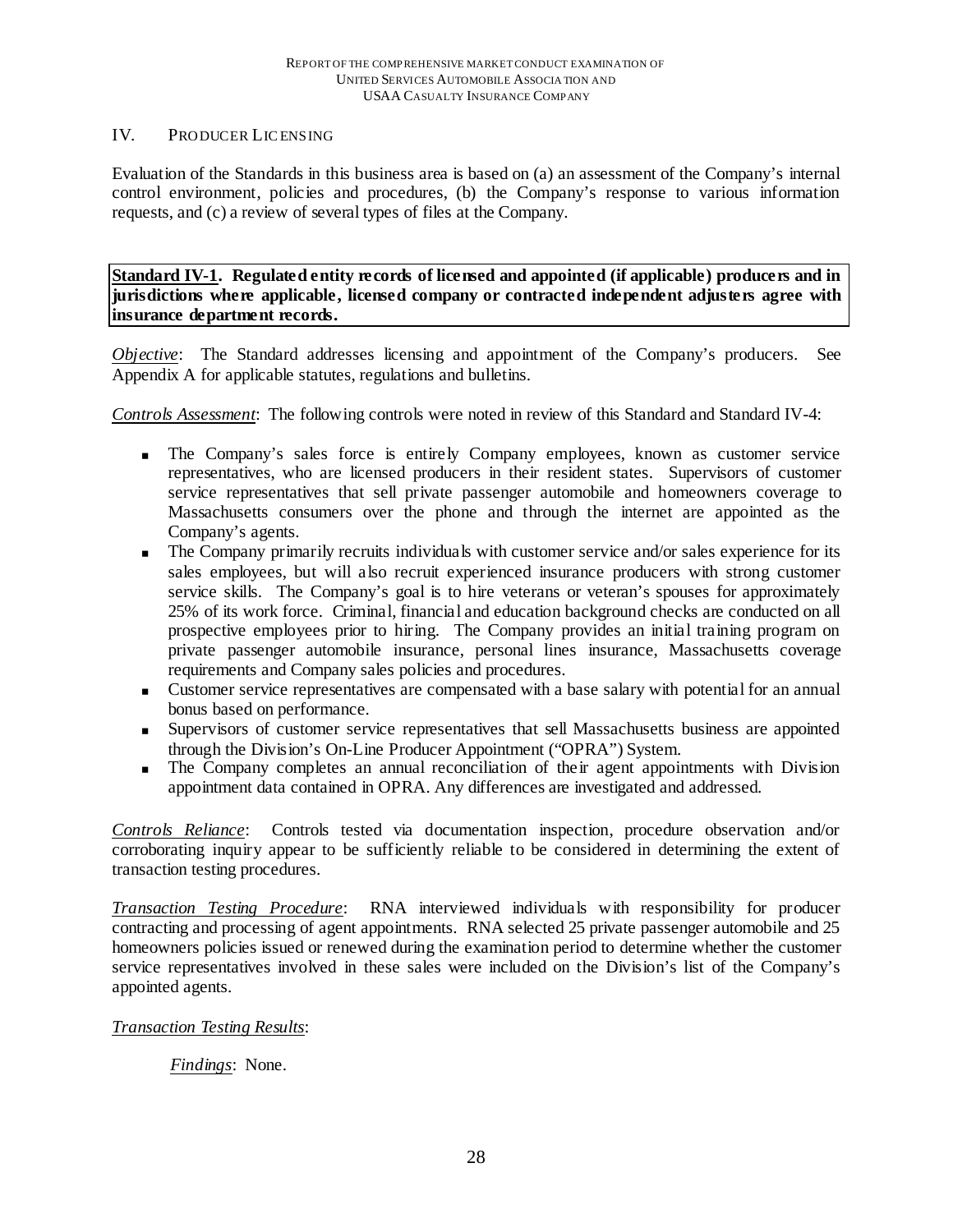*Observations*: Based upon testing, the Company's customer service representatives involved in the tested sales were licensed as producers in their resident state, but most did not have a nonresident Massachusetts producer license or appointment. Company policy is to appoint its supervisors involved in Massachusetts sales as a non-resident producer based upon M.G.L. c.175, § 162, which states that a solicitation or negotiation "may be done by an employee insofar as such solicitation or negotiation is under the immediate direction and general supervision of a duly licensed broker or agent." The Company's supervisors of customer service representatives were included in the Division's OPRA system.

*Recommendations*: The Company should obtain non-resident licenses for customer service representatives that sell Massachusetts business and ensure that such individuals are licensed to sell private passenger automobile and homeowners coverage. Also, the Company should adopt new control procedures to ensure that all producers selling business to Massachusetts consumers are licensed in Massachusetts.

*Subsequent Company Actions*: The Company states that it immediately licensed customer service representatives assigned to Massachusetts business. Also, the Company notes that it is in the process of licensing additional representatives, as part of a larger licensing strategy, and anticipates this project to conclude within 90 days. Finally, the Company states that its procedures and call routing have been modified to further improve controls over producer licensing. .

**Standard IV-2. The producers are properly licensed and appointed and have appropriate continuing education (if required by state law) in the jurisdiction where the application was taken.** 

*Objective*: The Standard addresses licensing and appointment of the Company's producers and continuing education requirements. See Standard IV-1 for testing of licensing and appointment. See Standard III-2 for testing of producer continuing education requirements. See Appendix A for applicable statutes, regulations and bulletins.

**Standard IV-3. Termination of producers complies with applicable standards, rules and regulations regarding notification to the producer and notification to the state, if applicable.** 

*Objective*: This Standard addresses the Company's termination of agents in accordance with applicable statutes requiring notification to the state and the agent. See Appendix A for applicable statutes, regulations and bulletins.

*Controls Assessment*: The following controls were noted in review of this Standard and Standards IV-4 and IV-5:

- Massachusetts agent terminations occur as a result of employee departures or internal job transfers and are reported to the Division within the required time frame through OPRA.
- The Company's policy is to give additional information to the Division about customer service representatives whose appointments are terminated "for cause" including the reason for the termination.

*Controls Reliance*: Controls tested via documentation inspection, procedure observation and/or corroborating inquiry appear to be sufficiently reliable to be considered in determining the extent of transaction testing procedures.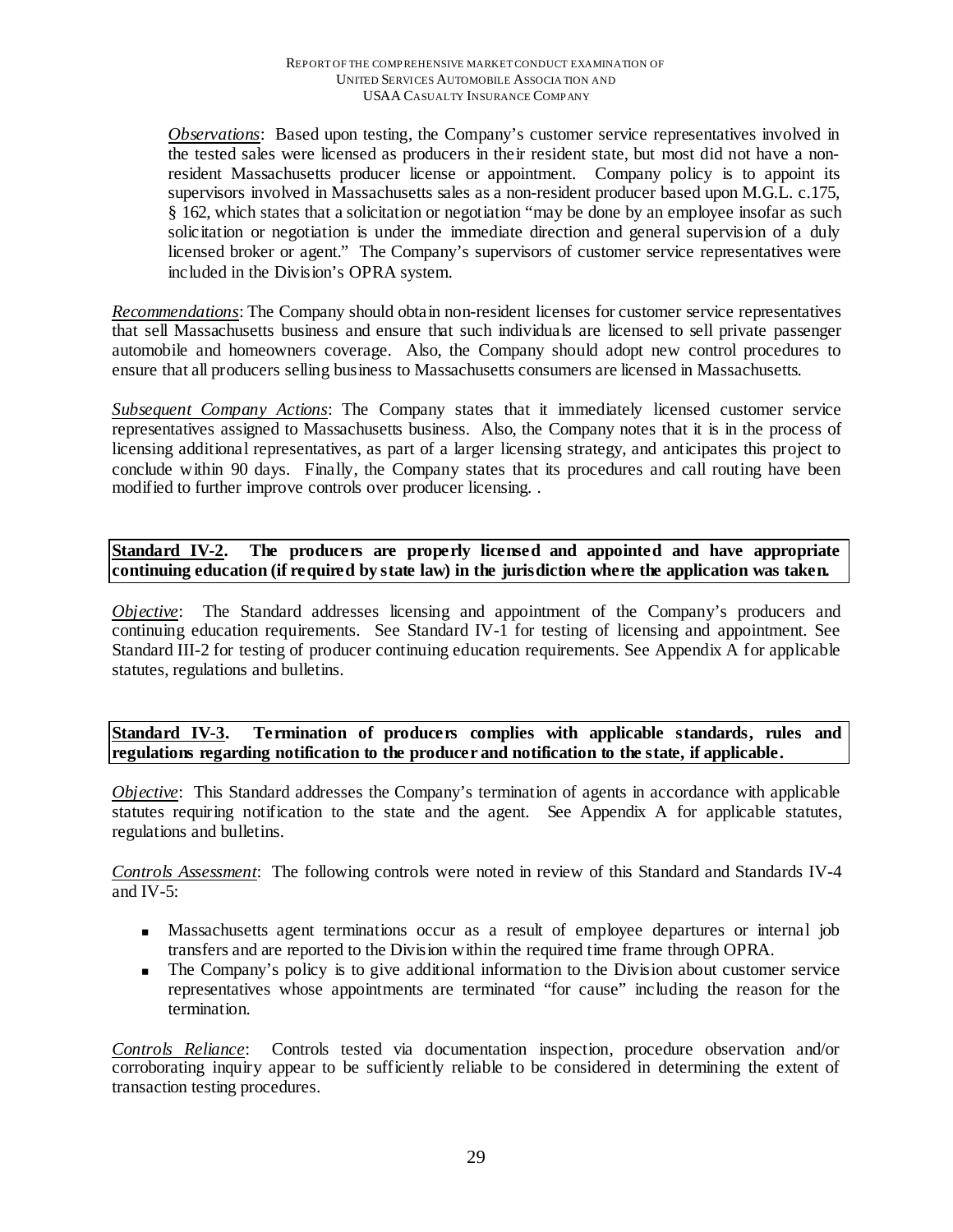#### REPORT OF THE COMPREHENSIVE MARKET CONDUCT EXAMINATION OF UNITED SERVICES AUTOMOBILE ASSOCIA TION AND USAA CASUALTY INSURANCE COMPANY

*Transaction Testing Procedure*: RNA interviewed individuals with responsibility for employee agent supervision and appointment termination processing. RNA selected nine appointment terminations from the Division's 2011 and 2012 OPRA system appointment termination listing and compared those to information on the Company's appointment termination records. Finally, RNA reviewed evidence that notice to the Division complied with statutory requirements and Company policy.

## *Transaction Testing Results*:

## *Findings*: None.

*Observations*: For the appointment terminations tested, the Company properly notified the Division through the OPRA system in compliance with statutory requirements.

#### *Recommendations*: None.

**Standard IV-4. The regulated entity's policy of producer appointments and terminations does not result in unfair discrimination against policyholders.**

*Objective*: The Standard addresses the Company's policy for ensuring that agent appointments and terminations do not unfairly discriminate against policyholders. See Appendix A for applicable statutes, regulations and bulletins.

*Controls Assessment*: See Standards IV-1 and IV-3.

#### *Controls Reliance*: See Standards IV-1 and IV-3.

*Transaction Testing Procedure*: RNA interviewed individuals with responsibility for producer contracting, appointments and terminations. In conjunction with testing of 25 private passenger automobile and 25 homeowners policies issued during the examination period, and nine appointment terminations, RNA reviewed documentation for any evidence of unfair discrimination against policyholders resulting from the Company's agent appointment and termination policies.

#### *Transaction Testing Results*:

*Findings*:None.

*Observations*: Based upon testing, no evidence of unfair discrimination against policyholders was noted as a result of the Company's agent appointment and termination policies.

*Recommendations*: None.

## **Standard IV-5. Records of terminated producers adequately document the reasons for terminations.**

*Objective*: The Standard addresses the Company's documentation of the reasons for agent terminations. See Appendix A for applicable statutes, regulations and bulletins.

*Controls Assessment*: See Standard IV-3.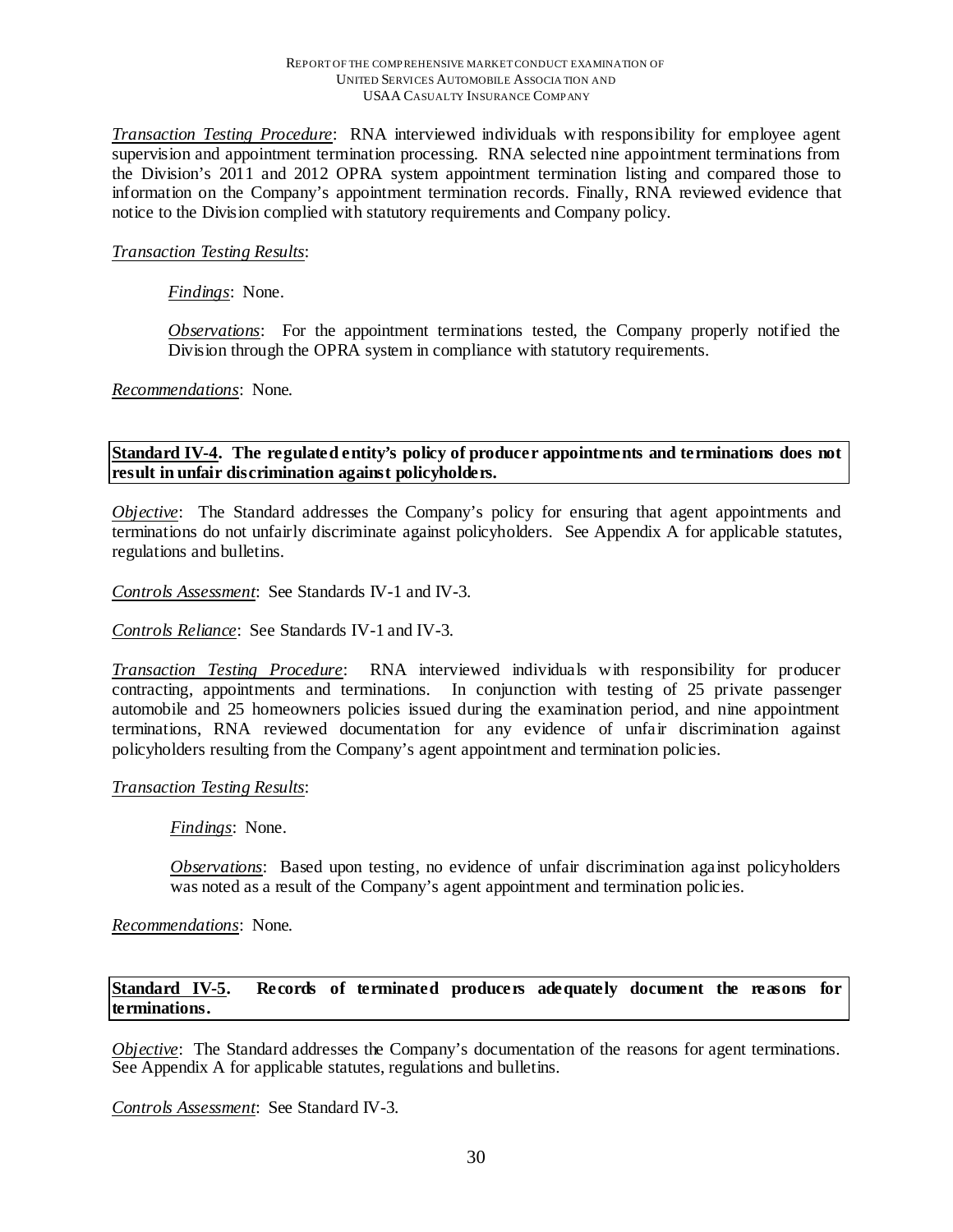*Controls Reliance*: See Standard IV-3.

*Transaction Testing Procedure*: RNA interviewed individuals with responsibility for agent appointment termination processing. RNA selected nine appointment terminations from the Division's 2011 and 2012 OPRA system appointment termination listing and compared those to information on the Company's appointment termination records. RNA also inquired about any agent that was terminated "for cause" during the examination period.

## *Transaction Testing Results*:

*Findings*:None.

*Observations*: Based upon testing, the Company's internal records adequately document reasons for appointment terminations. The Company has not terminated any agent "for cause" as defined by statute during the examination period.

*Recommendations*: None.

**Standard IV-6. Producer account balances are in accordance with the producer's contract with the insurer.**

No work performed. This Standard is not covered in the scope of examination because the Company direct bills all premium. Thus, excessive debit account balances are not an issue.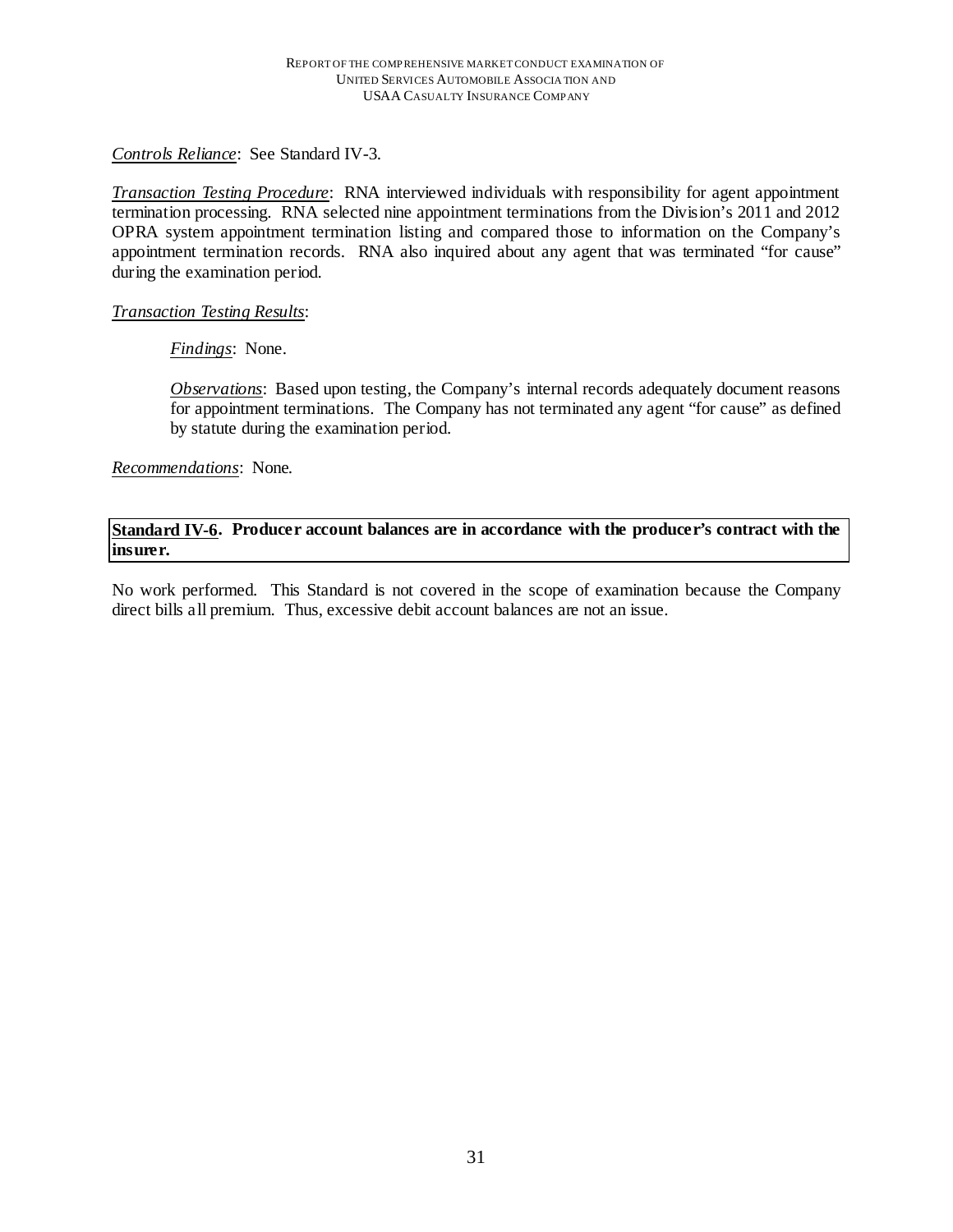## **V.** POLICYHOLDER SERVICE

Evaluation of the Standards in this business area is based on (a) an assessment of the Company's internal control environment, policies and procedures, (b) the Company's response to various information requests, and (c) a review of several types of files at the Company.

## **Standard V-1. Premium notices and billing notices are sent out with an adequate amount of advance notice.**

*Objective*: This Standard is concerned with whether the Company provides policyholders with sufficient advance notice of premiums due. See Appendix A for applicable statutes, regulations and bulletins.

*Controls Assessment*: The following controls were noted in review of this Standard:

- The Company's billing and payment methods include payment in full at inception, or direct bill using nine or 12 installments. Payments are accepted using a check, credit card, or electronic funds transfer. For new business, a down payment up to 30% is generally required, depending on policy type and the customer's payment history.
- For billed installments, the initial bill is sent approximately 30 days prior to the due date. If not paid, a second notice is sent noting that the premium is past due with disclosure of the Company's cancellation policy and giving the insured an additional 30 days to pay. If the installment is still unpaid after 30 days, a notice of cancellation is sent stating the policy will cancel in 19 to 20 days, depending on coverage type. For electronic funds transfers with insufficient funds, such notice will trigger a second and final transfer, and if the funds are still insufficient, the transfers are stopped, and the Company contacts the customer to set up a different billing method.
- The Company has developed standards for billing and collections, and monitors compliance with those standards.

*Controls Reliance*: Controls tested via documentation inspection, procedure observation and/or corroborating inquiry appear to be sufficiently reliable to be considered in determining the extent of transaction testing procedures.

*Transaction Testing Procedure*: RNA interviewed Company personnel with responsibility for policyholder service and reviewed billing notice dates in conjunction with new and renewal business testing. RNA reviewed evidence of monitoring of billing and collections service standards.

## *Transaction Testing Results*:

## *Findings*: None.

*Observations*: Based upon review, billing notices appeared to be mailed with an adequate amount of advance notice.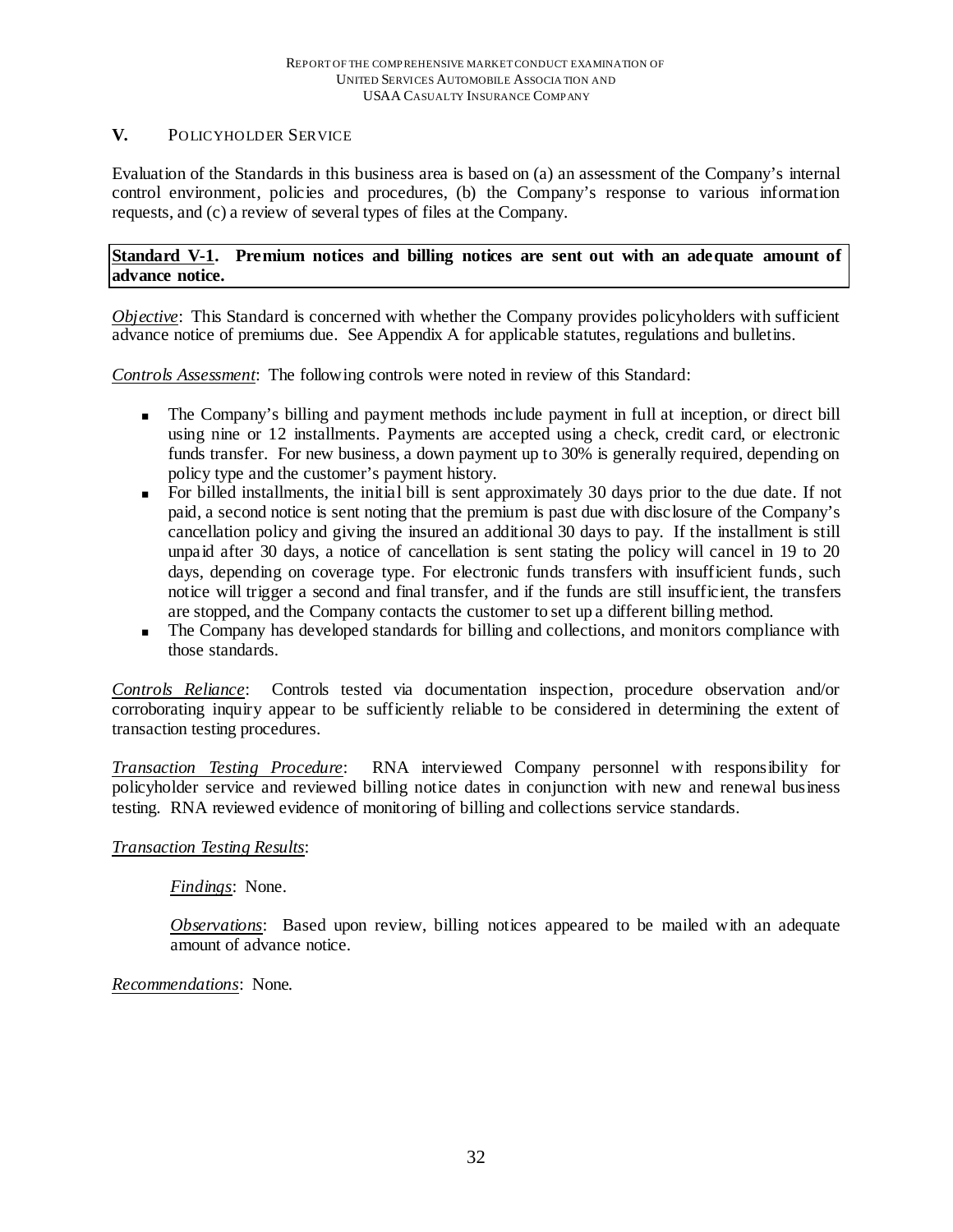## **Standard V-2. Policy issuance and insured-requested cancellations are timely.**

*Objective*: This Standard is concerned with whether the Company has procedures to ensure that policyholder cancellation requests are processed timely. Policy issuance testing is included in Standard VI-6. Return of premium testing is included in Standard V-7. See Appendix A for applicable statutes, regulations and bulletins.

*Controls Assessment*: The following controls were noted in review of this Standard and Standard V-7:

- Company policy is to cancel a policy upon notification from the policyholder, and to process premium refunds in a timely manner.
- All unearned premium is refunded to the policyholder on a pro-rata basis.
- Automobile policyholders may cancel their policy only after filing a Form 2A-Notice of Transfer of Coverage, proof that the vehicle has been taken out of service or evidence that they have moved out of Massachusetts.
- The Company has developed performance/work flow standards and goals for the policy service team, and the Company monitors team service levels. Results are provided to management, and supervisors will frequently listen to service calls and provide performance improvement feedback.

*Controls Reliance*: Controls tested via documentation inspection, procedure observation and/or corroborating inquiry appear to be sufficiently reliable to be considered in determining the extent of transaction testing procedures.

*Transaction Testing Procedure*: RNA interviewed Company personnel with responsibility for policyholder service and tested 27 private passenger automobile and 34 homeowner insured-requested cancellations from the examination period, to ensure that the cancellation requests were processed accurately and timely.

#### *Transaction Testing Results*:

*Findings*:None.

*Observations*: Based upon testing, the insured-requested cancellations were processed accurately and timely.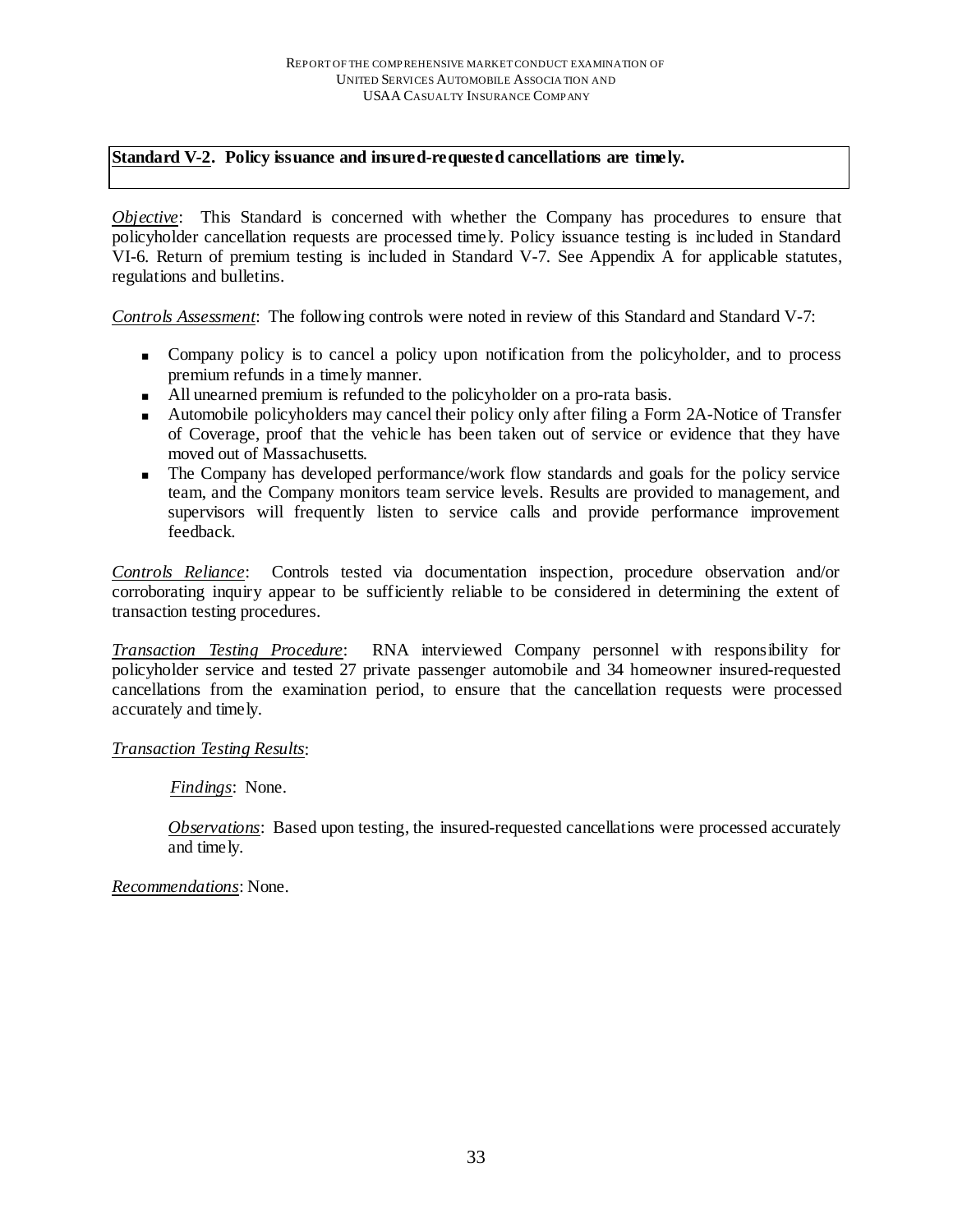## **Standard V-3. All correspondence directed to the regulated entity is answered in a timely and responsive manner by the appropriate department.**

*Objective*: This Standard addresses the Company's procedures for providing timely and responsive information to customers by the appropriate department. Complaints are covered in the Complaint Handling section, and claims are covered in the Claims section. See Appendix A for applicable statutes, regulations and bulletins.

*Controls Assessment*: The following controls were noted in review of this Standard:

- Customer service representatives answer general questions or correspondence about the policyholder's policy or premium billing and can make policy changes or billing changes.
- The Company has developed performance/work flow standards and goals for the policy service team, and the Company monitors team service levels. Results are provided to management, and supervisors will frequently listen to service calls and provide performance improvement feedback.

*Controls Reliance*: Controls tested via documentation inspection, procedure observation and/or corroborating inquiry appear to be sufficiently reliable to be considered in determining the extent of transaction testing procedures.

*Transaction Testing Procedure*: RNA discussed procedures with Company personnel and reviewed correspondence in conjunction with underwriting, rating and policyholder service standards. Additionally, RNA obtained documentation showing customer service correspondence in conjunction with new and renewal business and claims testing.

#### *Transaction Testing Results*:

*Findings*:None.

*Observations*:Based upon the review of the above information and review of general correspondence between policyholders and the Company regarding underwriting, rating, and policyholder service matters, it appears that the Company has adequate resources and procedures to handle customer inquiries. Correspondence directed to the Company appears to be answered in a timely and responsive manner.

#### *Recommendations*: None.

**Standard V-4. Whenever the regulated entity transfers the obligations of its contracts to another regulated entity pursuant to an assumption reinsurance agreement, the regulated entity has gained the prior approval of the insurance department and the regulated entity has sent the required notices to affected policyholders.** 

No work performed. The Company does not enter into assumption reinsurance agreements.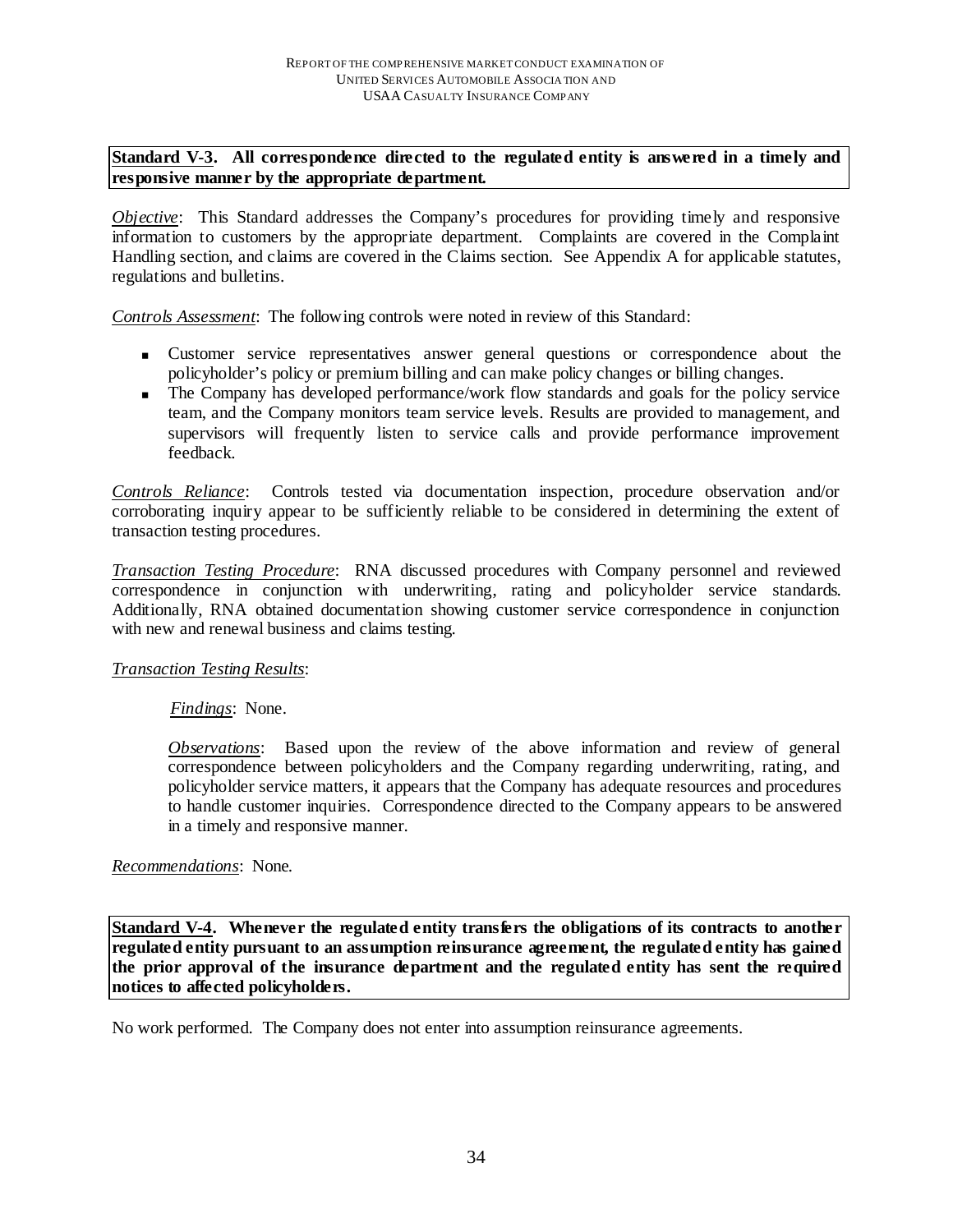#### **Standard V-5. Policy transactions are processed accurately and completely.**

*Objective*: This Standard addresses procedures for the accurate and complete processing of policy transactions. Objectives pertaining to policy issuance, renewals and endorsements are included in Standard VI-6. Billing transactions are reviewed in Standard V-1, and insured-requested cancellations are tested in Standard V-2. Return of premium testing is included in Standard V-7. Company-initiated cancellations and non-renewals are tested in Standard VI-8. See Appendix A for applicable statutes, regulations and bulletins.

## **Standard V-6. Reasonable attempts to locate missing policyholders or beneficiaries are made.**

*Objective*: This Standard addresses efforts to locate missing policyholders or beneficiaries, and to comply with escheatment and reporting requirements. See Appendix A for applicable statutes, regulations and bulletins.

*Controls Assessment*: The following controls were noted in review of this Standard:

- Company policy requires that un-cashed checks, including claims and premium refunds be reported and escheated when the owner cannot be located.
- The Company's accounting department monitors un-cashed checks, which are valid for six months after issuance. For un-cashed checks aged over six months, an attempt to locate the payee is made so that the check can be reissued. After three years outstanding and shortly prior to escheatment, a final letter is sent to the last known address of the payee to notify the payee the amount to be escheated. Once these efforts are exhausted, the funds are deemed abandoned property and escheated.
- **The Company annually reports escheatable funds to the Massachusetts State Treasurer by** November 1st as required by statute.
- The Company has a team of representatives who research returned mail, such as policies, required notices, and billing notices. The Company researches the address using Company records or public information to ensure that the address is correct or to locate a better address. Mail is resent a second time to the same address to ensure that the error was not a post office error. The Company may also attempt to reach the insured via email to request an updated mailing address.

*Controls Reliance*: Controls tested via documentation inspection, procedure observation and/or corroborating inquiry appear to be sufficiently reliable to be considered in determining the extent of transaction testing procedures.

*Transaction Testing Procedure*: RNA discussed with Company personnel the Company's procedures for locating missing policyholders and claimants, and for escheating funds, and reviewed supporting documentation. RNA compared the Company's policies and procedures to the Division's best practices in these areas. Finally, RNA reviewed the 2011 escheatment filing with the Massachusetts State Treasurer.

## *Transaction Testing Results*:

#### *Findings*: None.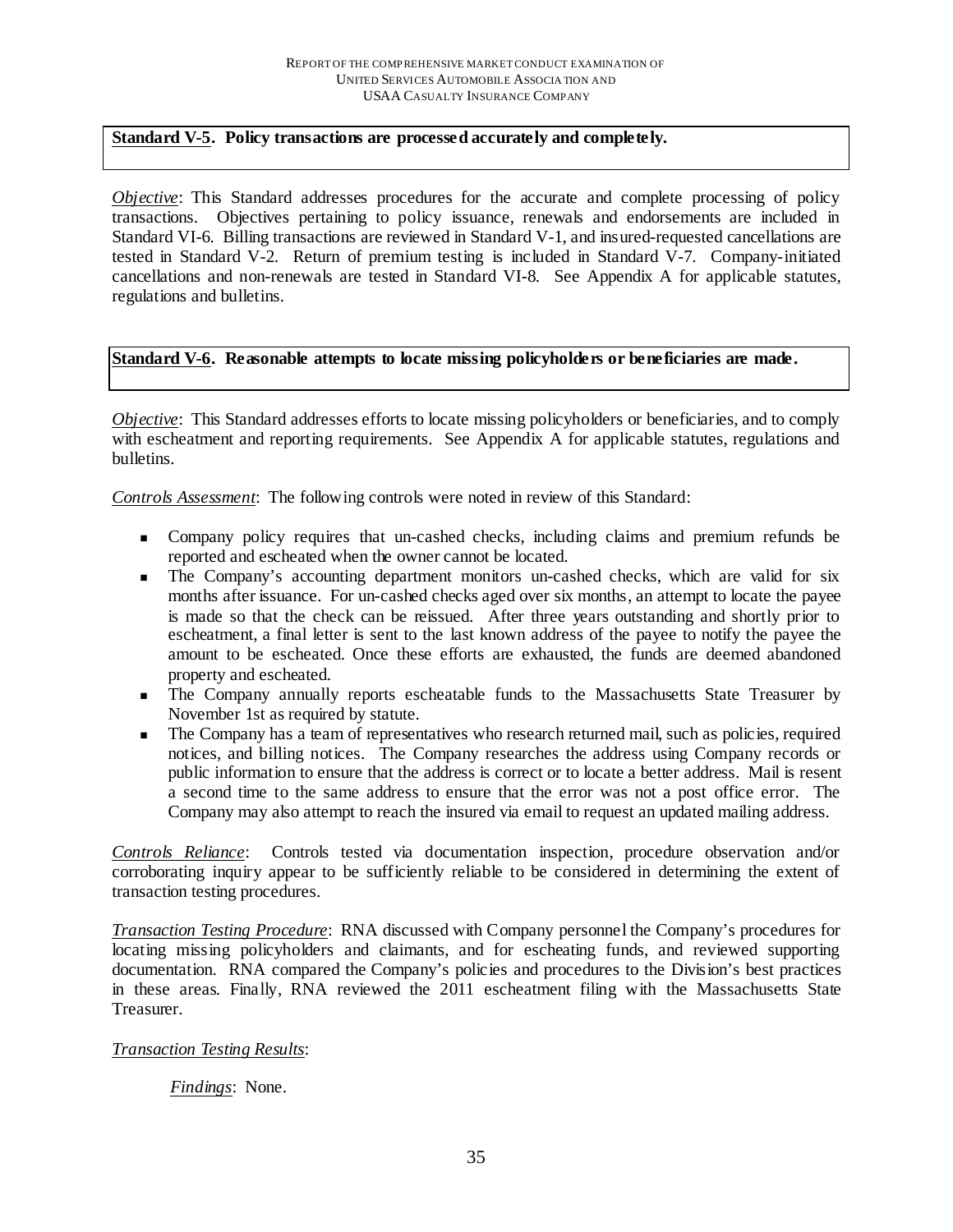*Observations*: Based upon review, the Company appears to have processes for locating missing policyholders and claimants, and appears to make efforts to locate such individuals. Finally, the Company appears to report unclaimed items and escheat them as required by statute.

*Recommendations*: None.

**Standard V-7. Unearned premiums are correctly calculated and returned to the appropriate party in a timely manner and in accordance with applicable statutes, rules and regulations.**

*Objective*: This Standard addresses return of the correctly calculated unearned premium in a timely manner when policies are cancelled. See Appendix A for applicable statutes, regulations and bulletins.

*Controls Assessment*: See Standard V-2.

*Controls Reliance*: See Standard V-2.

*Transaction Testing Procedure*: RNA interviewed Company personnel with responsibility for policyholder service and tested 27 private passenger automobile and 34 homeowner insured-requested cancellations from the examination period, to test for proper premium refund calculation and timely payment, where appropriate*.*

#### *Transaction Testing Results*:

*Findings*:None.

*Observations*:Based upon testing, premium refunds appear to be calculated properly and returned timely.

*Recommendations*: None.

#### **Standard V-8. Claims history and loss information is provided to the insured in timely manner.**

*Objective*: This Standard addresses the Company's procedures to provide history and loss information to insureds in a timely manner. See Appendix A for applicable statutes, regulations and bulletins.

*Controls Assessment*: The following controls were noted in review of this Standard:

- The Company's claims personnel and customer service representatives have access to policyholders' claims history and paid loss information.
- The Company's policy is to directly provide a policyholder with his or her claims history and paid loss information upon request.

*Controls Reliance*: Controls tested via documentation inspection, procedure observation and/or corroborating inquiry appear to be sufficiently reliable to be considered in determining the extent of transaction testing procedures.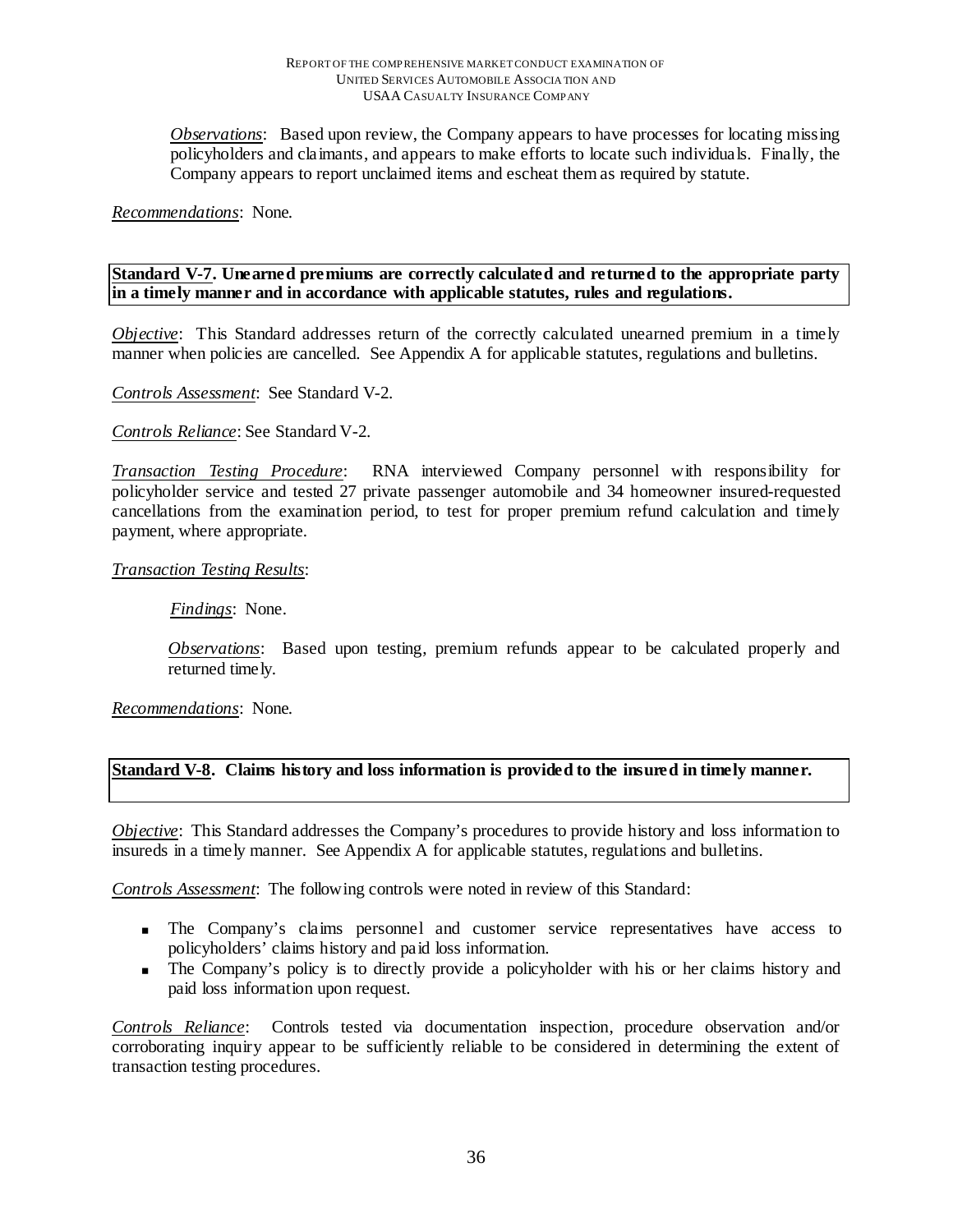#### REPORT OF THE COMPREHENSIVE MARKET CONDUCT EXAMINATION OF UNITED SERVICES AUTOMOBILE ASSOCIA TION AND USAA CASUALTY INSURANCE COMPANY

*Transaction Testing Procedure*: RNA discussed with Company personnel its policies and procedures for responding to policyholder inquiries regarding claims history and paid loss information. Further, RNA reviewed claim documentation for any evidence of the Company being non-responsive to policyholder inquiries on claim history and paid loss information in testing of underwriting and rating, claims, complaints and policyholder service.

## *Transaction Testing Results*:

*Findings*: None.

*Observations*: Based upon testing in underwriting and rating, claims, complaints and policyholder service, RNA noted no evidence that the Company was non-responsive to any policyholder inquiries. Policies and procedures relating to how the Company responds to policyholder inquiries on claims history and paid loss information appear adequate and reasonable.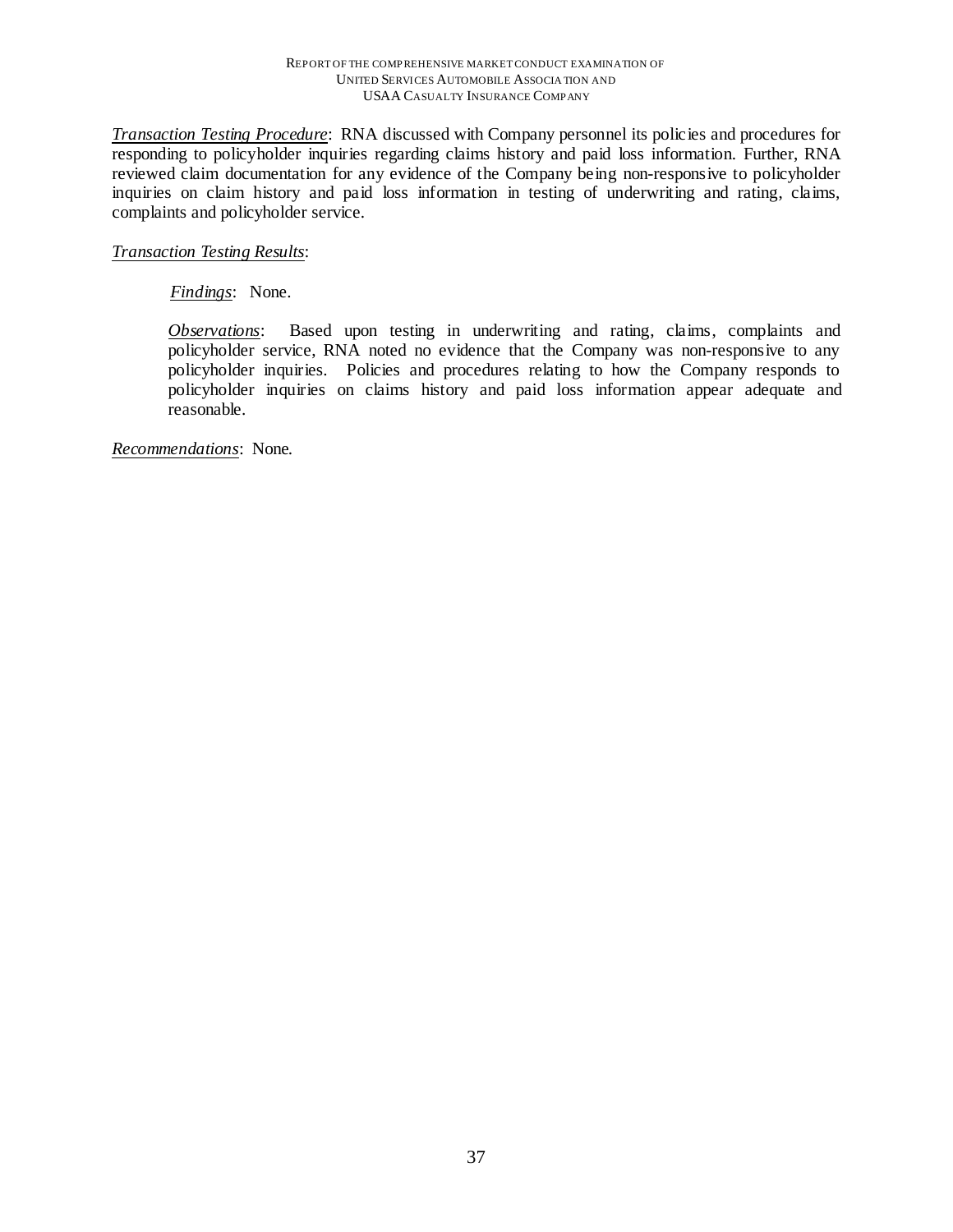#### VI. UNDERWRIT ING AND RAT ING

Evaluation of the Standards in this business area is based on (a) an assessment of the Company's internal control environment, policies and procedures, (b) the Company's response to various information requests, and (c) a review of several types of files at the Company.

**Standard VI-1. The rates charged for the policy coverage are in accordance with filed rates (if applicable) or the regulated entity's rating plan.** 

*Objective*: This Standard addresses whether the Company is charging premiums using properly filed rates. See Appendix A for applicable statutes, regulations and bulletins.

*Controls Assessment*: The following controls were noted in review of this Standard and Standards VI-4 and VI-10:

- The Company has written underwriting and rating policies and procedures designed to reasonably assure consistency in classification and rating.
- Private passenger automobile and homeowners applications are taken on the phone or submitted electronically. The standard form for the applications is approved by the Division. The Company's underwriting and policy administration systems are used for quoting and rating policy applications. The Company uses automated underwriting guidelines to accept or reject risks.
- Company policy prohibits unfair discrimination in the application of premium discounts and surcharges, and in the application of its general rating methodology, in accordance with statutory and regulatory requirements.
- All applicants for a new private passenger automobile policy must have a discharge type of "honorable," be serving in the U.S. military, or be former dependents of those serving or who have served. The applicant must have a valid drivers' license, which must not have been recently suspended or revoked. Credit is not used in underwriting or rating.
- The Company adheres to Massachusetts regulatory standards of fault in determining at-fault accidents and ensures that at-fault drivers are appropriately surcharged for such accidents. Surcharged drivers are notified of the right to appeal the surcharge. The Company reports the atfault indicator to the consumer reporting agency, Claims Loss Underwriting Exchange ("CLUE").
- Private passenger automobile rates are based on Automobile Insurers Bureau of Massachusetts ("AIB") base rates with deviations using actuarial guidelines and principles.
- Although the Company is no longer writing new motorcycle coverage in Massachusetts, the Company uses original cost new and a depreciation schedule for valuation of motorcycles to determine collision and comprehensive coverages. The Company's customer service representatives assist policyholders in determining cost new value using National Automobile Dealers Association values.
- The Company is subject to periodic audits by CAR for compliance with statutes and CAR Rules.
- The Company develops its own homeowners policy forms. Homeowners rates are based on the Company's own loss experience data and the Company's competitive analysis of market rates.
- Homeowners underwriting and rating criteria include territory, coverage amount and type, property age, protection class, structure type as well as discounts for home and automobile coverage, new construction, security features, safety features and higher deductibles. The Company does not use credit or insurance scores in homeowners underwriting and rating in Massachusetts.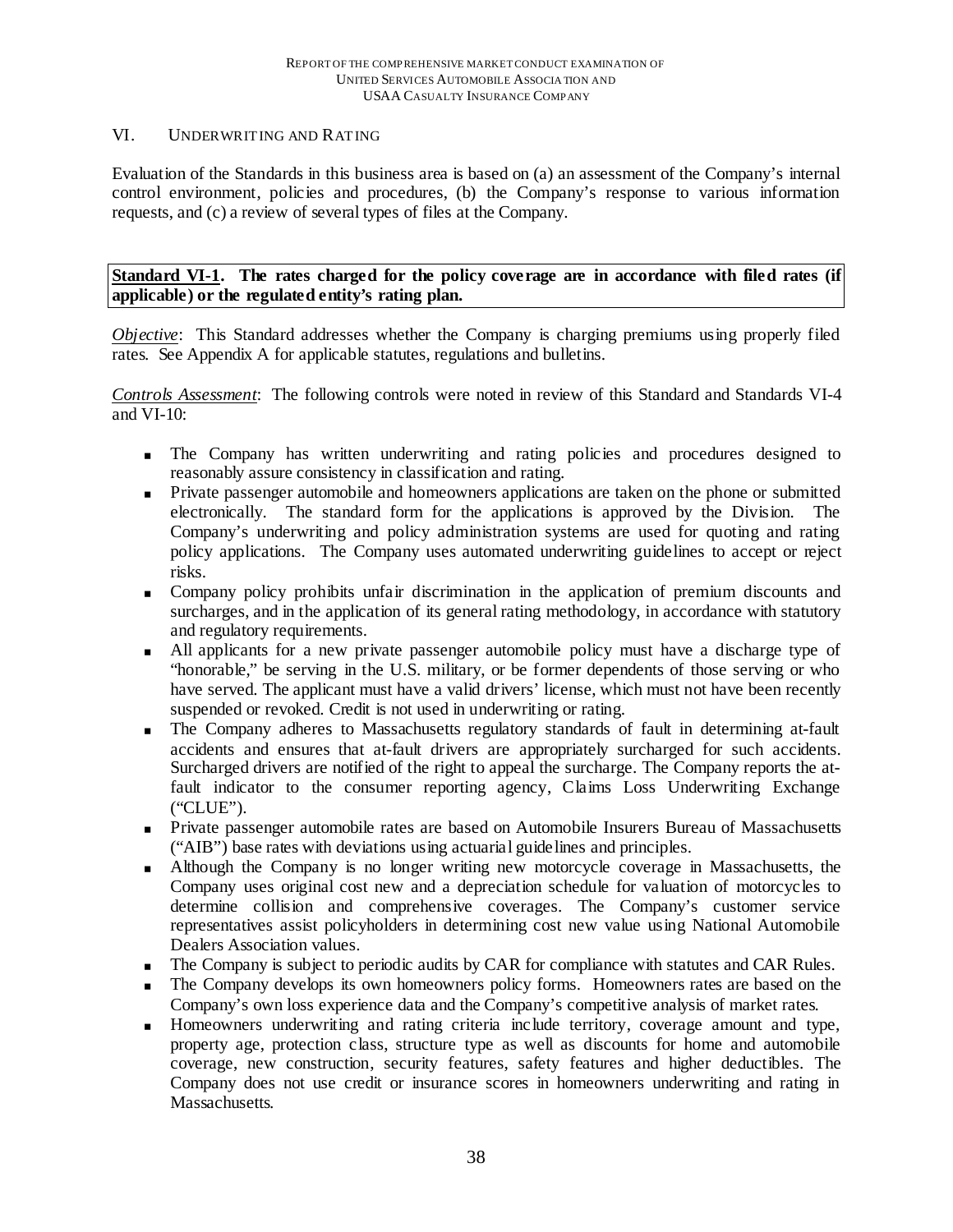- **Personal lines rates are filed with the Division and approved prior to use.** All approved rates are loaded in the Company's underwriting and policy administration systems and are tested prior to use.
- The Company has quality assurance programs in its underwriting department. The Company's underwriting audit team conducts monthly quality assurance testing, which includes five files per underwriter to ensure that the Company's underwriting standards and statutory requirements are met. Additionally, supervisors and managers monitor phone calls by customer service representatives for training and compliance with Company policies and procedures.

*Controls Reliance*: Controls tested via documentation inspection, procedure observation and/or corroborating inquiry appear to be sufficiently reliable to be considered in determining the extent of transaction testing procedures.

*Transaction Testing Procedure*: RNA interviewed Company personnel with responsibility for the underwriting and rating processes. RNA selected 25 private passenger automobile and 25 homeowners policies issued or renewed during the examination period, to test rate classifications and underlying policy information. From these test selections, RNA selected 13 private passenger automobile, 12 homeowners policies and verified that each policy's premium, discounts and surcharges complied with statutory and regulatory requirements and that premium charges were accurate. To test compliance with the April 2011 Regulatory Settlement Agreement between the Company and the Division related to valuation of motorcycles and premium rating, RNA selected 25 motorcycle policies to test rates charged and motorcycle valuations used for comprehensive and collision coverages. Further, to test compliance with the October 2010 Regulatory Settlement Agreement between the Company and the Division related to reporting of at-fault accident determinations with consumer reporting agencies, RNA tested 50 vacated atfault accident determinations by the Board of Appeal. RNA also tested the 50 vacated surcharges for accurate and timely reversal of the vacated at-fault accident determinations. Finally, during private passenger automobile claims testing, RNA tested to ensure that at-fault accident surcharges were properly applied in accordance with regulatory requirements.

#### *Transaction Testing Results*:

*Findings*:RNA testing indicated that vacated surcharges by the Board of Appeal for two consumers were not timely reversed in accordance with Division Bulletin 2010-11.

*Observations*: Based upon testing, the Company generally appears to calculate policy premiums, discounts, and at-fault accident surcharges in compliance with its policies, procedures, and statutory requirements, and in compliance with rates filed with the Division. RNA testing of motorcycle rates indicated two small premium overcharges and one small premium undercharge; however, the errors were identified in 2011 by the Company and were corrected at that time. The Company completed extensive testing of motorcycle policy premiums back to April 2007. As a result, the Company identified premium rate errors in motorcycle policies including small overcharges for uninsured motorist bodily injury coverage and small undercharge errors in optional bodily injury coverage. Policyholders were not charged retroactively for undercharge errors. The results of the Company's testing indicated 207 premium refunds were due consumers totaling \$5,891 including 6% annual interest. The refunds and interest have been paid.

In addition, except as noted above testing of vacated surcharges indicated that vacated surcharges by the Board of Appeal were properly and timely reversed, as applicable. Finally, when the Board of Appeal vacates at-fault accident surcharges, the Company's reporting to CLUE of changes in the at-fault indicators was timely.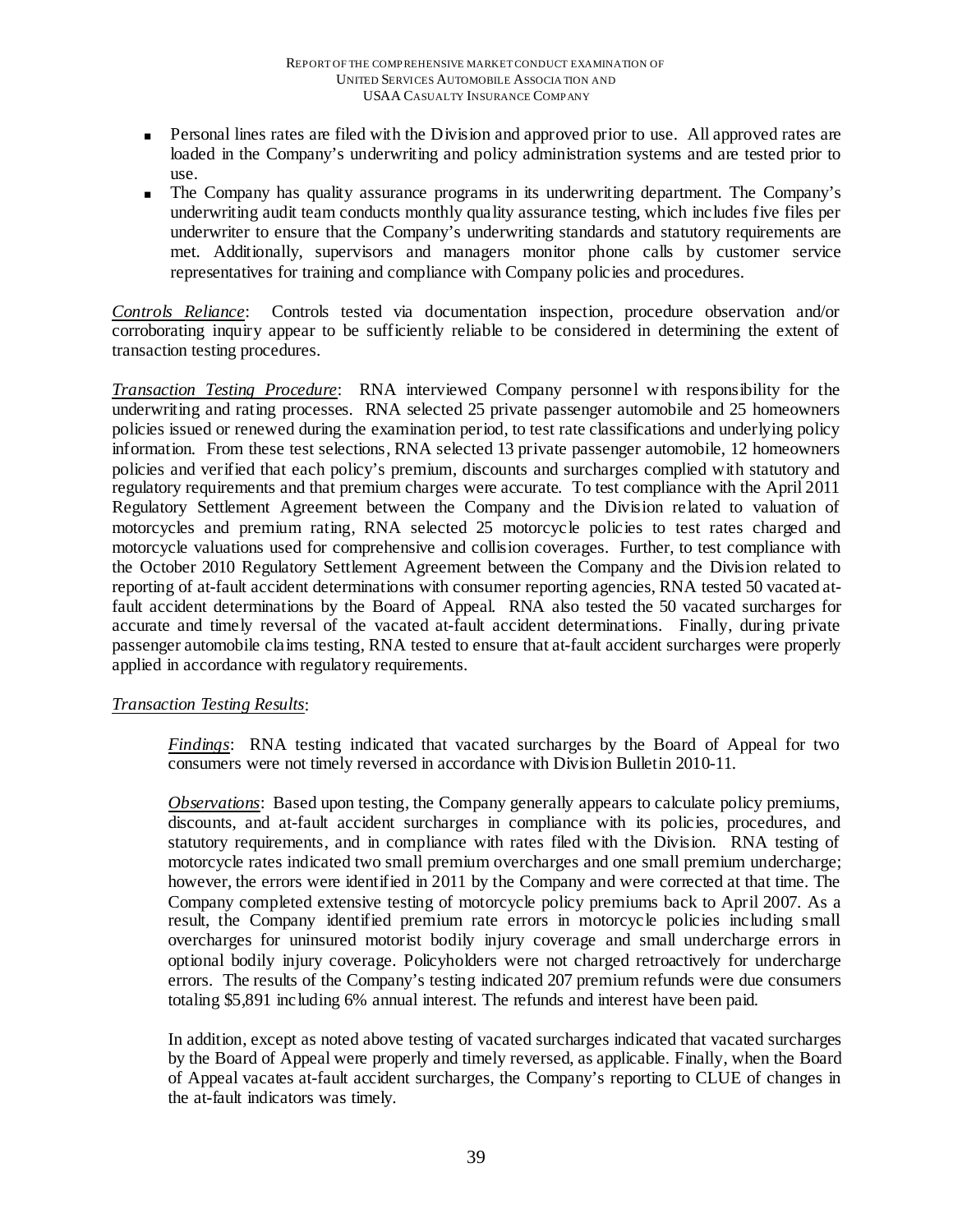*Required Actions*: The Company shall adopt new procedures to ensure that premium refunds for vacated surcharges by the Board of Appeal are timely and properly processed. Additionally, the Company shall provide training or guidance to staff about these new procedures. The Company shall complete an independent assessment of the effectiveness of the new vacated surcharge reversal procedures by March 31, 2014, or another agreed upon date, and report the results of the assessment to the Division. Finally, the Company shall adopt a new procedure to complete an annual review and comparison of its vacated surcharge data with data directly obtained from the Board of Appeal. The review shall include testing to obtain reasonable assurance that the vacated surcharges were accurately and timely reversed with the proper premium credit applied.

*Subsequent Company Actions*: The Company provided premium refunds plus 6% interest to the two above identified consumers. Further, the Company is adopting new procedures to ensure that premium refunds are timely processed for vacated surcharges and is providing guidance to staff about the new procedures. Finally, the Company states it will complete the required assessments and report the results to the Division as noted in the required actions.

## **Standard VI-2. All mandated disclosures are documented and in accordance with applicable statutes, rules and regulations.**

*Objective* : This Standard addresses whether all mandated disclosures for rates and coverages are timely provided to insureds in accordance with statutes and regulations. See Appendix A for applicable statutes, regulations and bulletins.

*Controls Assessment*: The following controls were noted in review of this Standard:

- The Company has written policies and procedures for processing new and renewal business.
- The Company's supervisory procedures and system's controls are designed to ensure that new business submissions are accurate and complete, including the use of all Company-required forms and instructions.
- The Company's insurance policies provide disclosures as required by statutory and regulatory guidelines.
- The Company provides private passenger automobile information guides to consumers.

*Controls Reliance*: Controls tested via documentation inspection, procedure observation and/or corroborating inquiry appear to be sufficiently reliable to be considered in determining the extent of transaction testing procedures.

*Transaction Testing Procedure*: RNA interviewed Company personnel with responsibility for the underwriting process. RNA selected 25 private passenger automobile and 25 homeowners policies issued or renewed during the examination period, to test for timely disclosure of rates and coverages.

#### *Transaction Testing Results*:

#### *Findings*: None.

*Observations*: Based upon testing, the Company provides required coverage disclosures to insureds upon initial application and renewal, in accordance with its policies, procedures, and statutory requirements.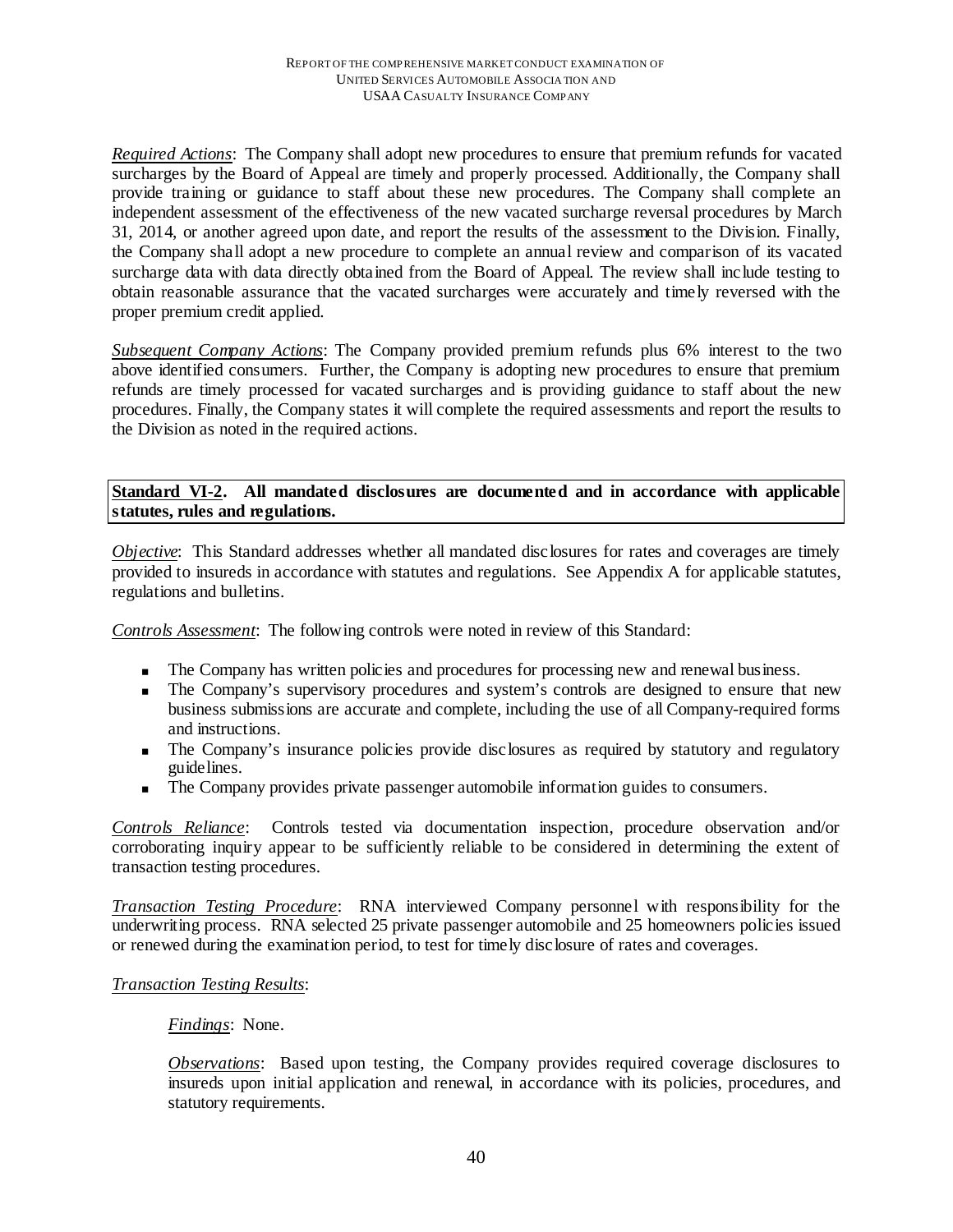*Recommendations*: None.

#### **Standard VI-3. The regulated entity does not permit illegal rebating, commission cutting or inducements.**

*Objective*: This Standard addresses illegal rebating, commission cutting or inducements, and requires that broker commissions adhere to the commission schedule. See Appendix A for applicable statutes, regulations and bulletins.

*Controls Assessment*: The following controls were noted in review of this Standard:

- The Company's customer service representatives are compensated with a base salary with potential for an annual bonus based on performance.
- **Performance monitoring and disciplinary actions for customer service representatives are handled** in accordance with the Company's human resource management processes.

*Controls Reliance*: Controls tested via documentation inspection, procedure observation and/or corroborating inquiry appear to be sufficiently reliable to be considered in determining the extent of transaction testing procedures.

*Transaction Testing Procedure*: RNA interviewed individuals with responsibility for producer licensing, agent appointment and employee agent compensation. RNA selected 25 private passenger automobile and 25 homeowners policies issued or renewed during the examination period for indications of rebating, commission cutting or improper inducements.

#### *Transaction Testing Results*:

*Findings*:None.

*Observations*: Based upon review and testing, the Company's processes for prohibiting illegal acts, including special inducements and rebates, are functioning in accordance with its policies, procedures and statutory requirements.

## *Recommendations*: None.

**Standard VI-4. The regulated entity underwriting practices are not unfairly discriminatory. The company adheres to applicable statutes, rules and regulations and regulated entity guidelines in the selection of risks.**

*Objective*: This Standard addresses whether unfair discrimination is occurring in insurance underwriting, primarily related to rating. See Standard VI-1 for testing of premium rating, Standard VI-7 for testing of declinations and Standard VI-8 for testing of company-initiated cancellations and non-renewals. See Appendix A for applicable statutes, regulations and bulletins.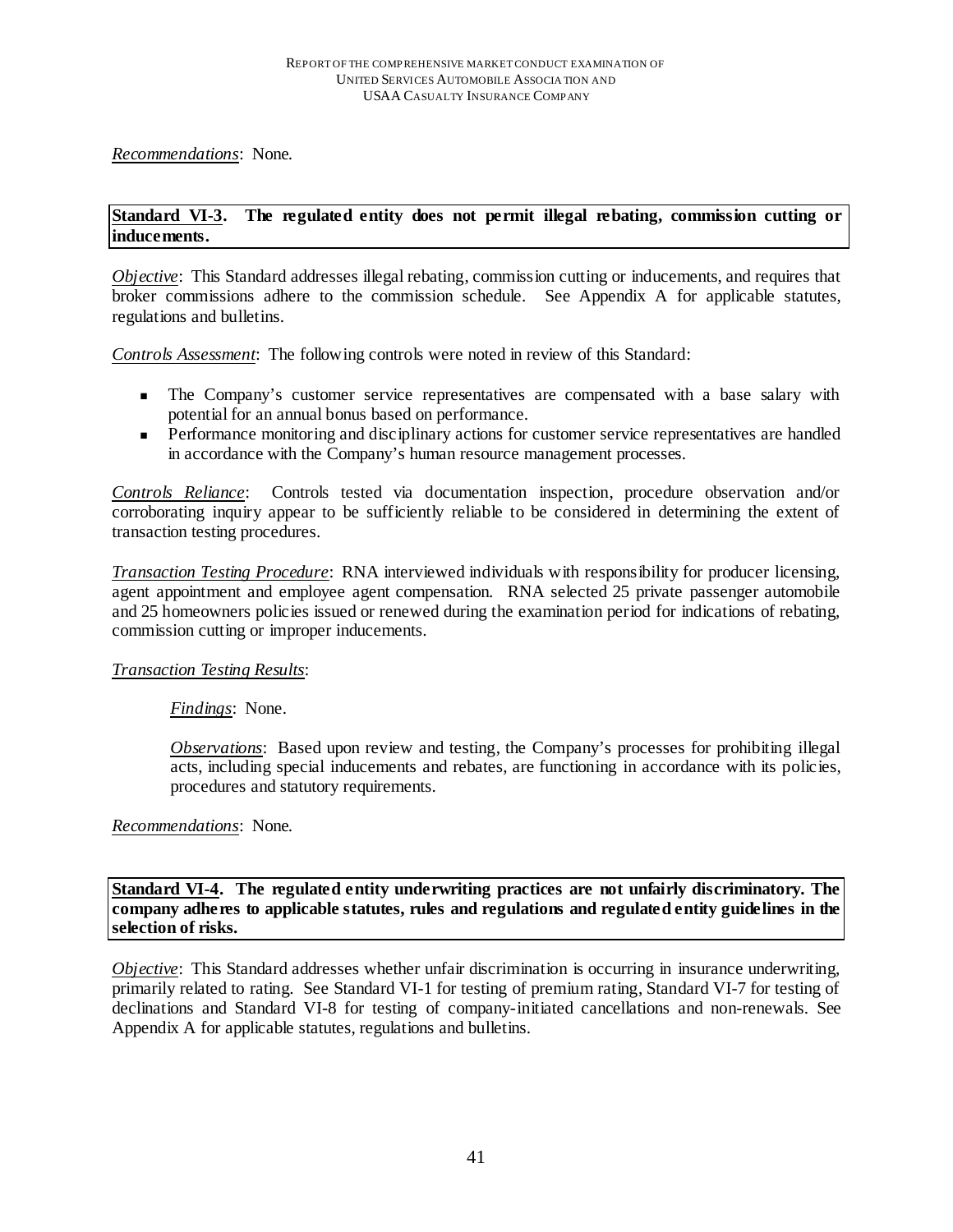## **Standard VI-5. All forms including contracts, riders, endorsement forms and certificates are filed with the insurance department, if applicable.**

*Objective*: This Standard addresses whether policy forms and endorsements are filed with the Division for approval. See Appendix A for applicable statutes, regulations and bulletins.

*Controls Assessment*: The following controls were noted in review of this Standard and Standard VI-19:

- Company policy requires the use of the standard Massachusetts automobile policy forms and endorsements. The Company uses the AIB 8<sup>th</sup> Edition Massachusetts Private Passenger Automobile Form issued in April 2008, which has been approved by the Division.
- **Company policy requires that homeowners policy forms and endorsements be filed and approved** by the Division prior to use.
- **Approved forms and endorsements are required to be used when providing quotes to customers.**

*Controls Reliance*: Controls tested via documentation inspection, procedure observation and/or corroborating inquiry appear to be sufficiently reliable to be considered in determining the extent of transaction testing procedures.

*Transaction Testing Procedure*: RNA interviewed Company personnel with responsibility for the underwriting process. RNA selected 25 private passenger automobile and 25 homeowners policies issued or renewed during the examination period, to test for the use of approved policy forms and endorsements in compliance with statutory requirements.

## *Transaction Testing Results*:

*Findings*:None.

*Observations*:Based upon testing, the Company is using approved policy forms and endorsements in compliance with its policies, procedures, and statutory requirements.

*Recommendations*: None.

#### **Standard VI-6. Policies, riders and endorsements are issued or renewed accurately, timely and completely.**

*Objective*: This Standard addresses whether the Company issues policies and endorsements timely and accurately. See Appendix A for applicable statutes, regulations and bulletins.

*Controls Assessment*: The following controls were noted in review of this Standard:

- The Company has written underwriting and rating policies and procedures designed to reasonably assure consistency in classification and rating.
- The Company's underwriting and policy administration systems are used for quoting, rating and underwriting policy applications.
- Pre-insurance inspections are required for new coverage of used private passenger automobiles unless a qualified exemption is met or a waiver is obtained.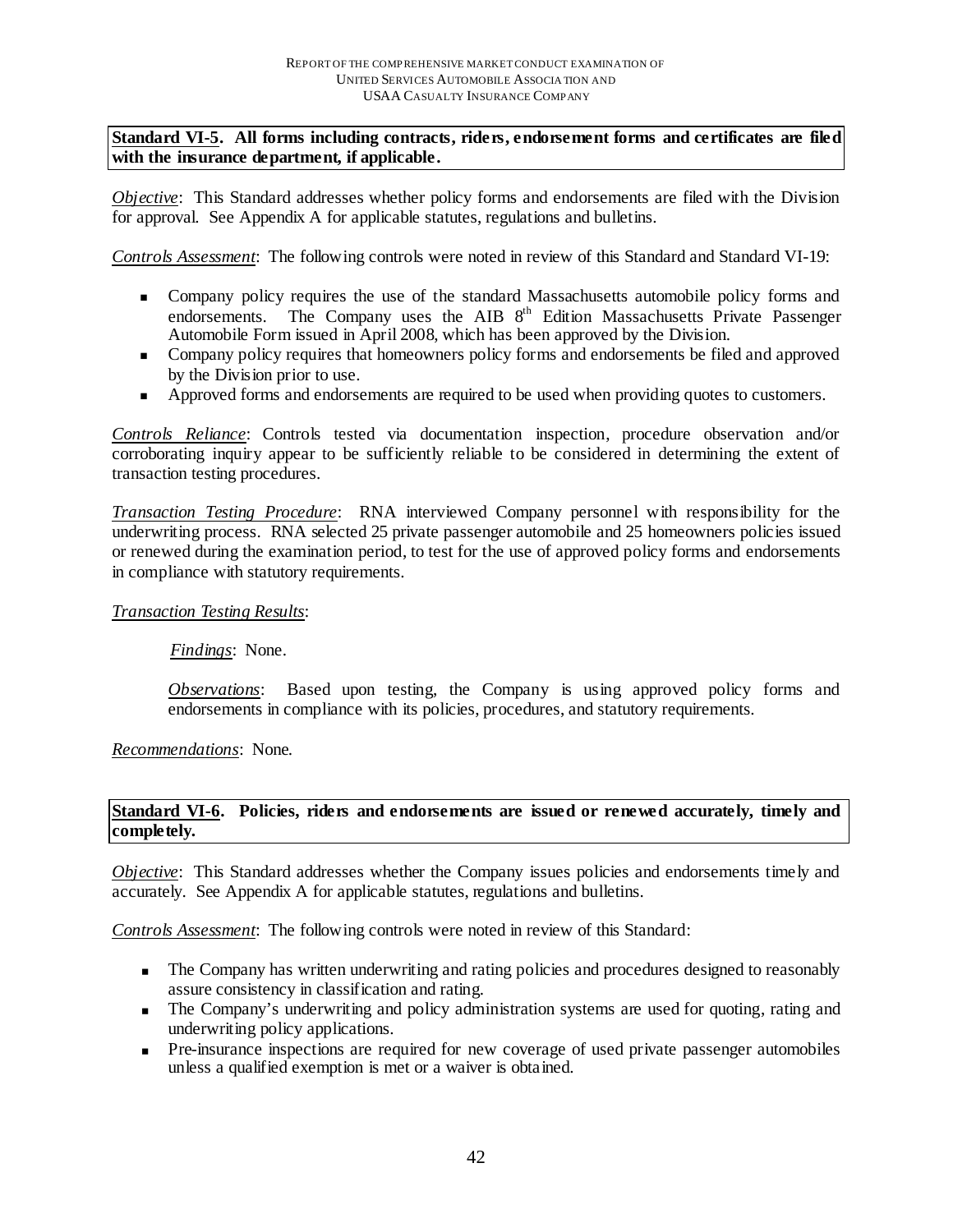*Controls Reliance*: Controls tested via documentation inspection, procedure observation and/or corroborating inquiry appear to be sufficiently reliable to be considered in determining the extent of transaction testing procedures.

*Transaction Testing Procedure*: RNA interviewed Company personnel with responsibility for the underwriting process. RNA selected 25 private passenger automobile and 25 homeowners policies issued or renewed during the examination period, to test whether new and renewal policies and endorsements were issued timely, accurately and completely. RNA also tested for compliance with vehicle inspection requirements.

#### *Transaction Testing Results*:

*Findings*:None.

*Observations*: Based upon testing, the Company issues new and renewal policies and endorsements timely, accurately and completely.

*Recommendations*: None.

**Standard VI-7. Rejections and declinations are not unfairly discriminatory.**

*Objective*: This Standard addresses the fairness of application rejections and declinations including issuance of proper declination notices. See Appendix A for applicable statutes, regulations and bulletins.

*Controls Assessment*: The following controls were noted in review of this Standard:

- Company policy prohibits unfair discrimination in underwriting in accordance with statutory requirements. The Company uses automated underwriting guidelines designed to reasonably assure appropriate acceptance and rejection of risks on a consistent and fair basis.
- **Applications for private passenger automobile and homeowners coverage may be declined by the** employee agent on the Company's behalf or by the underwriting department if the risks do not meet the Company's underwriting guidelines.
- The Company's customer service representatives provide oral declination notices to applicants who do not meet the Company's minimum standards for coverage.

*Controls Reliance*: Controls tested via documentation inspection, procedure observation and/or corroborating inquiry appear to be sufficiently reliable to be considered in determining the extent of transaction testing procedures.

*Transaction Testing Procedure*: RNA interviewed Company personnel with responsibility for the underwriting process. RNA tested five private passenger automobile and 45 homeowners transactions from the examination period that were coded as declinations to ensure that the declinations were not unfairly discriminatory and to ensure that proper declination notices were given to applicants.

*Transaction Testing Results*:

*Findings*:None.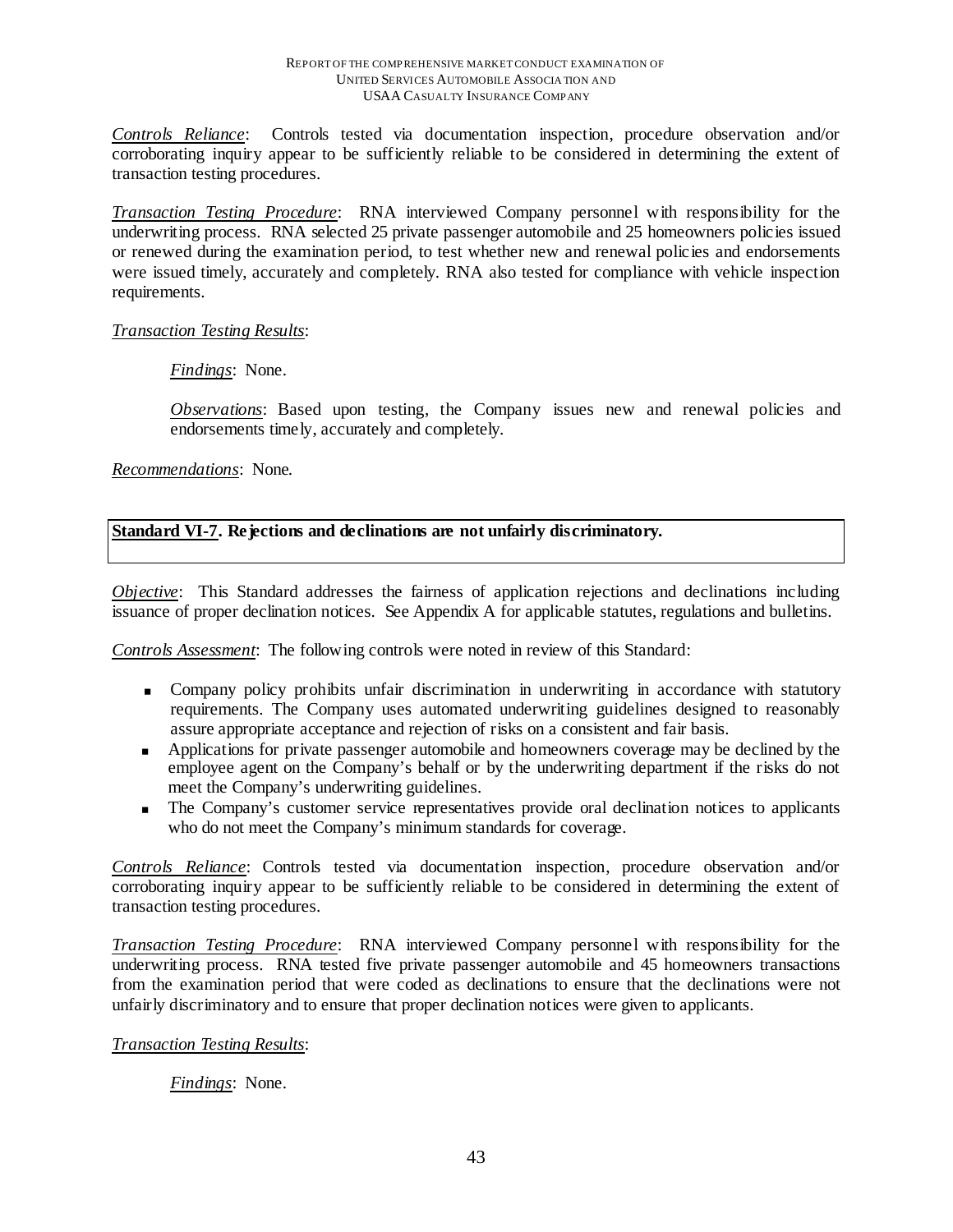*Observations*:Based upon testing, none of the tested private passenger automobile and homeowners declination transactions selected for testing were actual declinations as the applicant terminated the application process before receiving a quote after the employee agent verbally explained that the risk did not meet the Company's underwriting guidelines.

*Recommendations*: The Company should adopt new procedures to ensure that declinations are properly defined by the Company and accurately coded for management and regulatory reporting purposes. Additionally, the Company should conduct training to ensure that all transactions are properly coded for management and regulatory reporting.

*Subsequent Company Actions*: The Company states that it provided information that it thought was responsive to the request, and now better understands the Division's definition of a declination. The Company is planning to conduct a review of all underwriting transaction codes in 2014, including those relating to declinations, for consideration of possible definitional changes.

**Standard VI-8. Cancellation/non-renewal, discontinuance and declination notices comply with policy provisions, state laws and regulated entity guidelines.**

*Objective*: This Standard addresses notices to policyholders for company-initiated cancellations and nonrenewals, including advance notice before expiration for cancellations and non-renewals. Declination notices are tested in Standard VI-7. See Appendix A for applicable statutes, regulations and bulletins.

*Controls Assessment*: The following controls were noted in review of this Standard:

- Company-initiated cancellations of private passenger automobile policies for underwriting reasons are a result of driver license suspension, vehicle registration violations or material misrepresentation, with most occurring within the first 60 days of coverage. Company-initiated cancellations of homeowners policies for underwriting reasons are generally a result of changes in the risk, failure to address inspection deficiencies or material misrepresentation with most occurring within the first 60 days of coverage. Written notice of cancellation with the specific reason for the cancellation is sent to the policyholder at least 23 days prior to the cancellation effective date.
- Company cancellations for non-payment of premium for private passenger automobile and homeowners policies are provided at least 30 days prior to the cancellation effective date.
- Written non-renewal notices for unacceptable renewals of private passenger automobile and homeowners risks are provided to policyholders at least 45 days prior to the non-renewal effective date. The notices state the specific reasons for the non-renewals.

*Controls Reliance*: Controls tested via documentation inspection, procedure observation and/or corroborating inquiry appear to be sufficiently reliable to be considered in determining the extent of transaction testing procedures.

*Transaction Testing Procedure*: RNA interviewed Company personnel with responsibility for the underwriting process. RNA tested 25 private passenger automobile and 25 homeowners transactions the Company coded as company-initiated underwriting cancellations. In addition, RNA selected 21 private passenger automobile and 29 homeowners transactions the Company coded as company-initiated nonrenewals. All transactions were evaluated for compliance with statutory and Company policy requirements.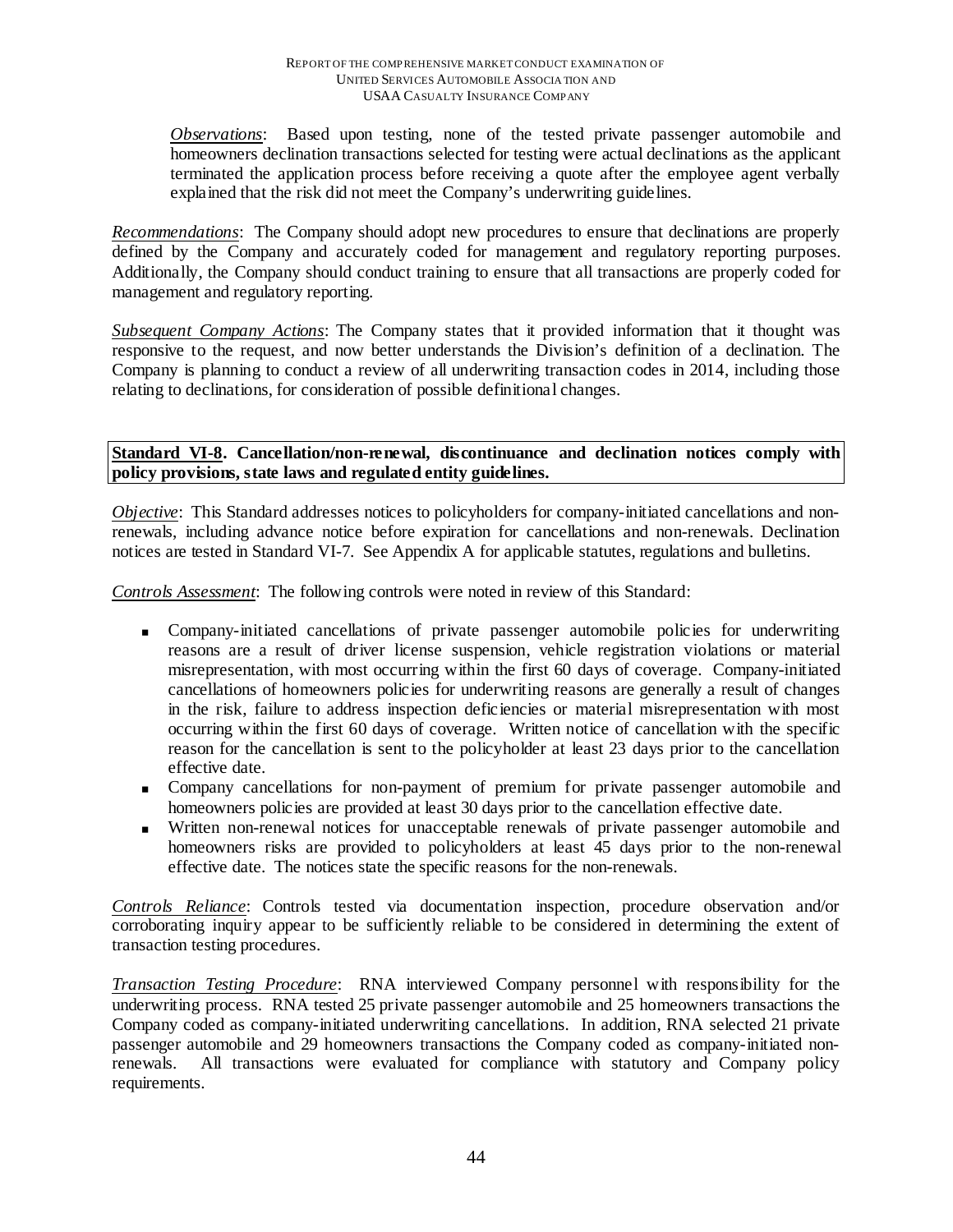## *Transaction Testing Results*:

*Findings*: One private passenger automobile policy was non-renewed without providing notice in violation of M.G.L. c. 175, § 113F and 211 CMR 97.00; and one private passenger automobile policy was non-renewed without notice of a specific reason for the action in violation of 211 CMR 97.00. One homeowners policy was cancelled without providing notice in violation of M.G.L. c. 175, § 99.

*Observations*:Except as noted above, the Company generally provided timely and adequate notice to the policyholders for company-initiated cancellations and non-renewals with the specific reasons properly disclosed. The specific reasons were reasonable and in compliance with statutory requirements.

*Required Actions*: The Company shall adopt new control procedures and provide training or guidance to appropriate personnel to ensure all policyholders whose policies are cancelled or non-renewed receive timely and proper notice with specific reasons disclosed in accordance with statutory requirements. The Company shall conduct independent monitoring by internal audit, compliance or quality assurance testing staff to ensure that the new control procedures are effective. Finally, the Company shall report the results of these actions to the Division by June 30, 2014, or another agreed upon date.

*Subsequent Company Actions*: The Company states that it has developed the following action plans:

- Annual audits of underwriters and customer service representatives on issuance of proper and timely cancellation and non-renewal notices.
	- o An initial underwriting audit was completed in November 2013, and results were satisfactory. A subsequent audit will be performed with the results communicated to the Division by June 30, 2014, or the agreed upon date.
	- o A customer service representative audit is currently underway.
- Training for the customer service representatives on cancellation codes and termination notices is scheduled to begin in second quarter of 2014.
- A 2014 project is in the planning stage for the refinement of automobile cancellation codes and a high level review of property codes, previously refined in 2010, to determine if additional refinements are necessary.
- A review of related reference material will be completed to determine if opportunities exist for greater clarification.

#### **Standard VI-9. Rescissions are not made for non-material misrepresentation.**

*Objective*: This Standard addresses whether decisions to rescind and cancel coverage are made appropriately. See Appendix A for applicable statutes, regulations and bulletins.

*Controls Assessment*: The following controls were noted in review of this Standard:

- Company policy requires compliance with underwriting guidelines in accordance with statutory requirements.
- Written Company underwriting guidelines are designed to reasonably assure appropriate acceptance and rejection of risks.
- The Company states that, although rare, rescissions may be given only for significant material misrepresentations or fraud and only with approval of the legal department.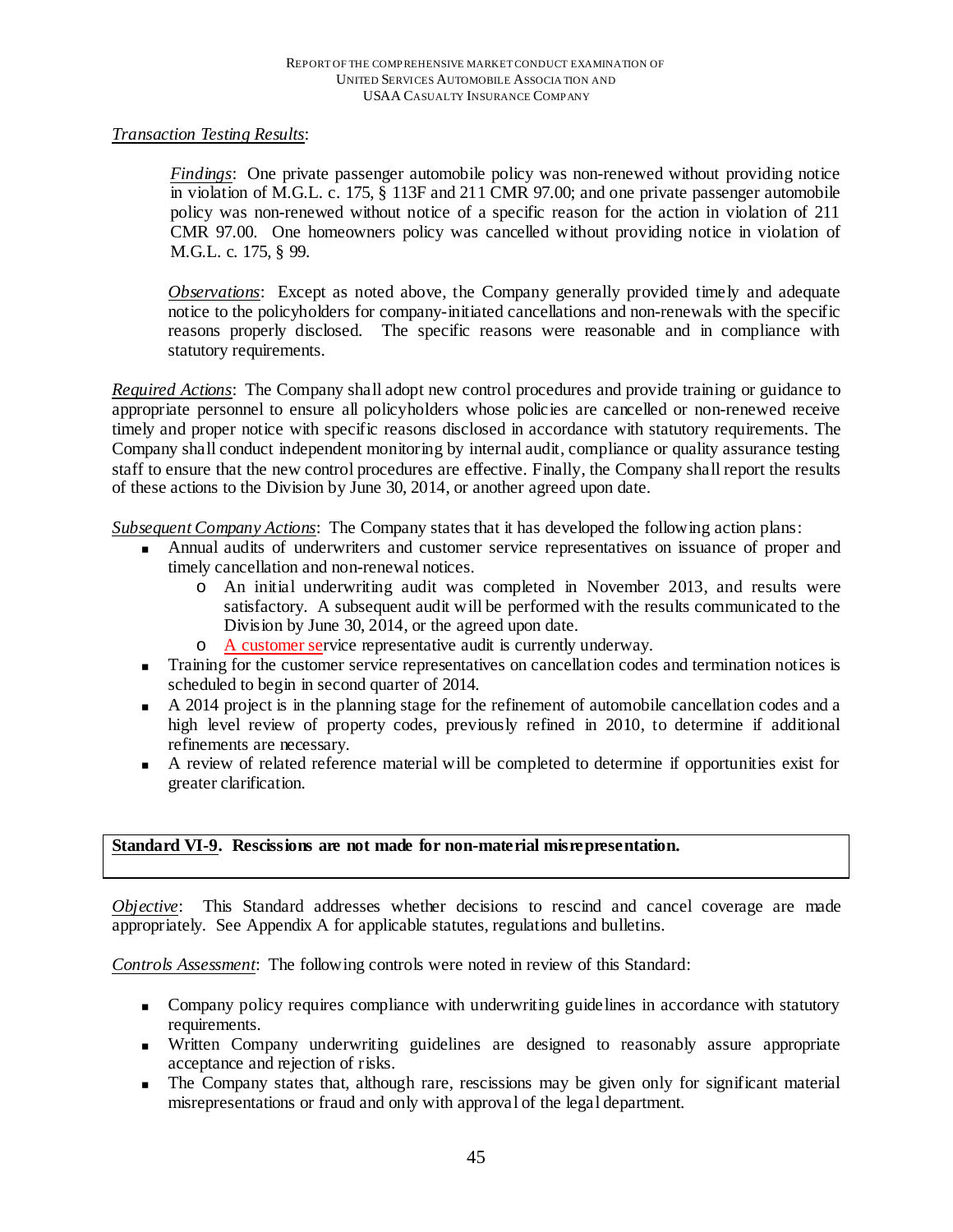*Controls Reliance*: Controls tested via documentation inspection, procedure observation and/or corroborating inquiry appear to be sufficiently reliable to be considered in determining the extent of transaction testing procedures.

*Transaction Testing Procedure*: RNA interviewed Company personnel with responsibility for the underwriting process and inquired about procedures for issuing rescissions.

#### *Transaction Testing Results*:

*Findings*:None.

*Observations*: Based upon review, policies and procedures for rescissions appear reasonable.

*Recommendations*: None.

#### **Standard VI-10. Credits, debits and deviations are consistently applied on a non-discriminatory basis.**

*Objective*: This Standard addresses whether unfair discrimination is occurring in the application of premium discounts and surcharges. See Standard VI-1 for testing of premium rating. See Appendix A for applicable statutes, regulations and bulletins.

## **Standard VI-11. Schedule rating or individual risk premium modification plans, where permitted, are based on objective criteria with usage supported by appropriate documentation.**

No work performed. This Standard is not covered in the scope of examination as the Division limited the scope of this examination to personal lines business only.

#### **Standard VI-12. Verification of use of the filed expense multipliers; the regulated entity should be using a combination of loss costs and expense multipliers filed with the insurance department.**

No work performed. This Standard is not covered in the scope of examination as the Division limited the scope of this examination to personal lines business only.

#### **Standard VI-13. Verification of premium audit accuracy and the proper application of rating factors.**

No work performed. This Standard is not covered in the scope of examination as the Division limited the scope of this examination to personal lines business only.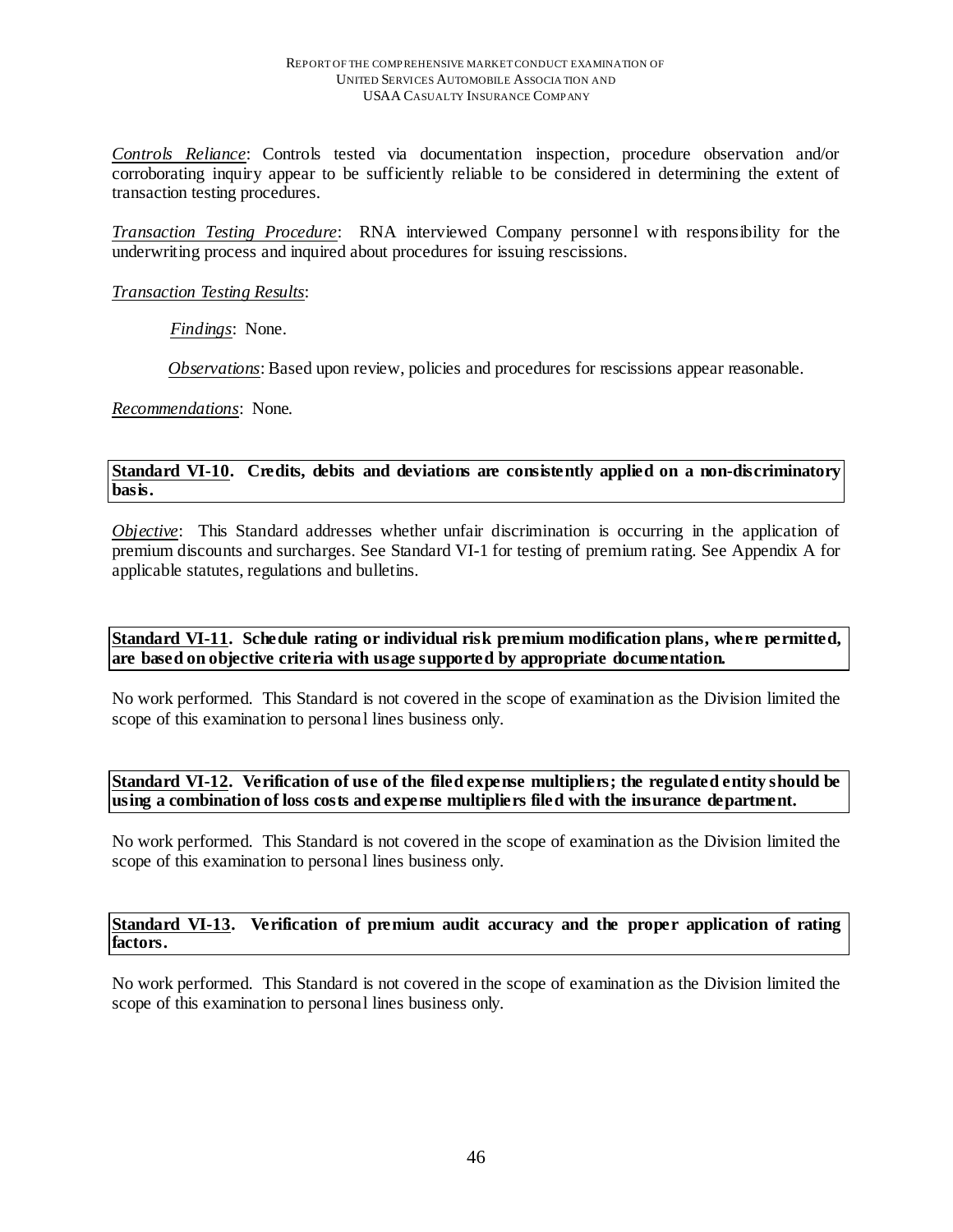## **Standard VI-14. Verification of experience modification factors.**

No work performed. This Standard is not covered in the scope of examination as the Division limited the scope of this examination to personal lines business only.

## **Standard VI-15. Verification of loss reporting.**

No work performed. This Standard is not covered in the scope of examination as the Division limited the scope of this examination to personal lines business only.

## **Standard VI-16. Verification of regulated entity data provided in response to the NCCI call on deductibles.**

No work performed. This Standard is not covered in the scope of examination as the Division limited the scope of this examination to personal lines business only.

## **Standard VI-17. Underwriting, rating and classification are based on adequate information developed at or near inception of the coverage rather than near expiration, or following a claim.**

*Objective*: This Standard addresses whether underwriting, rating and classification decisions are based on adequate information developed at or near inception of the coverage, rather than near expiration or following a claim. See Appendix A for applicable statutes, regulations and bulletins.

*Controls Assessment*: The following controls were noted in review of this Standard:

- Company policy and practice prohibits unfair discrimination in underwriting and rating in accordance with statutory requirements.
- Written Company policies and procedures are designed to reasonably assure consistency in the application of underwriting guidelines, rating classifications, premium discounts and surcharges determined at or near the inception of coverage.
- Written Company underwriting guidelines are designed to reasonably assure appropriate acceptance and rejection of risks on a proper, consistent and fair basis.
- The Company has quality assurance programs in its underwriting department. The Company's underwriting audit team conducts monthly quality assurance testing, which includes five files per underwriter to ensure that the Company's underwriting standards and statutory requirements are met. Additionally, supervisors and managers monitor phone calls by customer service representatives for training and compliance with Company policies and procedures.

*Controls Reliance*: Controls tested via documentation inspection, procedure observation and/or corroborating inquiry appear to be sufficiently reliable to be considered in determining the extent of transaction testing procedures.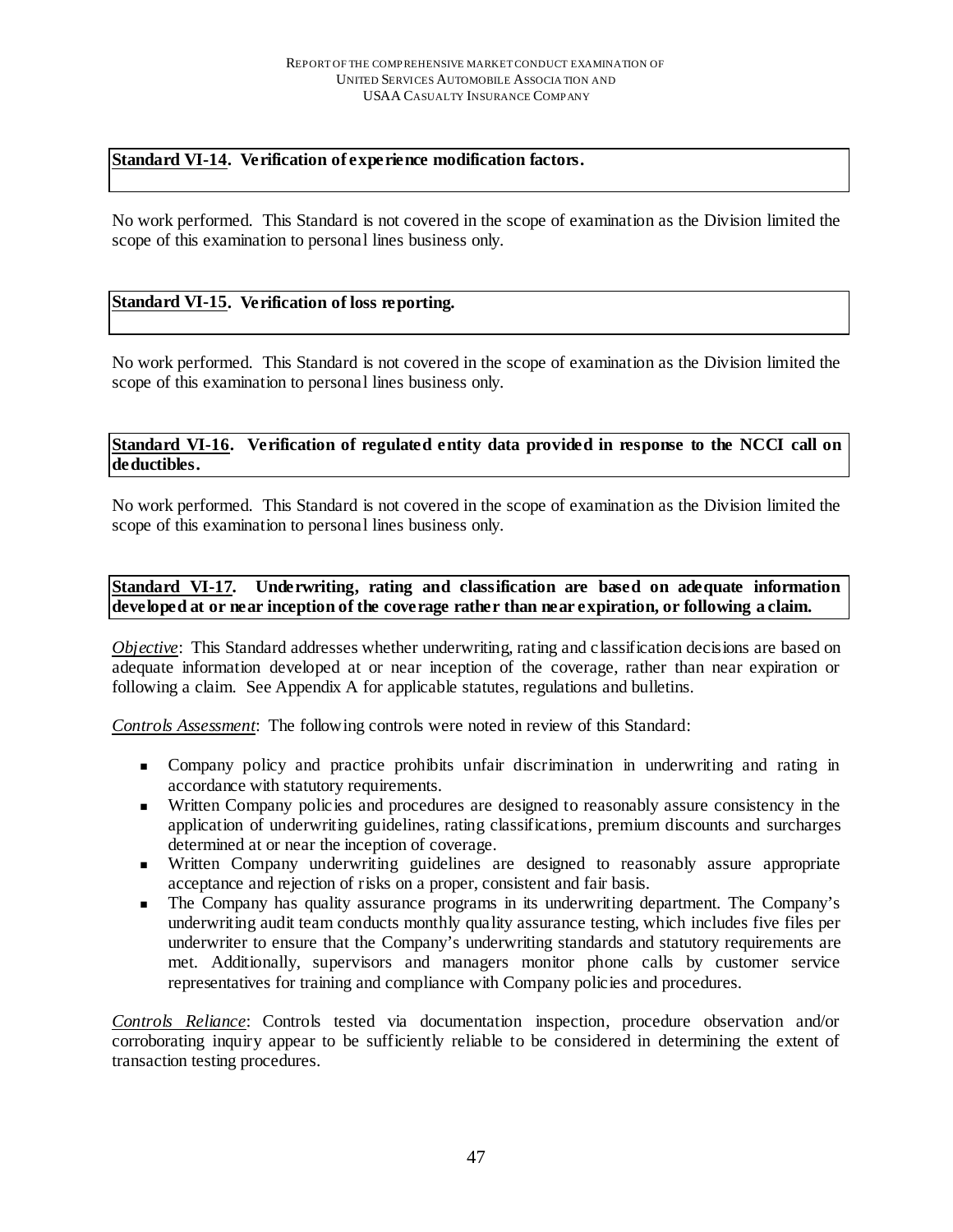#### REPORT OF THE COMPREHENSIVE MARKET CONDUCT EXAMINATION OF UNITED SERVICES AUTOMOBILE ASSOCIA TION AND USAA CASUALTY INSURANCE COMPANY

*Transaction Testing Procedure*: RNA interviewed Company personnel with responsibility for the underwriting process. RNA selected 25 private passenger automobile and 25 homeowners policies issued or renewed during the examination period to test whether underwriting, rating and classification are based on adequate information developed at or near inception of coverage. RNA also sought evidence of complaints to ensure that underwriting is completed at or near inception of the coverage.

## *Transaction Testing Results*:

## *Findings*:None.

*Observations*: Based upon testing, the Company is using underwriting, rating and classification guidelines based on adequate information developed at or near inception of coverage.

*Recommendation*: None.

## **Standard VI-18. Audits, when required, are conducted accurately and timely.**

*Objective*: This Standard addresses whether audits are conducted accurately and timely. See Standard I-1 for external audits, internal audits, field agency audits, CAR audits and quality assurance audits within the Company's operational areas. See Appendix A for applicable statutes, regulations and bulletins.

### **Standard VI-19. All forms and endorsements, forming a part of the contract are listed on the declaration page and should be filed with the insurance department (if applicable).**

*Objective*: This Standard addresses whether policy forms and endorsements are filed with the Division for approval. See Standard VI-5 for testing. See Appendix A for applicable statutes, regulations and bulletins.

## **Standard VI-20. The regulated entity verifies that the VIN number submitted with the application is valid and that the correct symbol is utilized.**

*Objective*: This Standard addresses whether the Company verifies that the VIN and vehicle symbol submitted with the application is valid and accurate. See Appendix A for applicable statutes, regulations and bulletins.

*Controls Assessment*: The following controls were noted in review of this Standard:

- The Company has written underwriting and rating policies and procedures, which are designed to reasonably assure consistency in classification and rating.
- The Company's customer service representatives are responsible for obtaining the VIN and vehicle symbol when the applications are completed.
- The Company's underwriting system compares the VIN and vehicle symbol to electronic databases to ensure that both are accurate.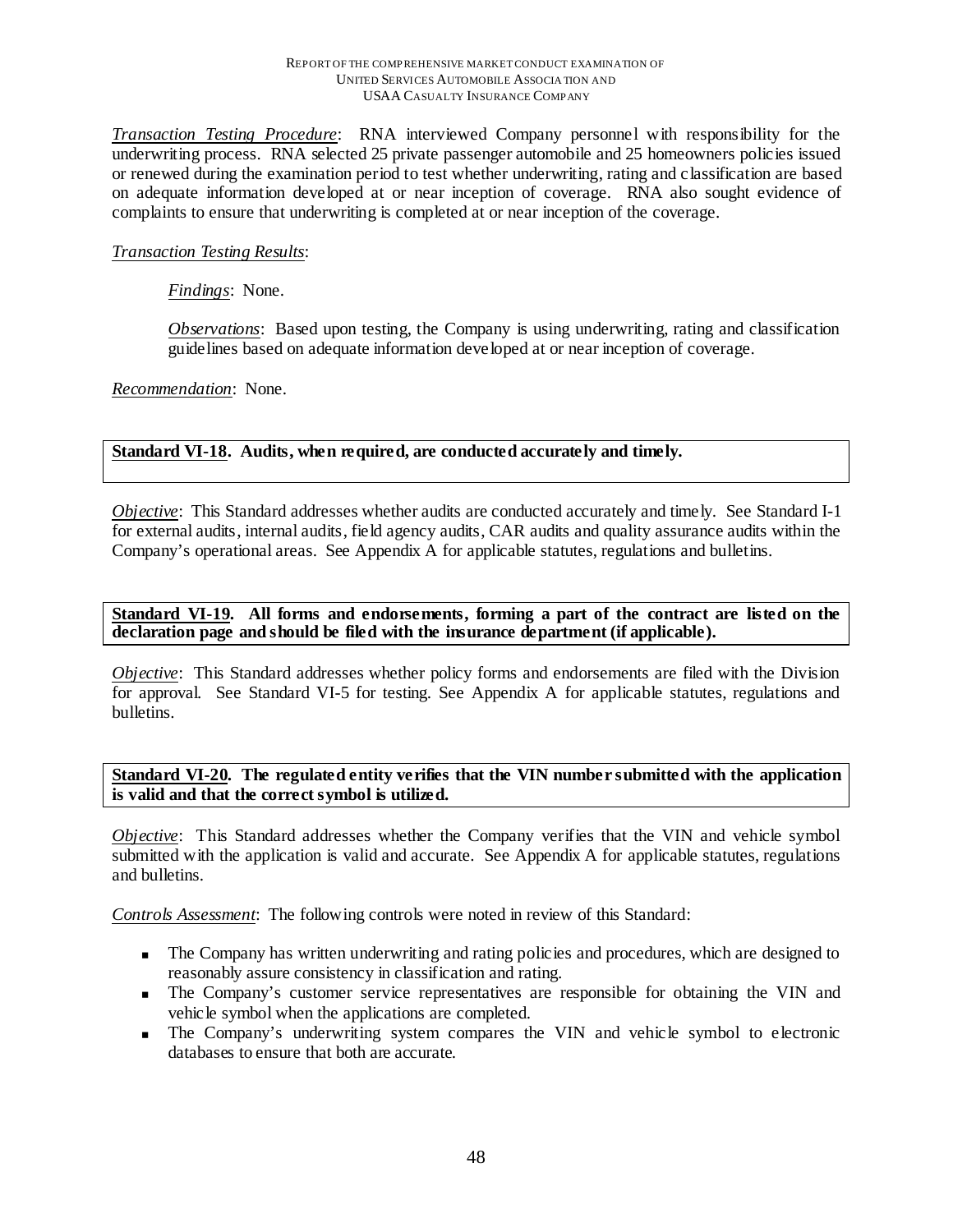*Controls Reliance*: Controls tested via documentation inspection, procedure observation and/or corroborating inquiry appear to be sufficiently reliable to be considered in determining the extent of transaction testing procedures.

*Transaction Testing Procedure*: RNA interviewed Company personnel with responsibility for the underwriting process. RNA selected 25 private passenger automobile policies issued or renewed during the examination period, to determine whether the Company verifies the VIN and vehicle symbol at policy issuance.

#### *Transaction Testing Results*:

*Findings*:None.

*Observations*: Based upon testing, the Company verifies VIN and vehicle symbol at policy issuance in accordance with its policies, procedures, and statutory requirements.

*Recommendations*: None.

## **Standard VI-21. The regulated entity does not engage in collusive or anti-competitive underwriting practices.**

*Objective*: This Standard addresses whether the Company has engaged in any collusive or anticompetitive underwriting practices. See Appendix A for applicable statutes, regulations and bulletins.

*Controls Assessment*: The following controls were noted in review of this Standard:

- Company policy requires that the underwriting department apply consistent underwriting practices, and that no underwriter or employee agent shall engage in collusive or anti-competitive practices.
- Company policy and practice prohibits unfair discrimination in underwriting in accordance with statutory requirements.
- Written Company underwriting guidelines are designed to reasonably assure appropriate acceptance and rejection of risks on a proper, consistent and fair basis.
- Certain risks are referred to the underwriters to determine whether they should be accepted or rejected.
- The Company has quality assurance programs in its underwriting department. The Company's underwriting audit team conducts monthly quality assurance testing, which includes five files per underwriter to ensure that the Company's underwriting standards and statutory requirements are met. Additionally, supervisors and managers monitor phone calls by customer service representatives for training and compliance with Company policies and procedures.

*Controls Reliance*: Controls tested via documentation inspection, procedure observation and/or corroborating inquiry appear to be sufficiently reliable to be considered in determining the extent of transaction testing procedures.

*Transaction Testing Procedure*: RNA interviewed Company personnel with responsibility for the underwriting process. RNA selected 25 private passenger automobile and 25 homeowners policies issued or renewed during the examination period to determine whether any underwriting practices appeared collusive or anti-competitive.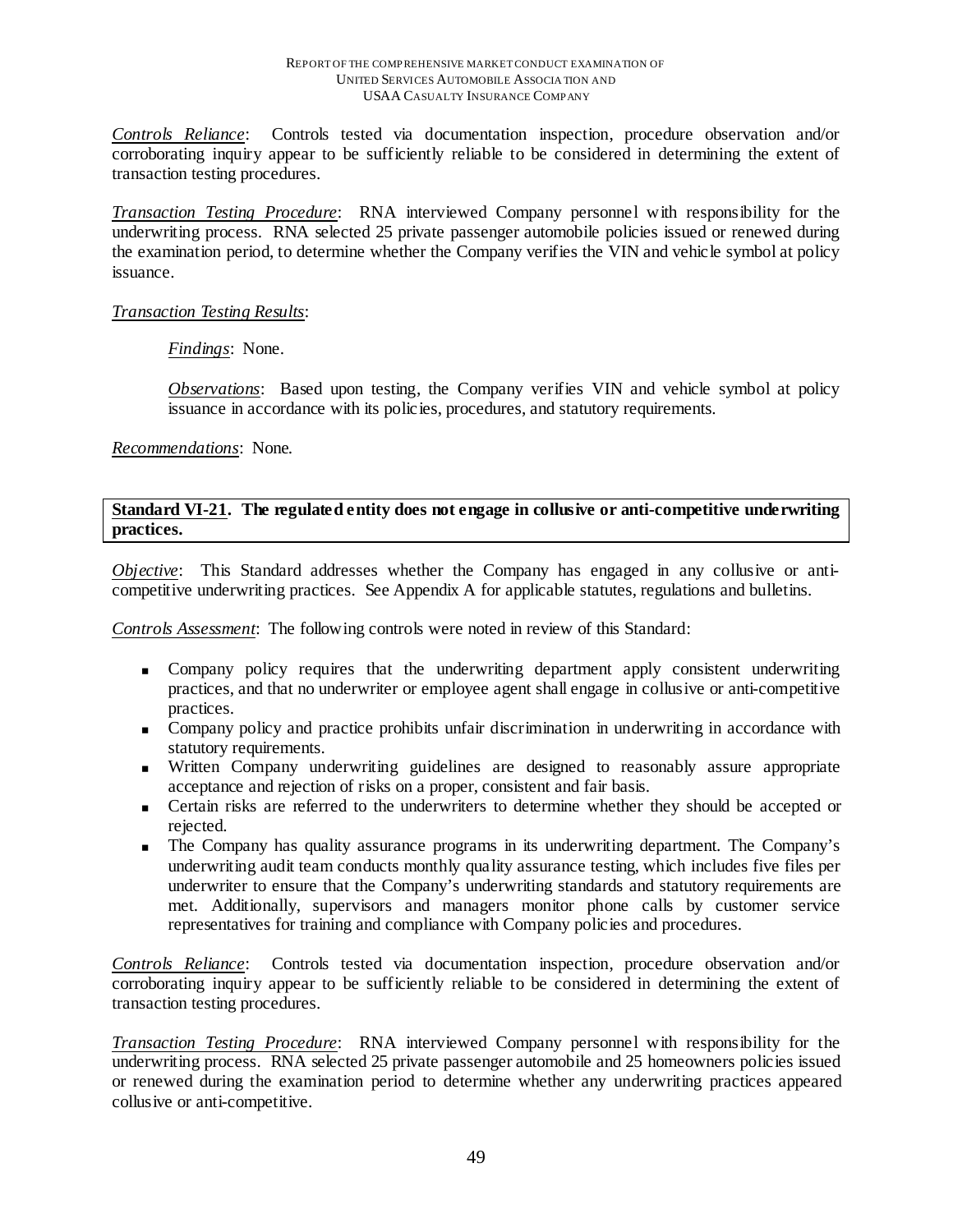## *Transaction Testing Results*:

*Findings*:None.

*Observations*: Based upon testing, the Company's underwriting policies and practices do not appear to be collusive or anti-competitive.

## *Recommendations*: None.

**Standard VI-22. The regulated entity underwriting practices are not unfairly discriminatory. The regulated entity adheres to applicable statutes, rules and regulations in application of mass marketing plans.** 

No work performed. This Standard is not covered in the scope of examination because the Company does not offer mass marketing plans in Massachusetts.

#### **Standard VI-23. All group personal lines property and casualty policies and programs meet minimum requirements.**

No work performed. This Standard is not covered in the scope of examination because the Company does not offer mass marketing plans in Massachusetts.

## **Standard VI-24. Cancellation/non-renewal notices comply with policy provisions and state laws, including the amount of advance notice provided to the insured and other parties to the contract.**

*Objective*: This Standard addresses notices to policyholders for company-initiated cancellations and nonrenewals, including advance notice before expiration for cancellations and non-renewals. See Standard VI-8 for testing of this Standard. See Appendix A for applicable statutes, regulations and bulletins.

#### **Standard VI-25. All policies are correctly coded.**

*Objective*: This Standard addresses the accuracy of statistical coding. See Appendix A for applicable statutes, regulations and bulletins.

*Controls Assessment*: The following controls were noted in review of this Standard:

- The Company has written underwriting policies and procedures, which are designed to reasonably assure consistency in classification and rating.
- The Company's policies and procedures require that Company personnel confirm that certain coding elements reported by the agents are correct and current.
- The Company has a process to correct data coding errors and to make subsequent changes, as needed.
- The Company's policy is to report complete and accurate premium data timely in the required formats to rating bureaus such as the AIB, CAR and Insurance Services Office ("ISO").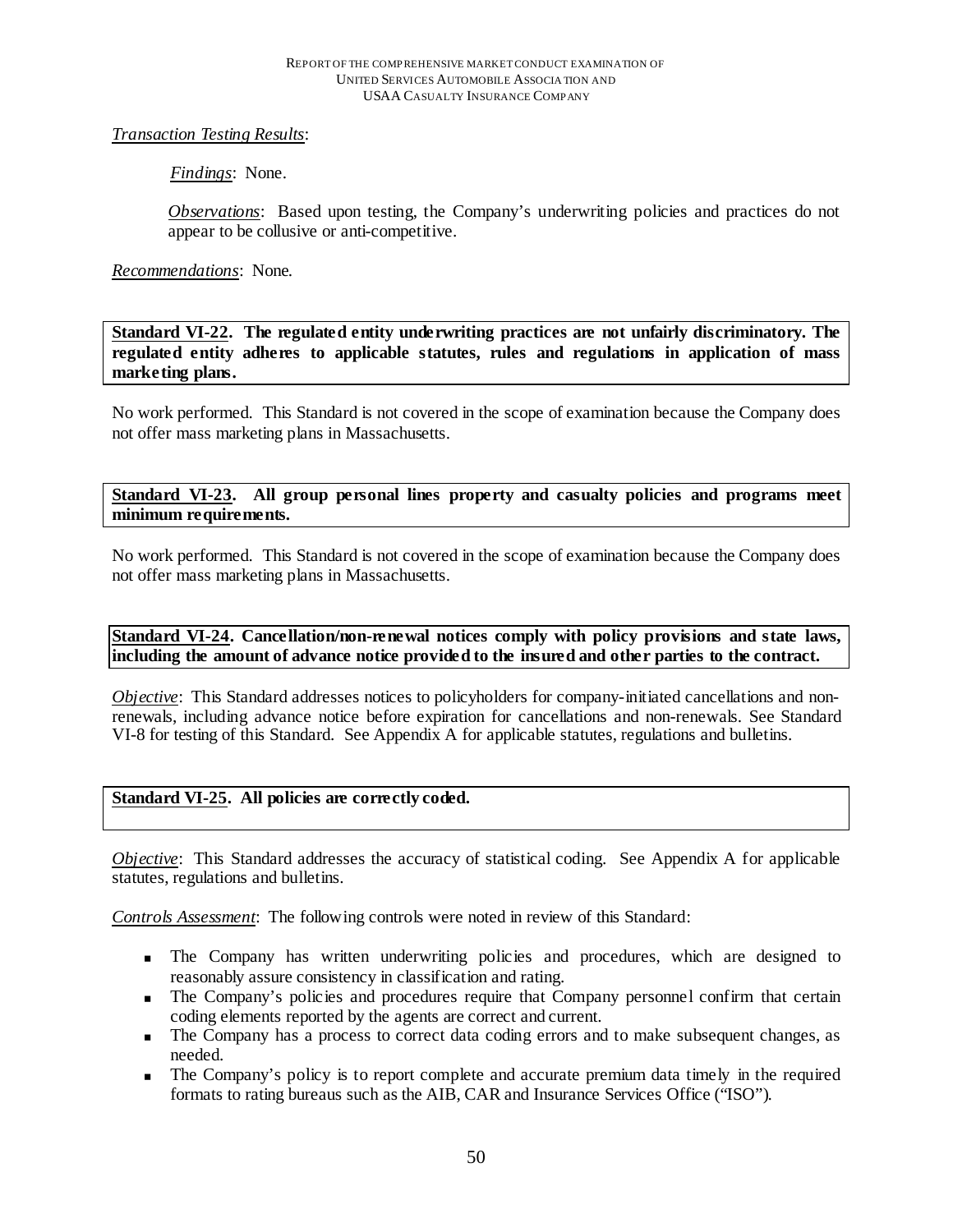The Company is subject to periodic audits by CAR for compliance with statutes and CAR Rules, including statistical coding requirements related to premiums.

*Controls Reliance*: Controls tested via documentation inspection, procedure observation and/or corroborating inquiry appear to be sufficiently reliable to be considered in determining the extent of transaction testing procedures.

*Transaction Testing Procedure*: RNA interviewed Company personnel with responsibility for the underwriting process and the statistical reporting process. RNA selected 25 private passenger automobile and 25 homeowners policies issued or renewed during the examination period to test data coding for selected policy determinants.

## *Transaction Testing Results*:

*Findings*:None.

*Observations*:Based upon testing, premium data determinants appear to be properly coded.

*Recommendations*: None.

## **Standard VI-26. Application or enrollment forms are properly, accurately and fully completed, including any required signatures, and file documentation supports underwriting decisions made.**

*Objective*: This Standard addresses whether policy file documentation adequately supports decisions made in underwriting and rating. See Appendix A for applicable statutes, regulations and bulletins.

*Controls Assessment*: The following controls were noted in review of this Standard:

- Company policy requires that the underwriting files support underwriting and rating decisions.
- The Company's customer service representatives are responsible for completing obtaining information needed to properly underwrite and rate the policies.
- The Company has quality assurance programs in its underwriting department. The Company's underwriting audit team conducts monthly quality assurance testing, which includes five files per underwriter to ensure that the Company's underwriting standards and statutory requirements are met. Additionally, supervisors and managers monitor phone calls by customer service representatives for training and compliance with Company policies and procedures.

*Controls Reliance*: Controls tested via documentation inspection, procedure observation and/or corroborating inquiry appear to be sufficiently reliable to be considered in determining the extent of transaction testing procedures.

*Transaction Testing Procedure*: RNA interviewed Company personnel with responsibility for the underwriting process. RNA selected 25 private passenger automobile and 25 homeowners policies issued during the examination period, to test whether the application information was properly submitted and whether policy files adequately support the Company's decisions. RNA also sought evidence of complaints related to unusual underwriting decisions.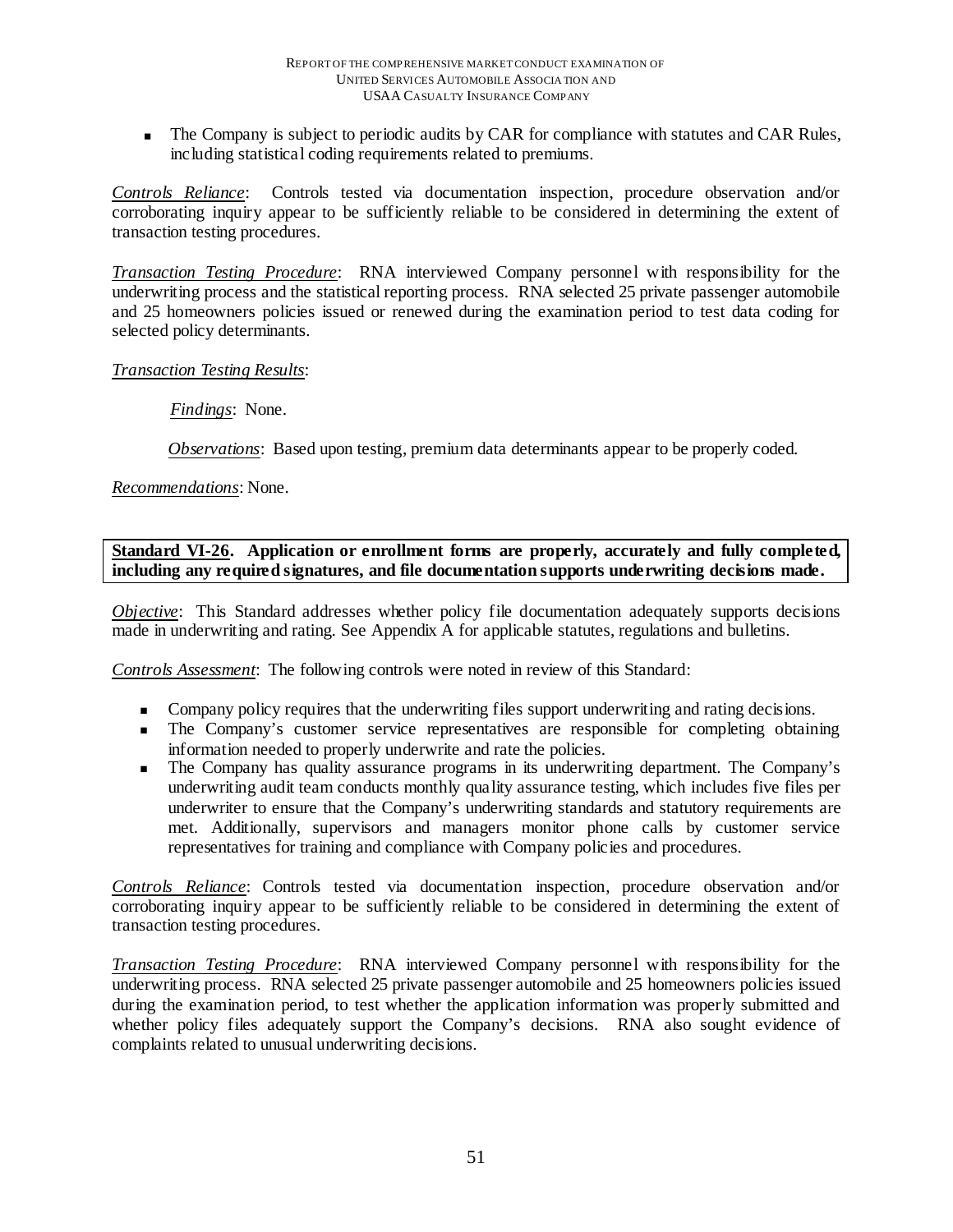## *Transaction Testing Results*:

## *Findings*:None.

**Observations**: Based upon testing, application information was properly submitted, and policy files adequately supported the Company's decisions. No evidence of complaints related to unusual underwriting decisions was noted.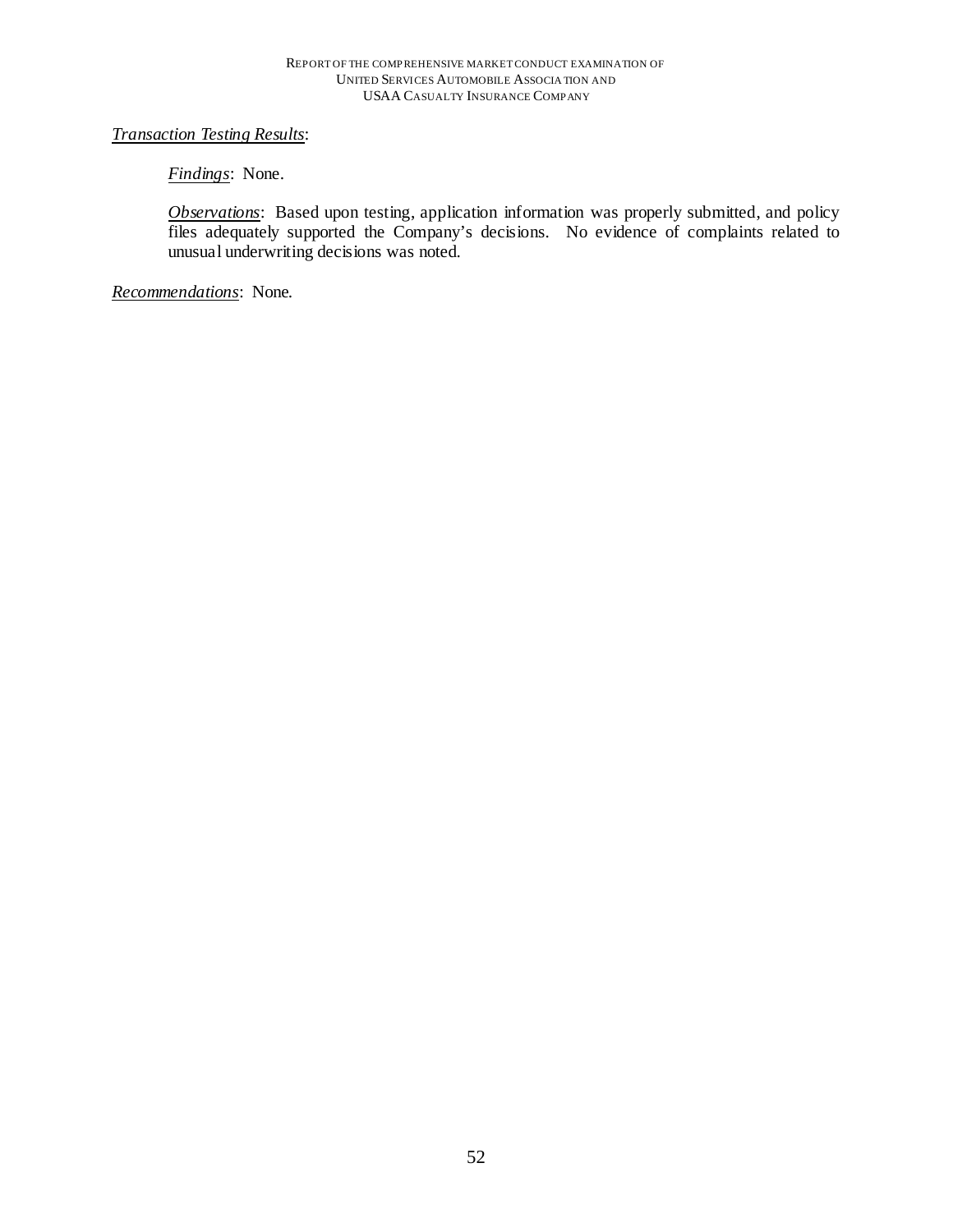## **VII.** CLAIMS

Evaluation of the Standards in this business area is based on (a) an assessment of the Company's internal control environment, policies and procedures (b) the Company's response to various information requests, and (c) a review of several types of files at the Company.

## **Standard VII-1. The initial contact by the regulated entity with the claimant is within the required time frame.**

*Objective* : This Standard addresses the timeliness of the Company's initial contact with the claimant. See Appendix A for applicable statutes, regulations and bulletins.

*Controls Assessment*: The following controls were noted in review of this Standard and through Standard VII-13:

- The Company's claims handling process is centralized in the home office with teams assigned to various claims handling processes and/or geographic regions. Home office claims personnel are supplemented with employee field adjustors. The Company utilizes field staff and independent field appraisers to complete automobile appraisals for property damage claims. Massachusetts non-automobile injury claims are processed by two primary teams, who are specifically trained to handle Massachusetts claims. Claims handling employees are organized in the functional teams with a supervisory structure in place to ensure that claims settlement authorities and Company procedures are followed. The Company also has a dedicated SIU to assist with suspected fraud.
- Written policies and procedures govern claims handling processes. Claim first notice of loss ("FNOL") is generally reported through the Company's 800 phone number, mobile applications or through the Company's website. A nationwide initial response unit ("IRU") generally handles FNOL calls and the claim in-take process. Key information such as the policyholder's name, policy number, accident/loss date, facts of the claim, etc., is entered into the claims system. After the FNOL in-take process is complete, claims are routed to functional units, and claims adjustors are assigned depending upon the claim feature and complexity. Also, the IRU can handle noninjury claims when only one vehicle is involved.
- Claims are investigated to determine existence of coverage, so that an initial liability determination can be made. Field adjustors are utilized as needed and provide written documentation supporting their procedures performed and conclusions reached. Field appraisers are dispatched for automobile physical damage and collision claims. Also, the Company has established an approved repair shop program pursuant to 211CMR: 56.04. The Company contracts with vendors for services related to auto glass claims, car rental coverage, and roadside assistance claims.
- Adjusters evaluate Bodily injury claims using a purchased expert system for assessing injuries, treatment, impairments and general damages. The Company uses the expert system as a tool to assist the claims representatives in adjusting bodily injury claims. The use of this database assists in ensuring consistency and fairness of claims settlement and in adequate reserve setting.
- Company policy is to comply with claim settlement performance standards established by CAR and those set forth in statute. CAR audits the Company for compliance with the standards, which specify time frames for assigning an appraiser, inspecting a vehicle, and paying a claim. The Company follows standard industry and CAR claim handling guidelines in its claim investigations including Massachusetts standards of fault. Information from police reports, witness statements, photographic evidence and consumer reporting agencies are used to evaluate the claim. At fault determinations are reported to CLUE using Lexis/Nexis databases. The claims function is also responsible for providing notices to policyholders of their right to appeal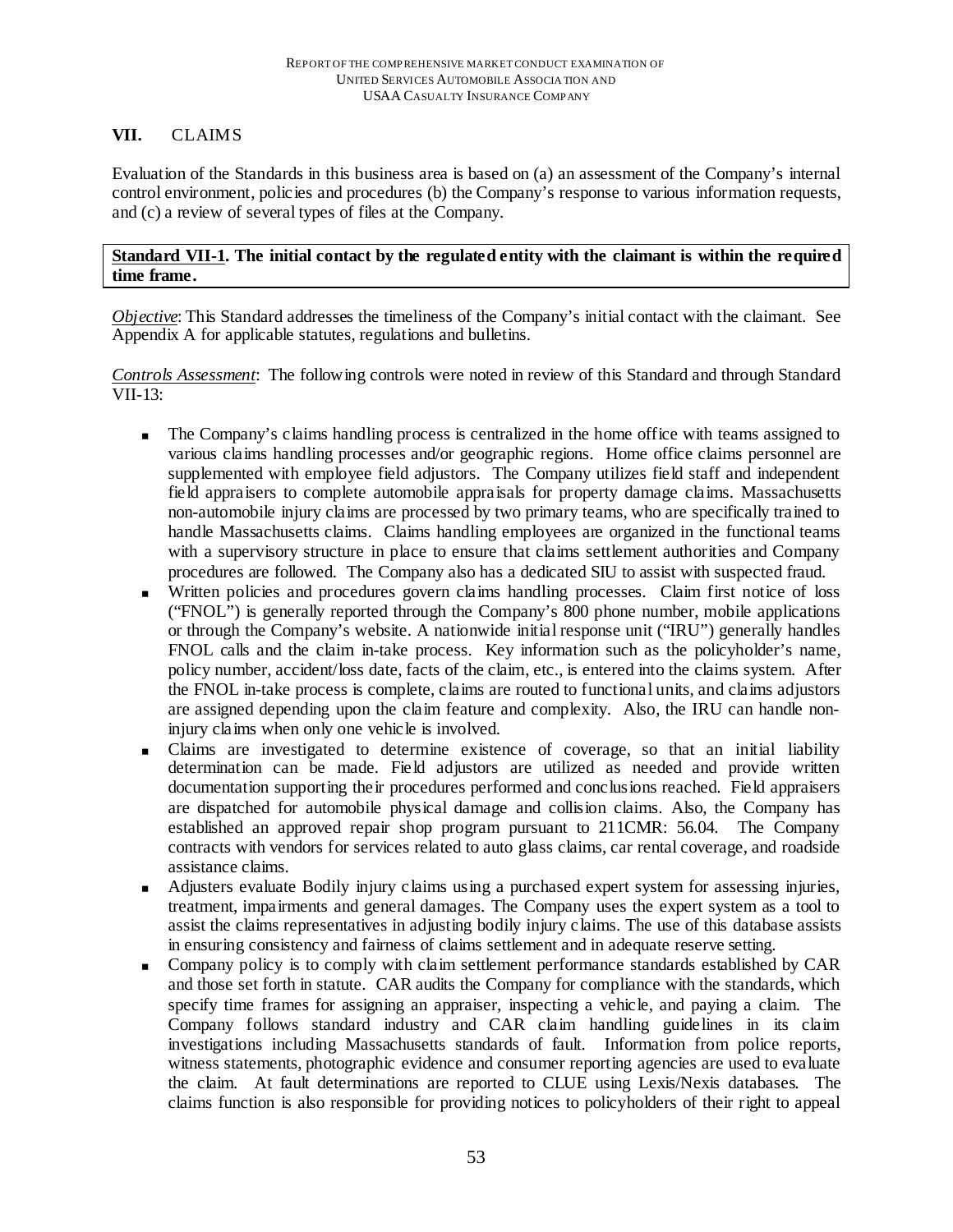at-fault accident determinations. Company policy is to comply with CAR's SIU performance standards. All auto thefts are reported to the NICB.

- The Company has implemented Office of Foreign Asset Control compliance initiatives including searches of the SDN database for any policyholders, claimants, or vendors that might be included in the SDN database.
- Reservation of rights and excess of loss letters are issued when potential coverage issues arise. Department of Revenue checks are to be performed as required by statute and are to be documented in the claim files. Also, underwriting risk referrals are made to the underwriting department as necessary.
- Generally, no liability release is required from insureds, unless the claim is greater than \$10,000 but less than the policy's uninsured/underinsured motorist liability coverage limits. Third party property damage claimants are generally not required to sign a liability release unless there is a settlement dispute or general damages awarded. Releases are routinely required from third party bodily injury claimants if the settlement is greater than \$10,000.
- Criteria for supervisor and manager periodic reviews of the claim representatives' work have been established, and such reviews are documented in the claim system. In addition, large loss reports for such claims are periodically prepared.
- The Company reports all closed automobile bodily injury claims to the AIB Detail Claims Database as required in Massachusetts.
- The claim system produces metric reports for the monthly claims reporting of key service and quality metrics.
- The Company has established a quality assurance program for claims operational management through monthly reviews of closed claim files by claims managers. The claims audits include a sample of claims for each adjustor to assess adherence to Company policies and procedures. The claims audit results are documented and reported for each adjustor for use by claims management as part of the employee training and performance evaluation process.
- The Company conducts post-claim payment email surveys of first party property and automobile claimants. The survey results are summarized for management reporting. Any negative comments from respondents are addressed.

*Controls Reliance*: Controls tested via documentation inspection, procedure observation and/or corroborating inquiry appear to be sufficiently reliable to be considered in determining the extent of transaction testing procedures.

*Transaction Testing Procedure*: RNA interviewed Company personnel to understand its claim handling processes, and obtained documentation supporting such processes. RNA selected private passenger automobile claims including 12 paid claims, four denied or closed-without-payment claims and nine open claims for testing. Also, RNA selected homeowners claims including 12 paid claims, four denied or closed-without-payment claims and nine open claims for testing. RNA verified the date each selected claim was recorded by the Company, and noted whether the initial contact with the claimant was timely acknowledged.

## *Transaction Testing Results*:

#### *Findings*: None.

*Observations*: RNA noted each of the tested claims was processed according to the Company's policies and procedures, with timely initial contact from the Company. Based upon testing, it appears that the Company's processes for providing timely initial contact with claimants are functioning in accordance with its policies, procedures, and statutory requirements.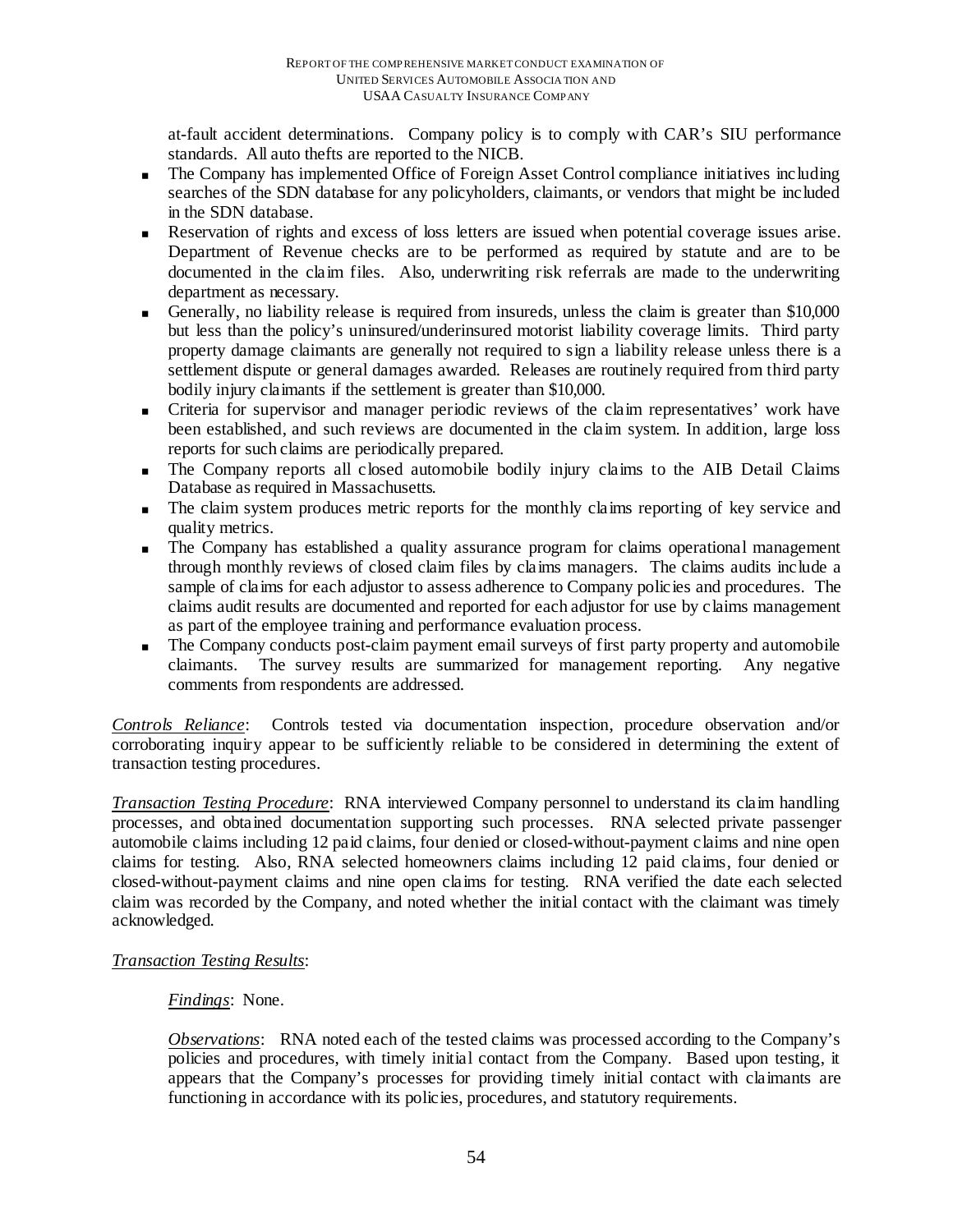*Recommendations*: None.

#### **Standard VII-2. Timely investigations are conducted.**

*Objective*: The Standard addresses the timeliness and completeness of the Company's claim investigations. See Appendix A for applicable statutes, regulations and bulletins.

*Controls Assessment*: Refer to Standard VII-1.

*Controls Reliance*: Refer to Standard VII-1.

*Transaction Testing Procedure*: RNA interviewed Company personnel to understand its claim handling processes, and obtained documentation supporting such processes. RNA selected private passenger automobile claims including 12 paid claims, four denied or closed-without-payment claims and nine open claims for testing. Also, RNA selected homeowners claims including 12 paid claims, four denied or closed-without-payment claims and nine open claims for testing. RNA tested each selected claim noting whether the investigations were conducted in a timely manner and whether the investigations were complete.

#### *Transaction Testing Results*:

*Findings*: None.

*Observations*: RNA noted each of the tested claims was timely reported and investigated according to the Company's policies and procedures. Based upon testing, it appears that the Company's processes for timely investigating claims are functioning in accordance with its policies, procedures, and statutory requirements.

*Recommendations*: None.

#### **Standard VII-3. Claims are resolved in a timely manner.**

*Objective*: The Standard addresses the timeliness of the Company's claim settlements. See Appendix A for applicable statutes, regulations and bulletins.

*Controls Assessment*: Refer to Standard VII-1.

*Controls Reliance*: Refer to Standard VII-1.

*Transaction Testing Procedure*: RNA interviewed Company personnel to understand its claim handling processes, and obtained documentation supporting such processes. RNA selected private passenger automobile claims including 12 paid claims, four denied or closed-without-payment claims and nine open claims for testing. Also, RNA selected homeowners claims including 12 paid claims, four denied or closed-without-payment claims and nine open claims for testing. RNA tested each selected claim noting whether the claims were resolved in a timely manner.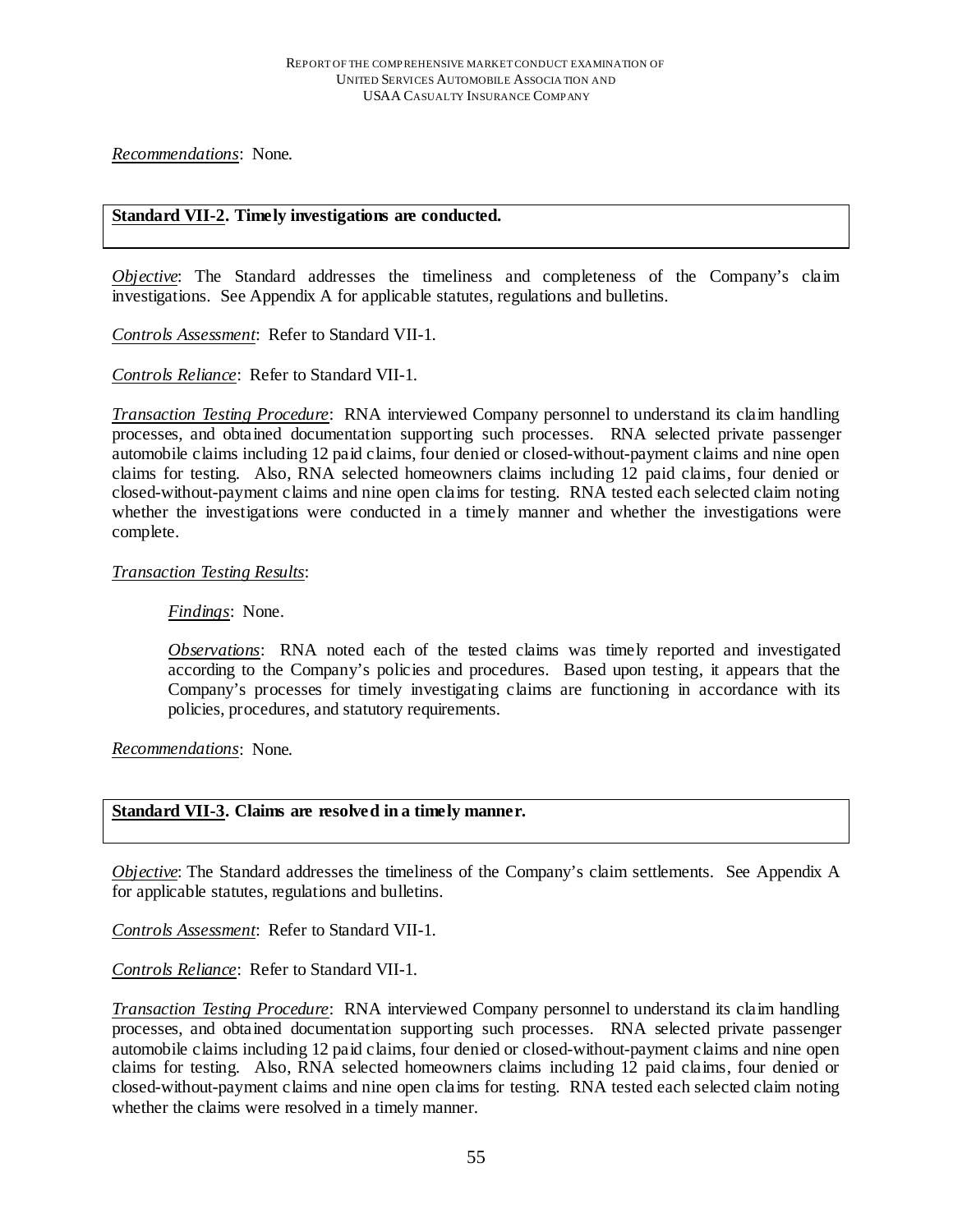## *Transaction Testing Results*:

*Findings*: None.

*Observations*: RNA noted each of the tested claims was resolved in a timely manner. Based upon testing, it appears that the Company's processes for timely resolving claims are functioning in accordance with its policies, procedures, and statutory requirements.

*Recommendations*: None.

## **Standard VII-4. The regulated entity responds to claim correspondence in a timely manner.**

*Objective*: The Standard addresses the timeliness of the Company's response to claim correspondence. See Standard VII-6 for testing of statutorily-required claim correspondence. See Appendix A for applicable statutes, regulations and bulletins.

*Controls Assessment*: Refer to Standard VII-1.

*Controls Reliance*: Refer to Standard VII-1.

*Transaction Testing Procedure*: RNA interviewed Company personnel to understand its claim handling processes, and obtained documentation supporting such processes. RNA selected private passenger automobile claims including 12 paid claims, four denied or closed-without-payment claims and nine open claims for testing. Also, RNA selected homeowners claims including 12 paid claims, four denied or closed-without-payment claims and nine open claims for testing. RNA tested each selected claim noting whether the Company timely responded to claim correspondence.

#### *Transaction Testing Results*:

*Findings*: None.

*Observations*: RNA noted that for each of the tested claims, the Company timely responded to claim correspondence. Based upon testing, it appears that the Company's processes for timely responding to claims correspondence are functioning in accordance with its policies, procedures and statutory requirements.

*Recommendations*: None.

## **Standard VII-5. Claim files are adequately documented.**

*Objective*: The Standard addresses the adequacy of information maintained in the Company's claim files. See Appendix A for applicable statutes, regulations and bulletins.

*Controls Assessment*: Refer to Standard VII-1.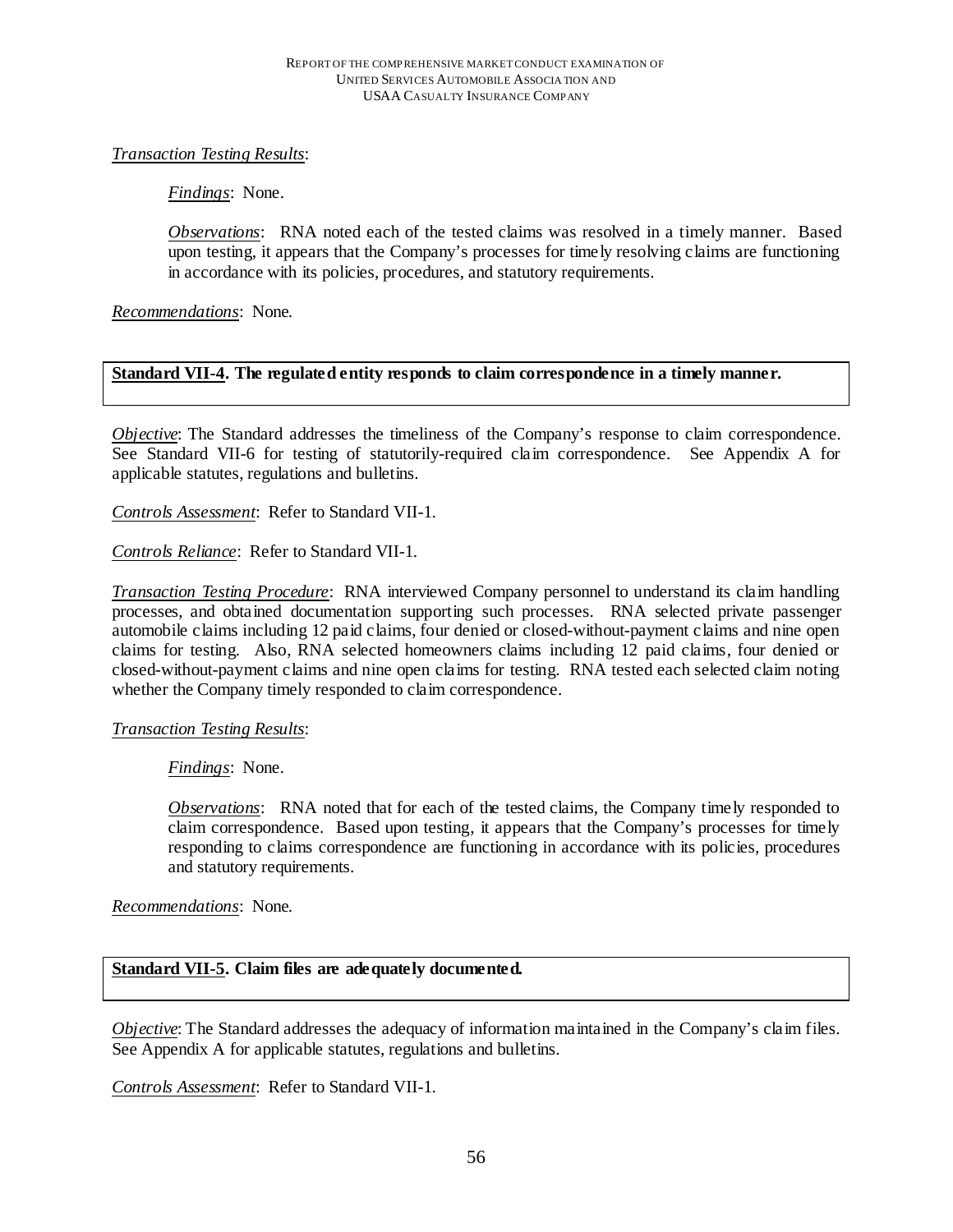## *Controls Reliance*: Refer to Standard VII-1.

*Transaction Testing Procedure*: RNA interviewed Company personnel to understand its claim handling processes, and obtained documentation supporting such processes. RNA selected private passenger automobile claims including 12 paid claims, four denied or closed-without-payment claims and nine open claims for testing. Also, RNA selected homeowners claims including 12 paid claims, four denied or closed-without-payment claims and nine open claims for testing. RNA reviewed the file for each selected claim, and noted whether its documentation was adequate.

## *Transaction Testing Results*:

## *Findings*: None.

*Observations*: RNA noted that for each of the tested claims, the Company's claim files adequately documented its claim handling. Based upon testing, it appears that the Company's claim handling processes for documenting claim files are functioning in accordance with its policies and procedures.

*Recommendations*: None.

## **Standard VII-6. Claims are properly handled in accordance with policy provisions and applicable statutes (including HIPPA), rules and regulations.**

*Objective*: The Standard addresses whether the claim appears to have been paid for the appropriate amount to the appropriate claimant/payee. See Appendix A for applicable statutes, regulations and bulletins.

*Controls Assessment*: Refer to Standard VII-1.

*Controls Reliance*: Refer to Standard VII-1.

*Transaction Testing Procedure*: RNA interviewed Company personnel to understand its claim handling processes, and obtained documentation supporting such processes. RNA selected private passenger automobile claims including 12 paid claims, four denied or closed-without-payment claims and nine open claims for testing. Also, RNA selected homeowners claims including 12 paid claims, four denied or closed-without-payment claims and nine open claims for testing. RNA reviewed the file for each selected claim, and noted whether the claim was properly handled in accordance with policy provisions and statutory requirements. Finally, RNA reviewed 11 claims-related complaints to determine whether the related claims were properly handled.

## *Transaction Testing Results*:

*Findings*: Testing indicated that nine tested homeowners claims over \$1,000 were not properly and timely reported to local building and health authorities to disclose a dangerous condition in according with M.G.L. c. 139, § 3B. Also, for one homeowners claim, the required Department of Revenue check was not completed in violation of M.G.L. c. 175, § 24D, 24E and 24F.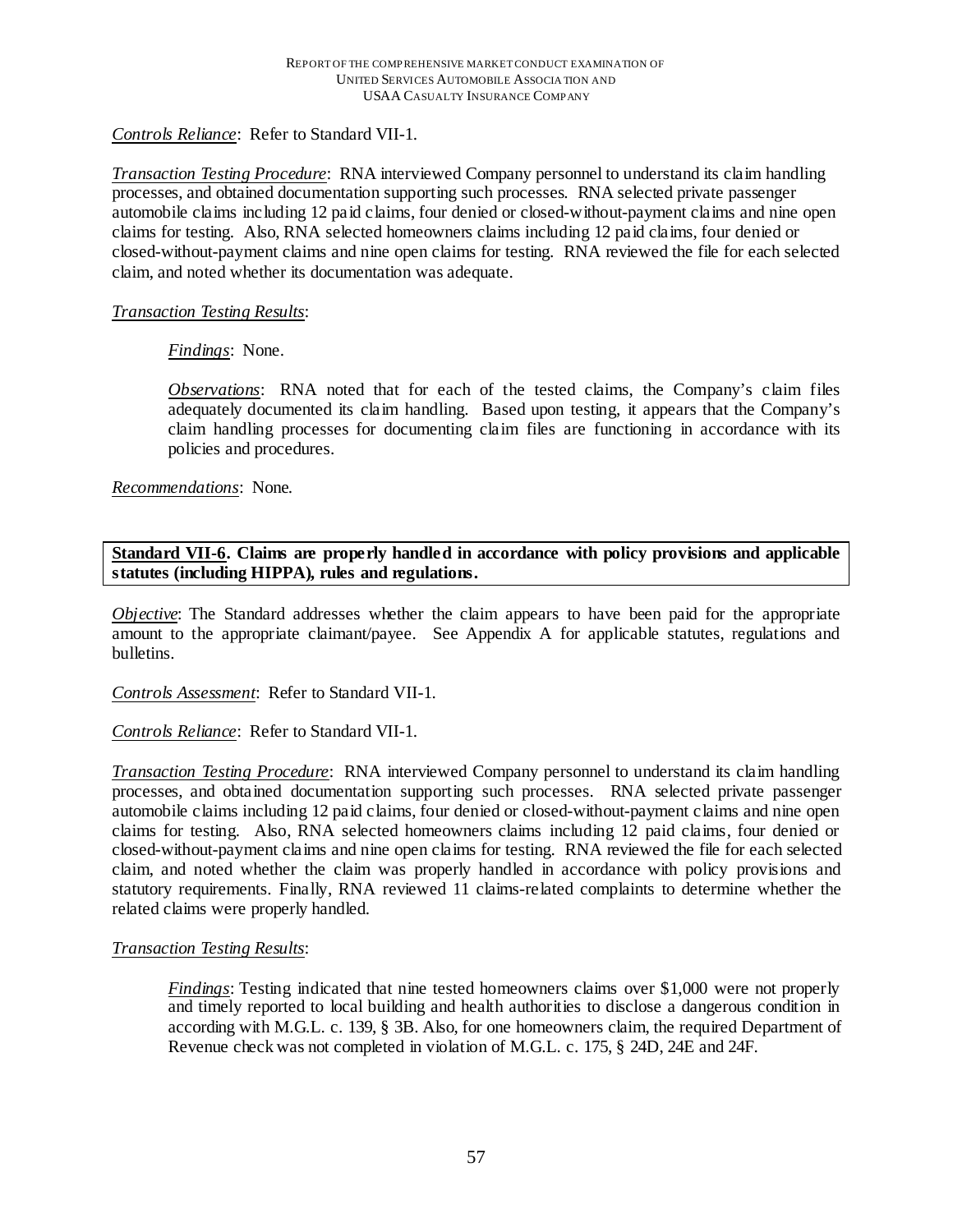*Observations*: RNA noted each of the tested claims was handled according to the Company's policies and procedures except as noted above. Based upon testing, it appears that the Company's processes for handling claims are generally functioning in accordance with its policies, procedures and statutory requirements. Finally, upon evaluation of 11 claims-related complaints, the related claims appeared to be properly handled.

*Required Actions*: The Company shall adopt new policies and control procedures to address the requirements of M.G.L. c. 139, § 3B and M.G.L. c. 175, § 24D, 24E and 24F and provide training or guidance to claims adjustors on proper and timely implementation of these policies and procedures. The new procedures shall be tested by internal audit or compliance to ensure that they are effectively implemented with the results of the independent testing completed and reported to the Division by June 30, 2014, or another agreed upon date.

*Subsequent Actions*: The Company has adopted new procedures for compliance with M.G.L. c.139, § 3B. The procedures have been communicated to the claims staff and state that upon receipt of a first notice of loss for property damage that is expected to exceed \$1,000, the staff is to notify local municipal officials of the claim using the Company-designed letter template.

**Standard VII-7. Regulated entity claim forms are appropriate for the type of product.** 

*Objective*: The Standard addresses the Company's use of claim forms that are proper for the type of product. See Appendix A for applicable statutes, regulations and bulletins.

*Controls Assessment*: Refer to Standard VII-1.

*Controls Reliance*: Refer to Standard VII-1.

*Transaction Testing Procedure*: RNA interviewed Company personnel to understand its claim handling processes, and obtained documentation supporting such processes. RNA selected private passenger automobile claims including 12 paid claims, four denied or closed-without-payment claims and nine open claims for testing. Also, RNA selected homeowners claims including 12 paid claims, four denied or closed-without-payment claims and nine open claims for testing. RNA reviewed the file for each selected claim, and verified that required claim forms were appropriately used.

*Transaction Testing Results*:

*Findings*: None.

*Observations*: RNA noted each of the tested claims appropriately used the required claim forms in accordance with the Company's policies and regulatory requirements.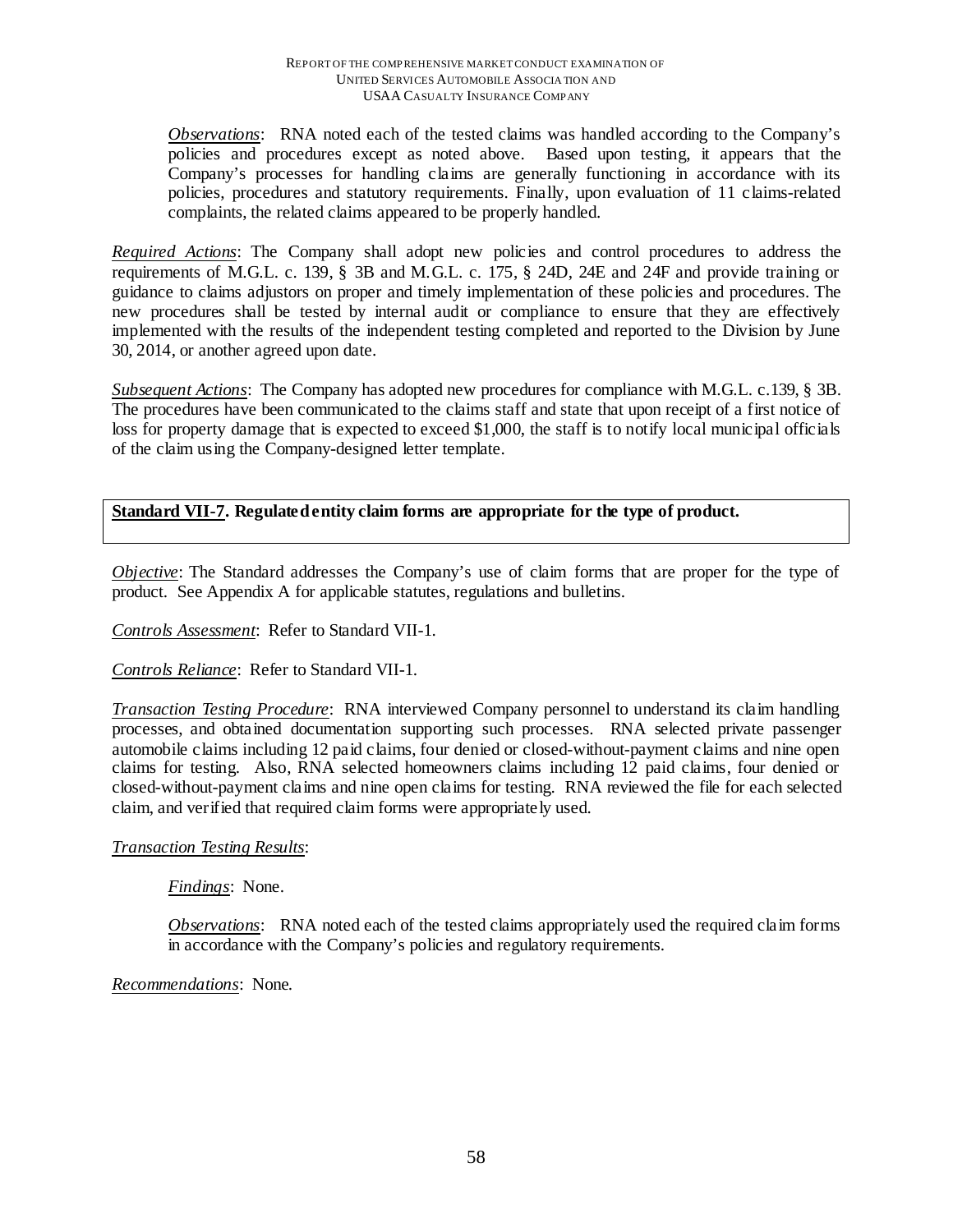#### **Standard VII-8. Claim files are reserved in accordance with the regulated entity's established procedures.**

*Objective*: The Standard addresses the Company's process to establish and monitor claim reserves for reported losses. See Appendix A for applicable statutes, regulations and bulletins.

*Controls Assessment*: Refer to Standard VII-1.

*Controls Reliance*: Refer to Standard VII-1.

*Transaction Testing Procedure*: RNA interviewed Company personnel to understand its claim handling processes, and obtained documentation supporting such processes. RNA selected private passenger automobile claims including 12 paid claims, four denied or closed-without-payment claims and nine open claims for testing. Also, RNA selected homeowners claims including 12 paid claims, four denied or closed-without-payment claims and nine open claims for testing. RNA reviewed the file for each selected claim, and noted whether claim reserves were evaluated, established and adjusted in a reasonably timely manner.

## *Transaction Testing Results*:

## *Findings*: None.

*Observations*: RNA noted that reserves for each of the tested claims were evaluated, established and adjusted according to the Company's policies and procedures. Based upon testing, it appears that the Company's processes for evaluating, establishing and adjusting reserves are functioning in accordance with its policies and procedures.

*Recommendations*: None.

## **Standard VII-9. Denied and closed-without-payment claims are handled in accordance with policy provisions and state law.**

*Objective*: The Standard addresses the adequacy of the Company's decision making and documentation of denied and closed-without-payment claims. See Appendix A for applicable statutes, regulations and bulletins.

*Controls Assessment*: Refer to Standard VII-1.

*Controls Reliance*: Refer to Standard VII-1.

*Transaction Testing Procedure*: RNA interviewed Company personnel to understand its claim handling processes, and obtained documentation supporting such processes. RNA selected denied or closedwithout-payment claims including four private passenger automobile claims and four homeowners claims for testing. RNA evaluated whether the Company handled these claims timely and properly before closing or denying them.

#### *Transaction Testing Results*:

*Findings*: None.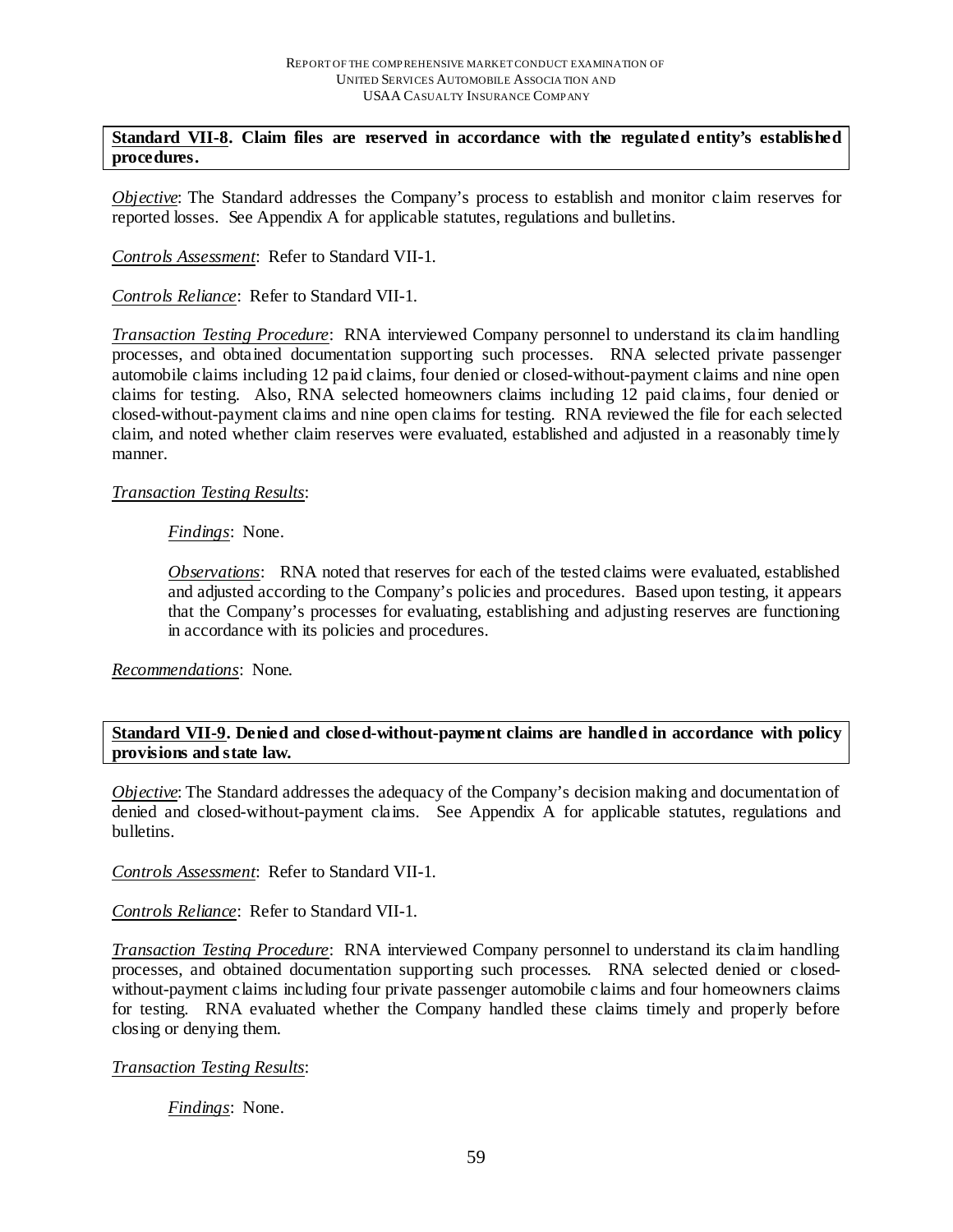*Observations*: RNA noted each of the tested claims was handled according to the Company's policies and procedures. Based upon testing, it appears that the Company's claim handling and denial practices are appropriate and are functioning in accordance with its policies, procedures, and statutory requirements.

## *Recommendations*: None.

## **Standard VII-10. Cancelled benefit checks and drafts reflect appropriate claim handling practices.**

*Objective*: The Standard addresses the Company's procedures for issuing claim checks as it relates to appropriate claim handling practices. See Appendix A for applicable statutes, regulations and bulletins.

*Controls Assessment*: Refer to Standard VII-1.

*Controls Reliance*: Refer to Standard VII-1.

*Transaction Testing Procedure*: RNA interviewed Company personnel to understand its claim handling processes, and obtained documentation supporting such processes. RNA reviewed procedures regarding the use of claim payment checks for the claimant to attest to full claim settlement by endorsing the claim check.

#### *Transaction Testing Results*:

*Findings*: None.

*Observations*: RNA noted that the Company does not use claim payment checks for the claimant to attest to full claim settlement by endorsing the claim check. Based upon review, it appears that the Company's processes for issuing claim payment checks are appropriate and functioning in accordance with its policies and procedures.

*Recommendations*: None.

**Standard VII-11. Claim handling practices do not compel claimants to institute litigation, in cases of clear liability and coverage, to recover amounts due under policies by offering substantially less than is due under the policy.** 

*Objective*: The Standard addresses whether the Company's claim handling practices force claimants to (a) institute litigation for the claim payment, or (b) accept a settlement that is substantially less than due under the policy. See Appendix A for applicable statutes, regulations and bulletins.

*Controls Assessment*: Refer to Standard VII-1.

*Controls Reliance*: Refer to Standard VII-1.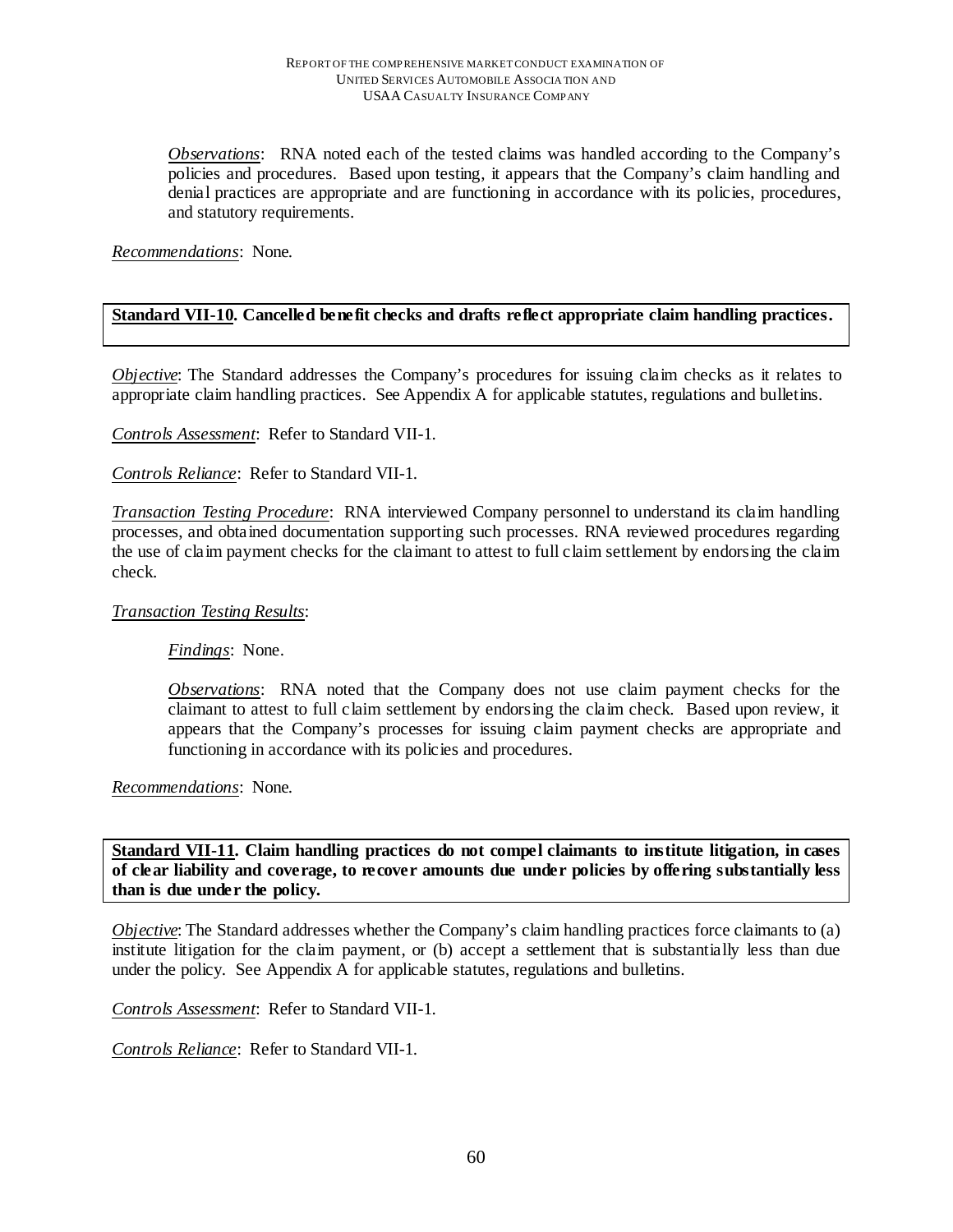*Transaction Testing Procedure*: RNA interviewed Company personnel to understand its claim handling processes, and obtained documentation supporting such processes. RNA selected private passenger automobile claims including 12 paid claims, four denied or closed-without-payment claims and nine open claims for testing. Also, RNA selected homeowners claims including 12 paid claims, four denied or closed-without-payment claims and nine open claims for testing. RNA reviewed the file for each selected claim, and noted whether claim practices appeared to compel claimants to institute litigation to recover amounts due under the policies by offering substantially less than would be due under the policies, and whether the Company attempted to settle claims for less than reasonable amounts due under the policies.

## *Transaction Testing Results*:

*Findings*: None.

*Observations*: Based upon review of procedures and testing, the Company did not appear to compel claimants to institute litigation to recover amounts due under the policies by offering substantially less than would be due under the policies, and the Company did not attempt to settle claims for less than reasonable amounts due under the policies.

*Recommendations*: None.

## **Standard VII-12. Regulated entity uses the reservation of rights and excess of loss letters, when appropriate.**

*Objective*: The Standard addresses the Company's use of reservation of rights letters, and its procedures for notifying an insured when it is apparent that the amount of loss will exceed policy limits. See Appendix A for applicable statutes, regulations and bulletins.

*Controls Assessment*: Refer to Standard VII-1.

*Controls Reliance*: Refer to Standard VII-1.

*Transaction Testing Procedure*: RNA interviewed Company personnel to understand its claim handling processes, and obtained documentation supporting such processes. RNA selected private passenger automobile claims including 12 paid claims, four denied or closed-without-payment claims and nine open claims for testing. Also, RNA selected homeowners claims including 12 paid claims, four denied or closed-without-payment claims and nine open claims for testing. RNA reviewed the file for each selected claim, and noted whether reservation of rights or excess of loss letters were warranted and issued as appropriate.

#### *Transaction Testing Results*:

*Findings*: None.

*Observations*: RNA noted each of the tested claims was reported and investigated according to the Company's policies and procedures, and claim file documentation was adequate. Based upon testing, it appears that the Company's processes for utilizing reservation of rights and excess of loss letters for claims are functioning in accordance with its policies and procedures.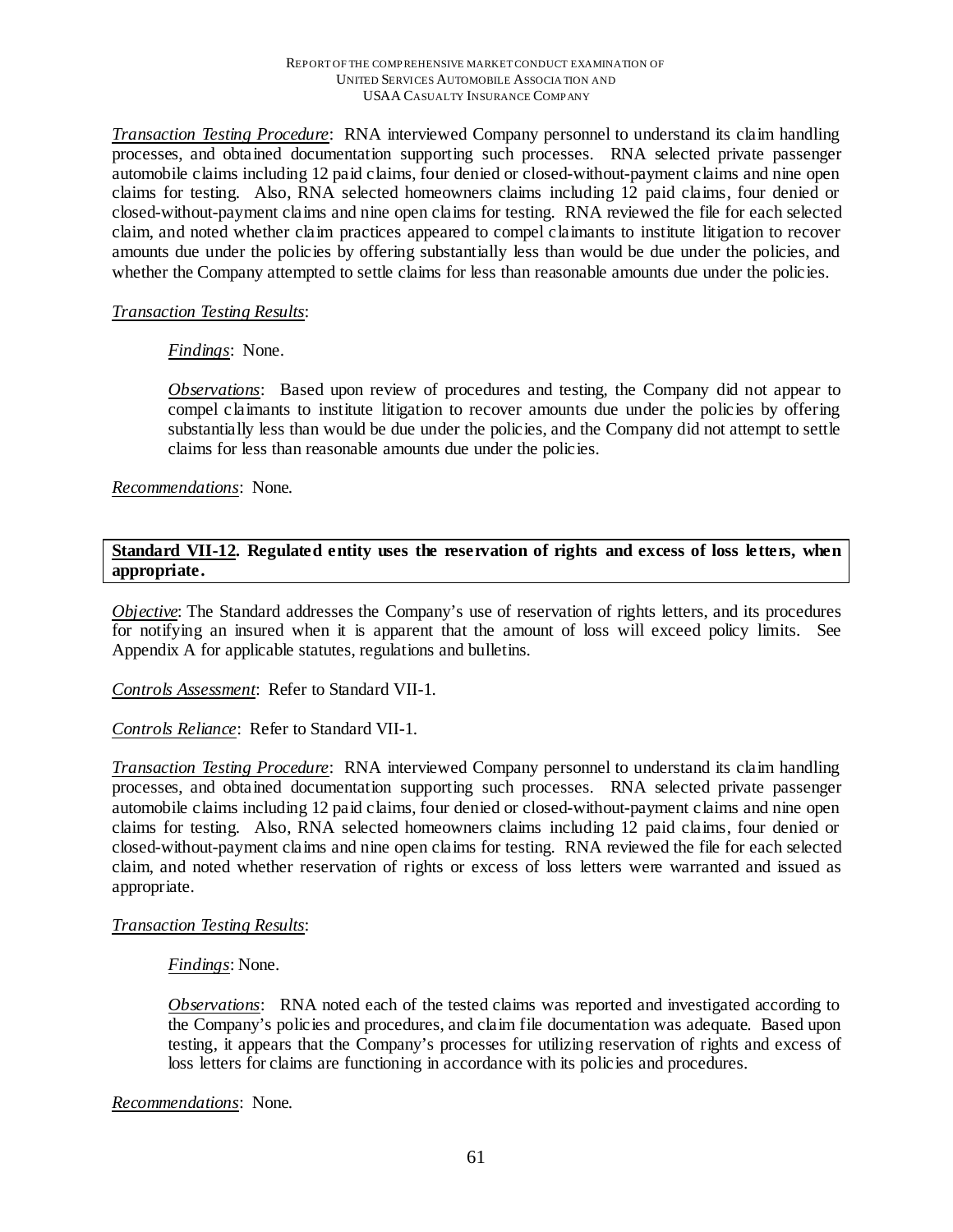### **Standard VII-13. Deductible reimbursement to insureds upon subrogation recovery is made in a timely and accurate manner.**

*Objective*: The Standard addresses whether the Company accurately and timely issues deductible reimbursements upon subrogation recovery. See Appendix A for applicable statutes, regulations and bulletins.

*Controls Assessment*: Refer to Standard VII-1.

*Controls Reliance*: Refer to Standard VII-1.

*Transaction Testing Procedure*: RNA interviewed Company personnel to understand its claim handling processes, and obtained documentation supporting such processes. RNA selected private passenger automobile claims including 12 paid claims, four denied or closed-without-payment claims and nine open claims for testing. Also, RNA selected homeowners claims including 12 paid claims, four denied or closed-without-payment claims and nine open claims for testing. RNA reviewed each selected claim file, and noted whether deductible reimbursement to insureds upon subrogation recoveries were reasonably timely and accurate.

#### *Transaction Testing Results*:

#### *Findings*: None.

*Observations*: RNA noted that deductible reimbursement to insureds upon subrogation recoveries for all applicable tested claims were timely and accurate according to the Company's policies and procedures. Based upon testing, it appears that the Company's processes for making deductible reimbursement to insureds upon subrogation recoveries are functioning in accordance with its policies and procedures.

*Recommendations*: None.

#### **Standard VII-14. Loss statistical coding is complete and accurate.**

*Objective* : The Standard addresses the Company's complete and accurate reporting of loss statistical data to appropriate rating bureaus. See Appendix A for applicable statutes, regulations and bulletins.

*Controls Assessment*: The following controls were noted in review of this Standard:

- **Company policy is to report complete and accurate loss data timely to appropriate rating bureaus.**
- The Company reports private passenger automobile loss data to CAR in a format required by CAR. The Company is subject to periodic loss data audits by CAR for compliance with statutes and CAR Rules of Operation.
- The Company also reports loss data to the AIB, which is a rating bureau that represents the Massachusetts insurance industry.
- The Company reports homeowners loss data to ISO in the required format.
- The Company has processes to correct loss data coding errors and to make subsequent changes, as needed.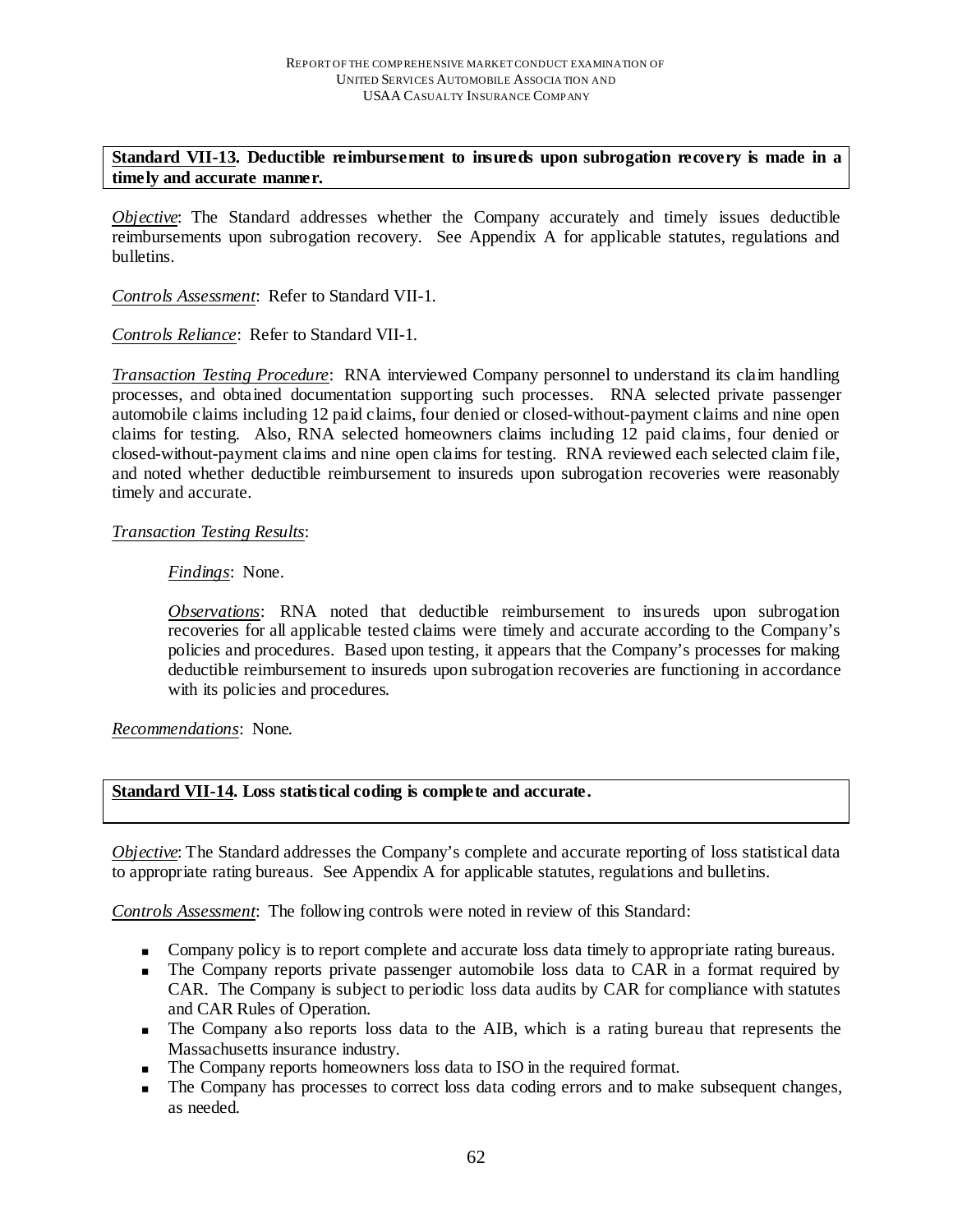*Controls Reliance*: Controls tested via documentation inspection, procedure observation and/or corroborating inquiry appear to be sufficiently reliable to be considered in determining the extent of transaction testing procedures.

*Transaction Testing Procedure*: RNA interviewed Company personnel to understand its loss statistical reporting processes, and obtained documentation supporting such processes. RNA selected private passenger automobile claims including 12 paid claims, four denied or closed-without-payment claims and nine open claims for testing. Also, RNA selected homeowners claims including 12 paid claims, four denied or closed-without-payment claims and nine open claims for testing. RNA reviewed each selected claim file and noted whether selected loss data was accurate and complete.

#### *Transaction Testing Results*:

#### *Findings*: None.

*Observations*: RNA noted that selected loss data appears to be accurate and complete for tested claims. Based upon testing, the Company appears to have processes for timely and accurately reporting of loss statistical data to rating bureaus in accordance with its policies and statutory requirements.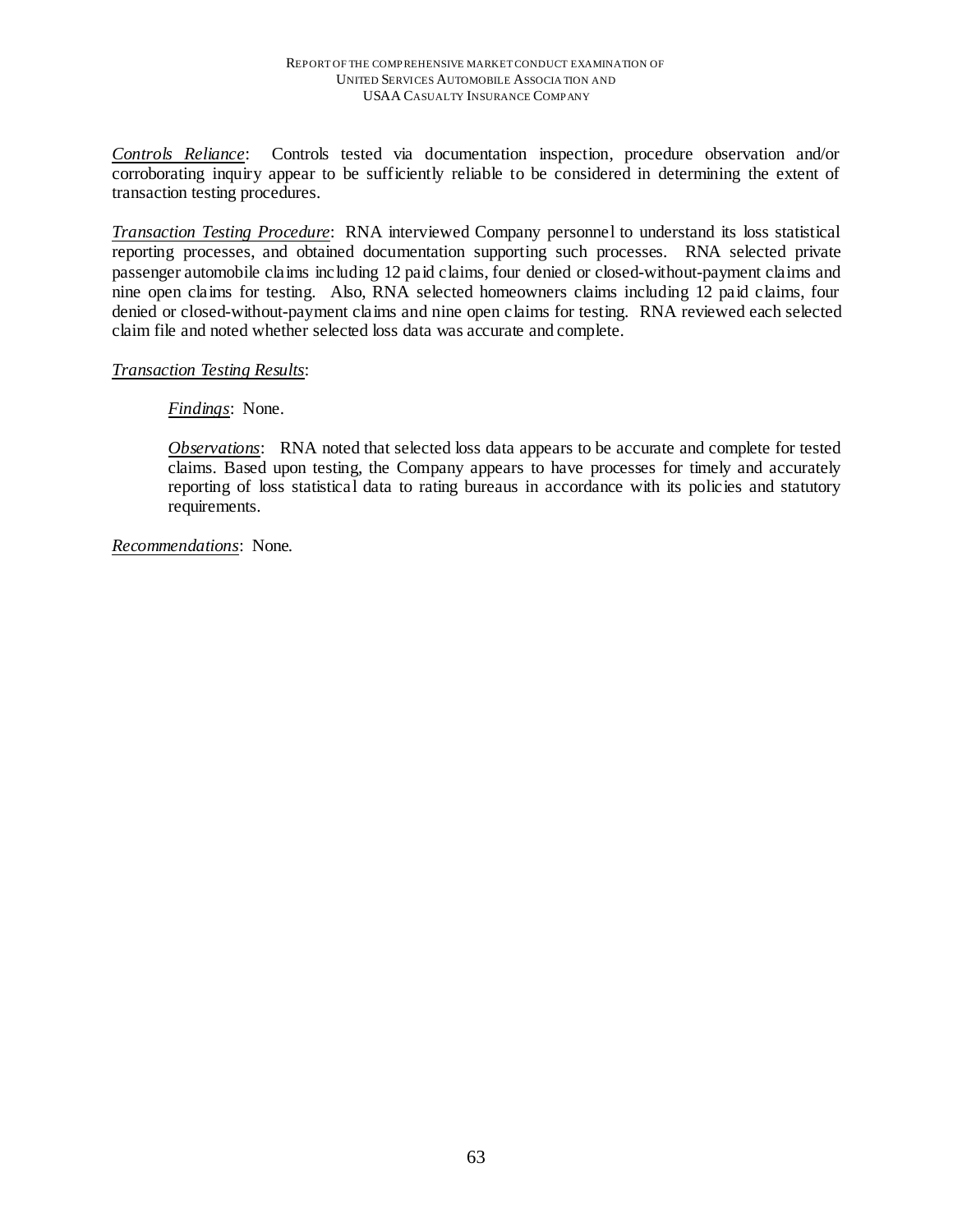### **SUMMARY**

Based upon the procedures performed in this examination, RNA has reviewed and tested Company Operations/Management, Complaint Handling, Marketing and Sales, Producer Licensing, Policyholder Service, Underwriting and Rating, and Claims as set forth in the 2011 *NAIC Market Regulation Handbook,* the examination standards of the Division, and the Commonwealth of Massachusetts' insurance laws, regulations and bulletins. RNA has provided recommendations and required actions to address standards in Company Operations/Management, Producer Licensing, Underwriting and Rating, and Claims.